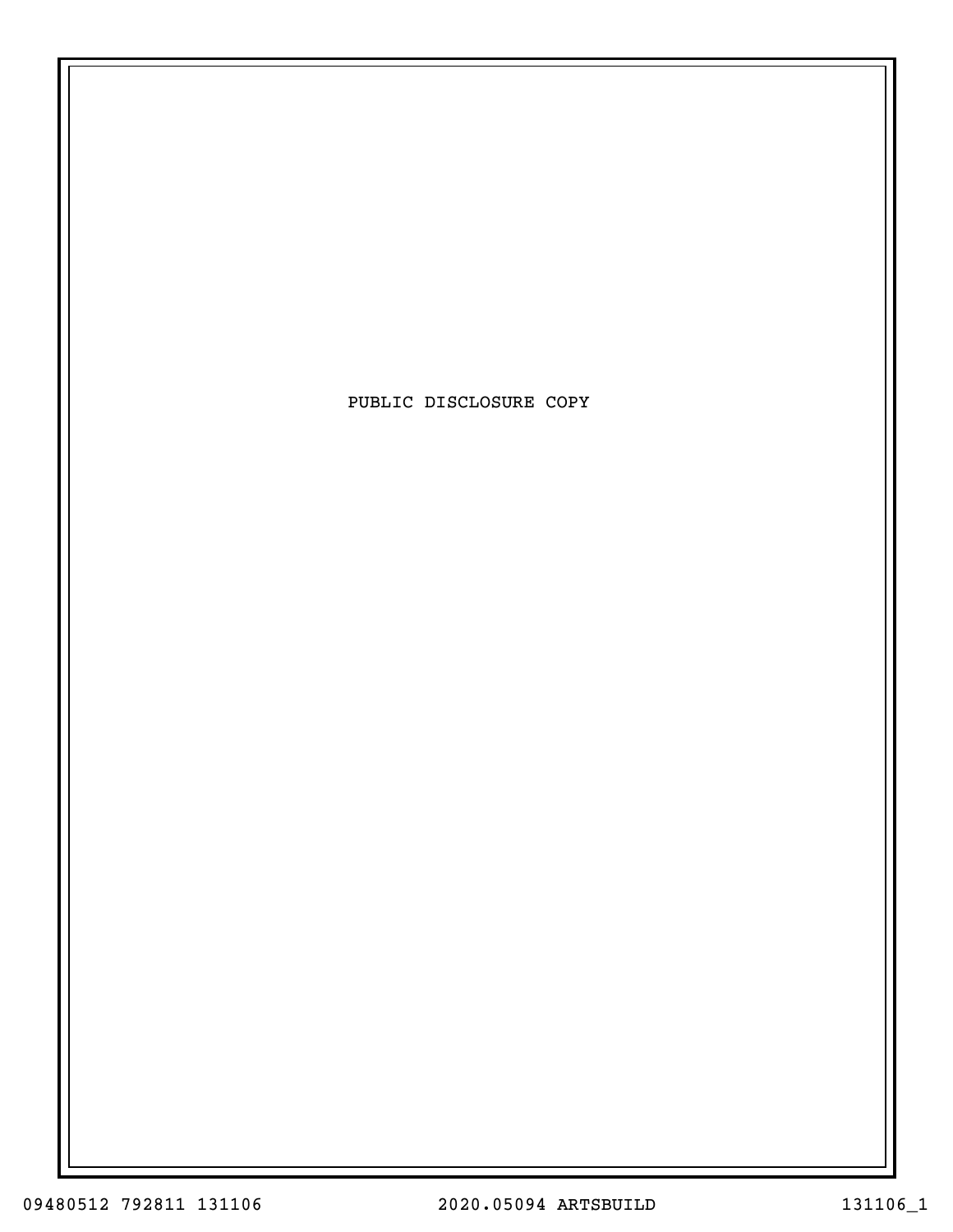

**ArtsBuild** 301 E. 11th Street, #300 Chattanooga, TN 37403

Enclosed are the original and one copy of the 2020 Exempt Organization returns and 2021 estimated tax worksheet, as follows...

2020 Form 990

2020 Form 990-T

2021 Federal Estimated Tax Worksheet – Form 990-T

Electronic filing authorization forms should be signed and returned to us as soon as possible according to the enclosed filing instructions after reviewing returns for completeness and accuracy. Also, see enclosed filing instructions for any payments due which should be paid by the due date noted. We cannot electronically transmit your returns until we receive the signed authorization forms.

The returns were prepared from the information furnished by you. Please review before filing to ensure there are no omissions or misstatements of material facts.

Instructions for filing the above forms are furnished for easy reference.

We sincerely appreciate the opportunity to serve you. Please contact us if you have any questions concerning the tax returns.

Elliott Davis, LLC/PLLC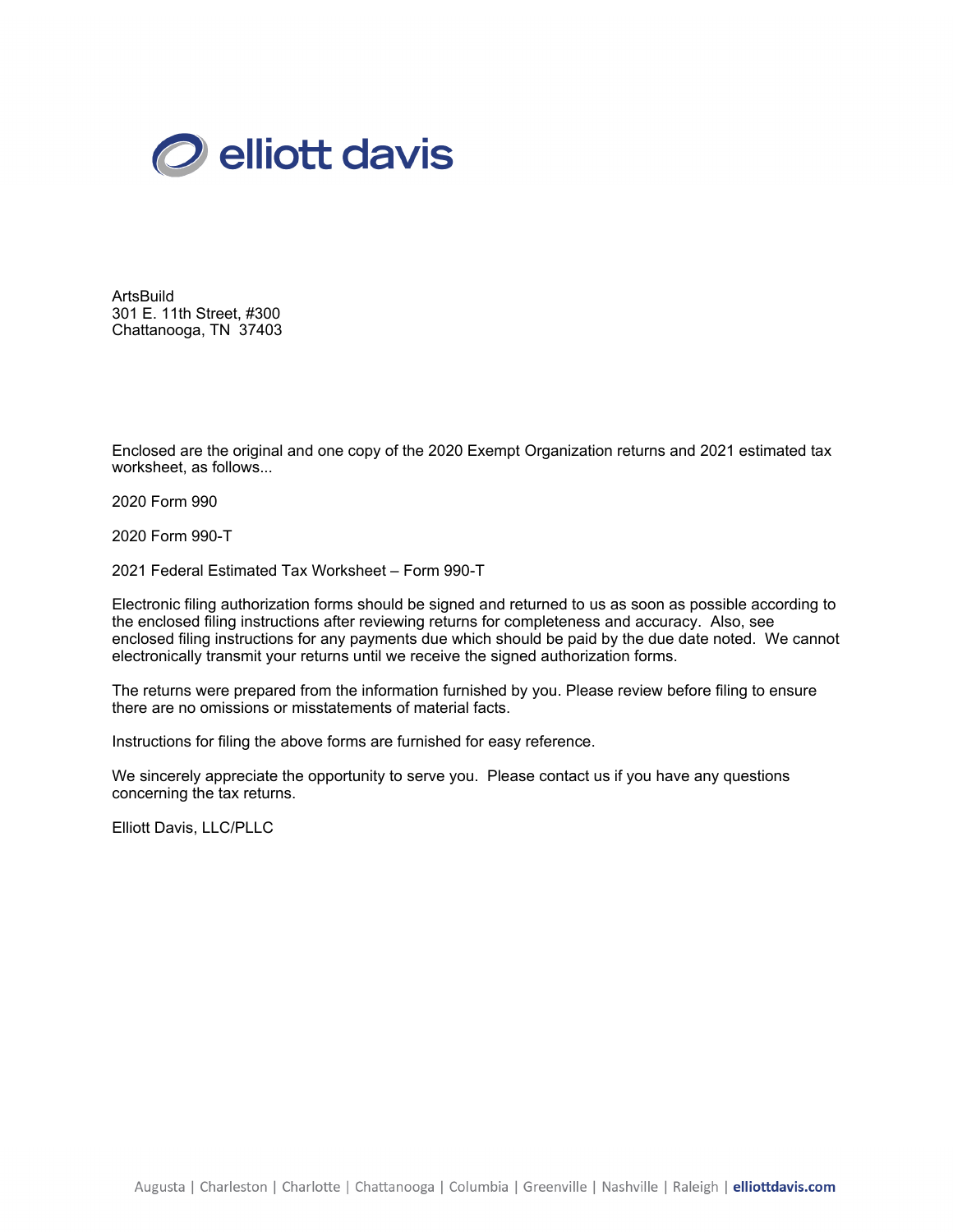# **TAX RETURN FILING INSTRUCTIONS**

FORM 990

#### **FOR THE YEAR ENDING**

June 30, 2021

#### **Prepared For:**

ArtsBuild 301 E. 11th Street, #300 Chattanooga, TN 37403

### **Prepared By:**

Elliott Davis, LLC/PLLC 629 Market Street, Suite 100 Chattanooga, TN 37402

### **Amount Due or Refund:**

Not applicable

#### **Make Check Payable To:**

Not applicable

#### **Mail Tax Return and Check (if applicable) To:**

Not applicable

#### **Return Must be Mailed On or Before:**

Not applicable

#### **Special Instructions:**

This copy of the return is provided ONLY for Public Disclosure purposes. Any confidential information regarding large donors has been removed.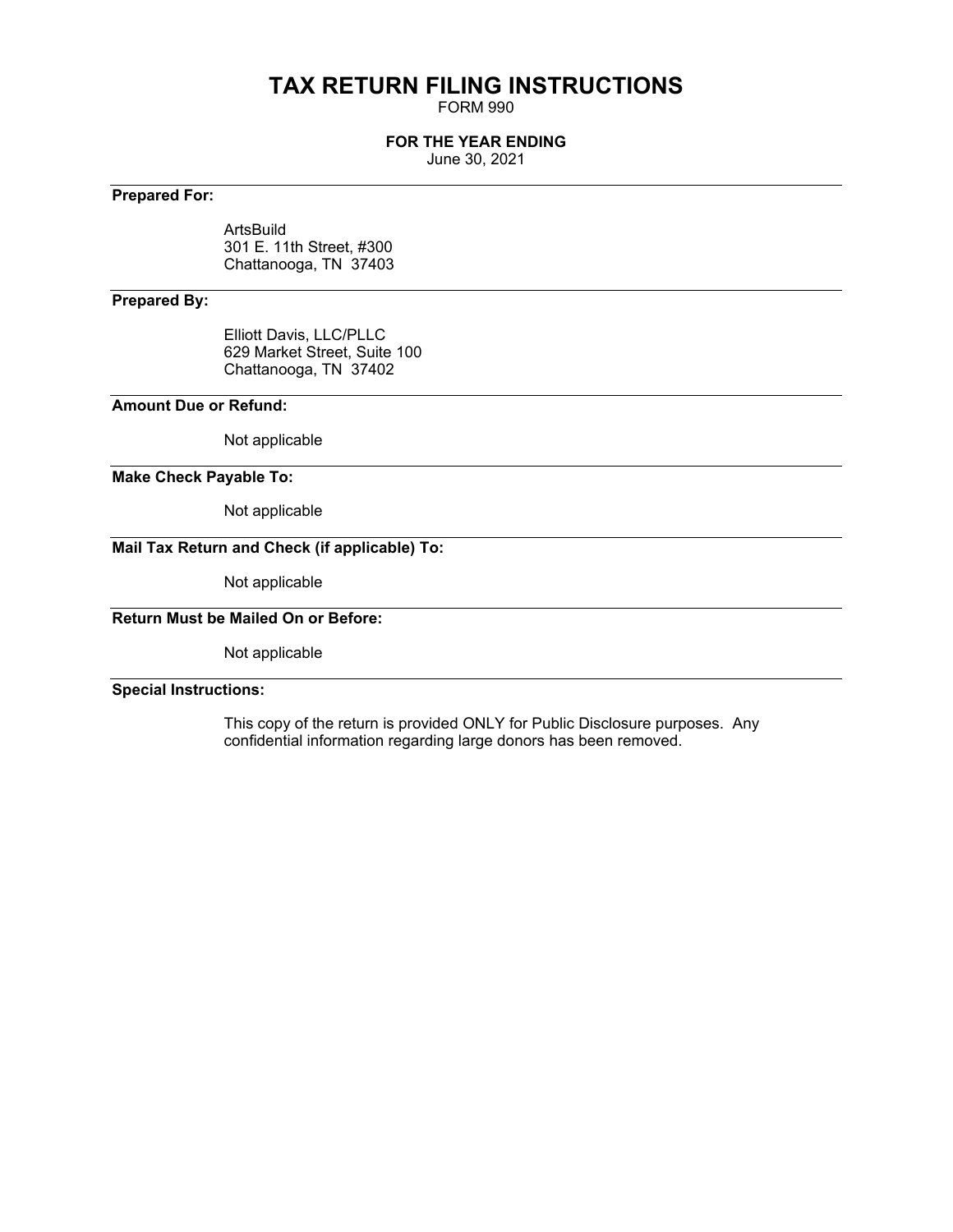(Rev. January 2020)

# **Application for Automatic Extension of Time To File an Exempt Organization Return**

Department of the Treasury Internal Revenue Service

**| File a separate application for each return.**

**| Go to www.irs.gov/Form8868 for the latest information.**

**Electronic filing (e-file).**  You can electronically file Form 8868 to request a 6-month automatic extension of time to file any of the filing of this form, visit www.irs.gov/e-file-providers/e-file-for-charities-and-non-profits. forms listed below with the exception of Form 8870, Information Return for Transfers Associated With Certain Personal Benefit Contracts, for which an extension request must be sent to the IRS in paper format (see instructions). For more details on the electronic

#### **Automatic 6-Month Extension of Time.** Only submit original (no copies needed).

All corporations required to file an income tax return other than Form 990-T (including 1120-C filers), partnerships, REMICs, and trusts must use Form 7004 to request an extension of time to file income tax returns.

| Type or                                                                                                      | Name of exempt organization or other filer, see instructions.                                                                                       |        |                                         |              | Taxpayer identification number (TIN) |                                              |  |
|--------------------------------------------------------------------------------------------------------------|-----------------------------------------------------------------------------------------------------------------------------------------------------|--------|-----------------------------------------|--------------|--------------------------------------|----------------------------------------------|--|
| print                                                                                                        | ARTSBUILD                                                                                                                                           |        |                                         | 23-7005188   |                                      |                                              |  |
| File by the<br>due date for<br>filing your<br>return. See                                                    | Number, street, and room or suite no. If a P.O. box, see instructions.<br>301 E. 11TH STREET, #300                                                  |        |                                         |              |                                      |                                              |  |
| instructions.                                                                                                | City, town or post office, state, and ZIP code. For a foreign address, see instructions.<br>CHATTANOOGA, TN<br>37403                                |        |                                         |              |                                      | $\mathbf 0$                                  |  |
|                                                                                                              | Enter the Return Code for the return that this application is for (file a separate application for each return)                                     |        |                                         |              |                                      |                                              |  |
| <b>Application</b>                                                                                           |                                                                                                                                                     | Return | Application                             |              |                                      | Return                                       |  |
| Is For                                                                                                       |                                                                                                                                                     | Code   | Is For                                  |              |                                      | Code                                         |  |
|                                                                                                              | Form 990 or Form 990-EZ                                                                                                                             | 01     | Form 990-T (corporation)                |              |                                      | 07                                           |  |
| Form 990-BL                                                                                                  |                                                                                                                                                     | 02     | Form 1041-A                             |              |                                      | 08                                           |  |
|                                                                                                              | Form 4720 (individual)                                                                                                                              | 03     | Form 4720 (other than individual)       |              |                                      | 09                                           |  |
| Form 990-PF                                                                                                  |                                                                                                                                                     | 04     | Form 5227                               |              |                                      | 10                                           |  |
|                                                                                                              | Form 990-T (sec. 401(a) or 408(a) trust)                                                                                                            | 05     | Form 6069                               |              |                                      | 11                                           |  |
|                                                                                                              | Form 990-T (trust other than above)                                                                                                                 | 06     | Form 8870                               |              |                                      | 12                                           |  |
|                                                                                                              |                                                                                                                                                     |        | SALLIE P. LAWRENCE, DIRECTOR OF FINANCE |              |                                      |                                              |  |
|                                                                                                              | • The books are in the care of $\triangleright$ 301 E 11TH ST, #300 - CHATTANOOGA, TN 37403                                                         |        |                                         |              |                                      |                                              |  |
|                                                                                                              | Telephone No. $\triangleright$ 423-777-4211                                                                                                         |        | Fax No. $\blacktriangleright$           |              |                                      |                                              |  |
|                                                                                                              |                                                                                                                                                     |        |                                         |              |                                      |                                              |  |
|                                                                                                              | If this is for a Group Return, enter the organization's four digit Group Exemption Number (GEN) [If this is for the whole group, check this         |        |                                         |              |                                      |                                              |  |
| $box \blacktriangleright$                                                                                    | . If it is for part of the group, check this box $\bullet$ $\bullet$ and attach a list with the names and TINs of all members the extension is for. |        |                                         |              |                                      |                                              |  |
|                                                                                                              |                                                                                                                                                     |        |                                         |              |                                      |                                              |  |
| 1                                                                                                            | I request an automatic 6-month extension of time until                                                                                              |        | MAY 16, 2022                            |              |                                      | , to file the exempt organization return for |  |
|                                                                                                              | the organization named above. The extension is for the organization's return for:                                                                   |        |                                         |              |                                      |                                              |  |
|                                                                                                              | calendar year _______ or                                                                                                                            |        |                                         |              |                                      |                                              |  |
|                                                                                                              | $\blacktriangleright$ $\boxed{\text{X}}$ tax year beginning $\boxed{\text{JUL}}$ 1, 2020                                                            |        | , and ending $JUN$ 30, $2021$           |              |                                      |                                              |  |
|                                                                                                              |                                                                                                                                                     |        |                                         |              |                                      |                                              |  |
| 2                                                                                                            | If the tax year entered in line 1 is for less than 12 months, check reason:                                                                         |        | Initial return                          | Final return |                                      |                                              |  |
|                                                                                                              | Change in accounting period                                                                                                                         |        |                                         |              |                                      |                                              |  |
|                                                                                                              |                                                                                                                                                     |        |                                         |              |                                      |                                              |  |
| За                                                                                                           | If this application is for Forms 990-BL, 990-PF, 990-T, 4720, or 6069, enter the tentative tax, less                                                |        |                                         |              |                                      |                                              |  |
|                                                                                                              | any nonrefundable credits. See instructions.                                                                                                        |        |                                         | За           | \$                                   | 0.                                           |  |
| b                                                                                                            | If this application is for Forms 990-PF, 990-T, 4720, or 6069, enter any refundable credits and                                                     |        |                                         |              |                                      |                                              |  |
|                                                                                                              | estimated tax payments made. Include any prior year overpayment allowed as a credit.                                                                |        |                                         | 3b           | \$                                   | $0$ .                                        |  |
| <b>Balance due.</b> Subtract line 3b from line 3a. Include your payment with this form, if required, by<br>c |                                                                                                                                                     |        |                                         |              |                                      |                                              |  |
|                                                                                                              | using EFTPS (Electronic Federal Tax Payment System). See instructions.                                                                              |        |                                         | 3c           | \$                                   | υ.                                           |  |
| instructions.                                                                                                | Caution: If you are going to make an electronic funds withdrawal (direct debit) with this Form 8868, see Form 8453-EO and Form 8879-EO for payment  |        |                                         |              |                                      |                                              |  |
| LHA                                                                                                          | For Privacy Act and Paperwork Reduction Act Notice, see instructions.                                                                               |        |                                         |              |                                      | Form 8868 (Rev. 1-2020)                      |  |

023841 04-01-20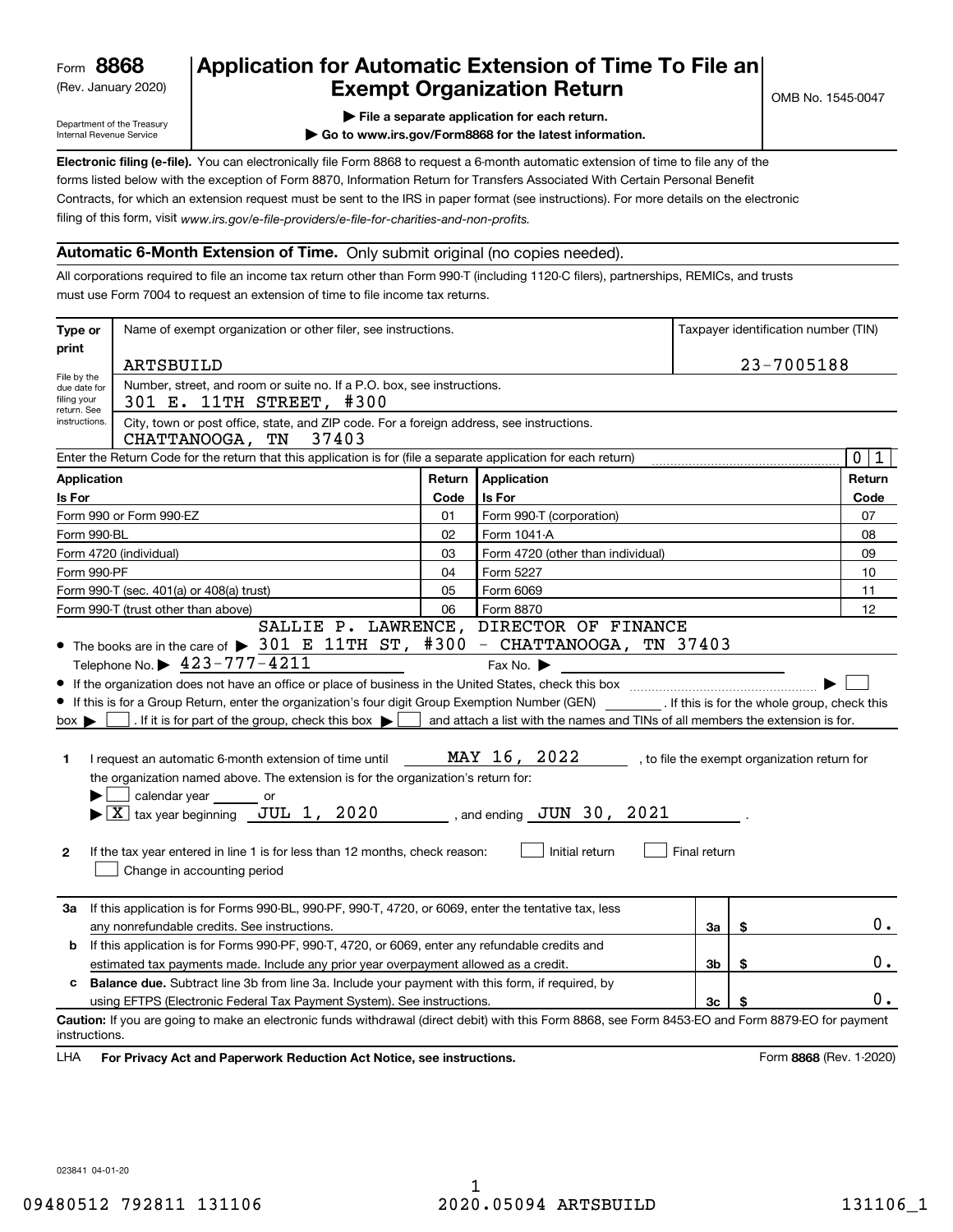|                                                                                              | Form 990                   |                                                                                                                  | <b>Return of Organization Exempt From Income Tax</b>                        |                                   |                                                                                                                                                     |            |                                                     |                    | OMB No. 1545-0047                                         |                                                                                                                 |
|----------------------------------------------------------------------------------------------|----------------------------|------------------------------------------------------------------------------------------------------------------|-----------------------------------------------------------------------------|-----------------------------------|-----------------------------------------------------------------------------------------------------------------------------------------------------|------------|-----------------------------------------------------|--------------------|-----------------------------------------------------------|-----------------------------------------------------------------------------------------------------------------|
|                                                                                              |                            | Under section 501(c), 527, or 4947(a)(1) of the Internal Revenue Code (except private foundations)               |                                                                             |                                   |                                                                                                                                                     |            |                                                     |                    |                                                           |                                                                                                                 |
|                                                                                              | Department of the Treasury |                                                                                                                  | Do not enter social security numbers on this form as it may be made public. |                                   |                                                                                                                                                     |            |                                                     |                    | <b>Open to Public</b><br>Inspection                       |                                                                                                                 |
|                                                                                              | Internal Revenue Service   | A For the 2020 calendar year, or tax year beginning                                                              | Go to www.irs.gov/Form990 for instructions and the latest information.      | JUL 1, 2020                       |                                                                                                                                                     |            | and ending JUN 30, 2021                             |                    |                                                           |                                                                                                                 |
| Check if                                                                                     |                            | C Name of organization                                                                                           |                                                                             |                                   |                                                                                                                                                     |            |                                                     |                    | D Employer identification number                          |                                                                                                                 |
| applicable:                                                                                  |                            |                                                                                                                  |                                                                             |                                   |                                                                                                                                                     |            |                                                     |                    |                                                           |                                                                                                                 |
| Address<br>change                                                                            |                            | ARTSBUILD                                                                                                        |                                                                             |                                   |                                                                                                                                                     |            |                                                     |                    |                                                           |                                                                                                                 |
| Name<br>change                                                                               |                            | Doing business as                                                                                                |                                                                             |                                   |                                                                                                                                                     |            |                                                     | 23-7005188         |                                                           |                                                                                                                 |
| Initial<br>return                                                                            |                            | Number and street (or P.O. box if mail is not delivered to street address)                                       |                                                                             |                                   |                                                                                                                                                     | Room/suite | E Telephone number                                  |                    |                                                           |                                                                                                                 |
| Final<br>return/                                                                             |                            | 301 E. 11TH STREET, #300                                                                                         |                                                                             |                                   |                                                                                                                                                     |            |                                                     | $423 - 756 - 2787$ |                                                           |                                                                                                                 |
| termin-<br>ated                                                                              |                            | City or town, state or province, country, and ZIP or foreign postal code                                         |                                                                             |                                   |                                                                                                                                                     |            | G Gross receipts \$                                 |                    | 7, 144, 545.                                              |                                                                                                                 |
| Amended<br> return                                                                           |                            | CHATTANOOGA, TN 37403                                                                                            |                                                                             |                                   |                                                                                                                                                     |            | H(a) Is this a group return                         |                    |                                                           |                                                                                                                 |
| Applica-<br>tion                                                                             |                            | F Name and address of principal officer: JAMES MCKISSIC                                                          |                                                                             |                                   |                                                                                                                                                     |            |                                                     | for subordinates?  |                                                           | $\sqrt{}$ Yes $\sqrt{}$ X $\sqrt{}$ No                                                                          |
| pending                                                                                      |                            | SAME AS C ABOVE                                                                                                  |                                                                             |                                   |                                                                                                                                                     |            |                                                     |                    | $H(b)$ Are all subordinates included? $\Box$ Yes          | <b>No</b>                                                                                                       |
|                                                                                              |                            | <b>I</b> Tax-exempt status: $\boxed{\mathbf{X}}$ 501(c)(3)                                                       | $501(c)$ (                                                                  | $\blacktriangleleft$ (insert no.) | 4947(a)(1) or                                                                                                                                       | 527        |                                                     |                    | If "No," attach a list. See instructions                  |                                                                                                                 |
|                                                                                              |                            | J Website: WWW.ARTSBUILD.COM                                                                                     |                                                                             |                                   |                                                                                                                                                     |            | $H(c)$ Group exemption number $\blacktriangleright$ |                    |                                                           |                                                                                                                 |
| Part I                                                                                       |                            | K Form of organization: $\boxed{\mathbf{X}}$ Corporation                                                         | Trust                                                                       | Association                       | Other $\blacktriangleright$                                                                                                                         |            |                                                     |                    | L Year of formation: $1968$ M State of legal domicile: TN |                                                                                                                 |
|                                                                                              | <b>Summary</b>             | Briefly describe the organization's mission or most significant activities: TO GALVANIZE BROAD PARTICIPATION     |                                                                             |                                   |                                                                                                                                                     |            |                                                     |                    |                                                           |                                                                                                                 |
| З                                                                                            |                            | Number of voting members of the governing body (Part VI, line 1a)                                                |                                                                             |                                   | Check this box $\blacktriangleright$ $\blacksquare$ if the organization discontinued its operations or disposed of more than 25% of its net assets. |            |                                                     | 3                  |                                                           |                                                                                                                 |
|                                                                                              |                            |                                                                                                                  |                                                                             |                                   |                                                                                                                                                     |            |                                                     | $\overline{4}$     |                                                           |                                                                                                                 |
|                                                                                              |                            | Total number of individuals employed in calendar year 2020 (Part V, line 2a) manufacture controller to intervent |                                                                             |                                   |                                                                                                                                                     |            |                                                     | $\overline{5}$     |                                                           |                                                                                                                 |
|                                                                                              |                            |                                                                                                                  |                                                                             |                                   |                                                                                                                                                     |            |                                                     | 6<br>7a            |                                                           |                                                                                                                 |
|                                                                                              |                            |                                                                                                                  |                                                                             |                                   |                                                                                                                                                     |            |                                                     | 7 <sub>b</sub>     |                                                           |                                                                                                                 |
|                                                                                              |                            |                                                                                                                  |                                                                             |                                   |                                                                                                                                                     |            | <b>Prior Year</b>                                   |                    | <b>Current Year</b>                                       |                                                                                                                 |
| 8                                                                                            |                            | Contributions and grants (Part VIII, line 1h)                                                                    |                                                                             |                                   |                                                                                                                                                     |            | 1,014,744.                                          |                    | 2,449,052.                                                |                                                                                                                 |
| 9                                                                                            |                            | Program service revenue (Part VIII, line 2g)                                                                     |                                                                             |                                   |                                                                                                                                                     |            |                                                     | 18,137.            |                                                           |                                                                                                                 |
| 10                                                                                           |                            |                                                                                                                  |                                                                             |                                   |                                                                                                                                                     |            |                                                     | 292,396.           | 4,605,847.                                                |                                                                                                                 |
| 11                                                                                           |                            | Other revenue (Part VIII, column (A), lines 5, 6d, 8c, 9c, 10c, and 11e)                                         |                                                                             |                                   |                                                                                                                                                     |            |                                                     | 60,675.            |                                                           |                                                                                                                 |
| 12                                                                                           |                            | Total revenue - add lines 8 through 11 (must equal Part VIII, column (A), line 12)                               |                                                                             |                                   |                                                                                                                                                     |            | $\overline{1,385}$ , 952.                           |                    | 7,133,514.                                                |                                                                                                                 |
| 13                                                                                           |                            | Grants and similar amounts paid (Part IX, column (A), lines 1-3)                                                 |                                                                             |                                   |                                                                                                                                                     |            | 1,190,833.                                          |                    | 1,278,507.                                                |                                                                                                                 |
| 14                                                                                           |                            | Benefits paid to or for members (Part IX, column (A), line 4)                                                    |                                                                             |                                   |                                                                                                                                                     |            |                                                     | 0.                 |                                                           |                                                                                                                 |
|                                                                                              |                            | 15 Salaries, other compensation, employee benefits (Part IX, column (A), lines 5-10)                             |                                                                             |                                   |                                                                                                                                                     |            |                                                     | 469,833.           | 521,565.                                                  |                                                                                                                 |
|                                                                                              |                            |                                                                                                                  |                                                                             |                                   |                                                                                                                                                     |            |                                                     | 0.                 |                                                           |                                                                                                                 |
|                                                                                              |                            |                                                                                                                  |                                                                             |                                   |                                                                                                                                                     |            |                                                     |                    |                                                           |                                                                                                                 |
|                                                                                              |                            |                                                                                                                  |                                                                             |                                   |                                                                                                                                                     |            |                                                     | 271,529.           | 327,420.                                                  |                                                                                                                 |
| 18                                                                                           |                            | Total expenses. Add lines 13-17 (must equal Part IX, column (A), line 25)                                        |                                                                             |                                   |                                                                                                                                                     |            | 1,932,195.                                          |                    | $\overline{2,127,492.}$                                   |                                                                                                                 |
| 19                                                                                           |                            | Revenue less expenses. Subtract line 18 from line 12                                                             |                                                                             |                                   |                                                                                                                                                     |            | $-546, 243.$                                        |                    | 5,006,022.                                                |                                                                                                                 |
|                                                                                              |                            |                                                                                                                  |                                                                             |                                   |                                                                                                                                                     |            | <b>Beginning of Current Year</b>                    |                    | <b>End of Year</b>                                        |                                                                                                                 |
| 20                                                                                           |                            | Total assets (Part X, line 16)                                                                                   |                                                                             |                                   |                                                                                                                                                     |            | 15,857,778.                                         |                    | 20,819,407.                                               | 23<br>$\overline{23}$<br>$\overline{11}$<br>$\overline{275}$<br>0.<br>25, 139.<br>9,415.<br>69,200.<br>0.<br>0. |
| Activities & Governance<br>Revenue<br>Expenses<br>Net Assets or<br>Fund Balances<br>21<br>22 |                            | Total liabilities (Part X, line 26)                                                                              |                                                                             |                                   |                                                                                                                                                     |            | 1,474,502.<br>14,383,276.                           |                    | 1,404,209.<br>19,415,198.                                 |                                                                                                                 |

| Sign<br>Here | Signature of officer<br>JAMES MCKISSIC, PRESIDENT<br>Type or print name and title                     |                      | Date                                                                   |                          |  |  |  |  |
|--------------|-------------------------------------------------------------------------------------------------------|----------------------|------------------------------------------------------------------------|--------------------------|--|--|--|--|
| Paid         | Print/Type preparer's name<br>LUCY C. GATES                                                           | Preparer's signature | Date<br>Check<br>$05/12/22$ self-employed                              | <b>PTIN</b><br>P01081066 |  |  |  |  |
| Preparer     | Firm's name ELLIOTT DAVIS, LLC/PLLC                                                                   |                      | $!\mathsf{Firm}\mathsf{'s}\mathsf{EIN} \blacktriangleright 57-0381582$ |                          |  |  |  |  |
| Use Only     | Firm's address 629 MARKET STREET, SUITE 100<br>TN 37402<br>CHATTANOOGA,<br>Phone no. $(423)$ 756-7100 |                      |                                                                        |                          |  |  |  |  |
|              | May the IRS discuss this return with the preparer shown above? See instructions                       |                      |                                                                        | x<br>No<br>Yes           |  |  |  |  |
|              |                                                                                                       |                      |                                                                        | $000$ $(000)$<br>-       |  |  |  |  |

true, correct, and complete. Declaration of preparer (other than officer) is based on all information of which preparer has any knowledge.

032001 12-23-20 LHA **For Paperwork Reduction Act Notice, see the separate instructions.** Form 990 (2020)

**990**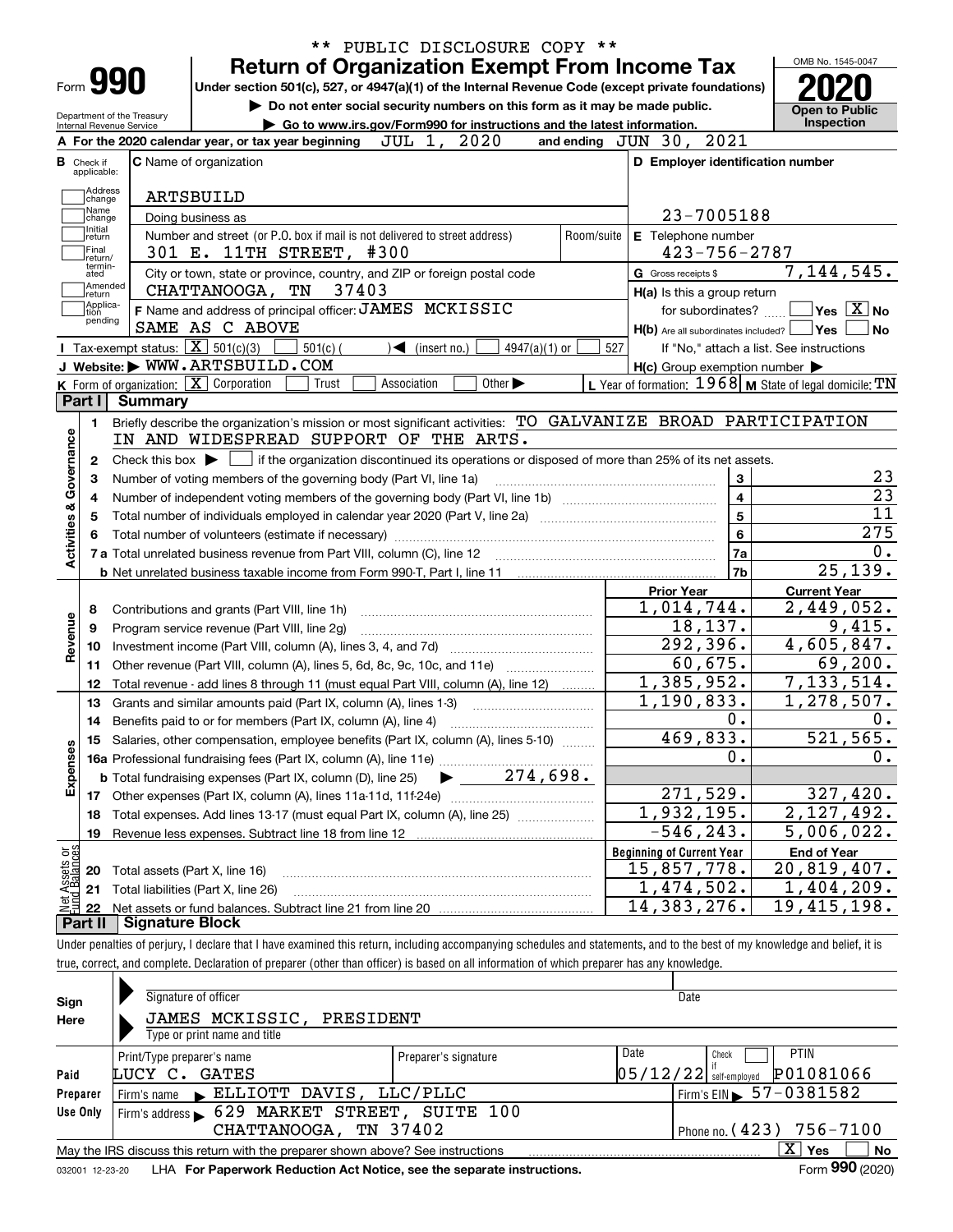|              | ARTSBUILD<br>Form 990 (2020)                                                                                                                   | 23-7005188           | Page 2                                          |
|--------------|------------------------------------------------------------------------------------------------------------------------------------------------|----------------------|-------------------------------------------------|
|              | <b>Part III Statement of Program Service Accomplishments</b>                                                                                   |                      |                                                 |
|              |                                                                                                                                                |                      | $\overline{\mathbf{X}}$                         |
| $\mathbf{1}$ | Briefly describe the organization's mission:                                                                                                   |                      |                                                 |
|              | ARTSBUILD PROVIDES GENERAL OPERATING AND PROJECT SUPPORT GRANTS TO                                                                             |                      |                                                 |
|              | LOCAL ARTS ORGANIZATIONS, COMMUNITY GROUPS AND INDIVIDUAL ARTISTS;                                                                             |                      |                                                 |
|              | ARTS EDUCATION PROGRAMS; AND ARTS LEADERSHIP PROGRAMS                                                                                          | ALL TOWARDS THE      |                                                 |
|              | GOAL OF INCREASING ACCESS TO THE ARTS WITH MORE ARTS IN MORE PLACES                                                                            |                      |                                                 |
| $\mathbf{2}$ | Did the organization undertake any significant program services during the year which were not listed on the                                   |                      |                                                 |
|              | prior Form 990 or 990-EZ?                                                                                                                      |                      | $\overline{\ }$ Yes $\overline{\phantom{X}}$ No |
|              | If "Yes," describe these new services on Schedule O.                                                                                           |                      |                                                 |
| 3            | Did the organization cease conducting, or make significant changes in how it conducts, any program services?                                   | $\Box$ Yes $\Box$ No |                                                 |
|              | If "Yes," describe these changes on Schedule O.                                                                                                |                      |                                                 |
| 4            | Describe the organization's program service accomplishments for each of its three largest program services, as measured by expenses.           |                      |                                                 |
|              | Section 501(c)(3) and 501(c)(4) organizations are required to report the amount of grants and allocations to others, the total expenses, and   |                      |                                                 |
| 4a           | revenue, if any, for each program service reported.<br>1, 167, 049. including grants of \$ 950, 939. ) (Revenue \$<br>) (Expenses \$<br>(Code: |                      | 78,615.                                         |
|              | ARTSBUILD PROVIDES BROAD FINANCIAL SUPPORT OF THE ARTS IN HAMILTON                                                                             |                      |                                                 |
|              | COUNTY THROUGH COMPETITIVE ANNUAL GRANTS FOR LOCAL ARTS ORGANIZATIONS                                                                          |                      |                                                 |
|              | AND SMALLER GRANTS FOR UNIQUE ARTS PROJECTS, WITH THE GOAL TO INCREASE                                                                         |                      |                                                 |
|              | ACCESS TO THE ARTS. IN 2021, ARTSBUILD AWARDED GENERAL OPERATING                                                                               |                      |                                                 |
|              | SUPPORT GRANTS TO 21 ARTS ORGANIZATIONS AND COMMUNITY PROJECT SUPPORT                                                                          |                      |                                                 |
|              | GRANTS TO 28 RECIPIENTS.                                                                                                                       |                      |                                                 |
|              |                                                                                                                                                |                      |                                                 |
|              |                                                                                                                                                |                      |                                                 |
|              |                                                                                                                                                |                      |                                                 |
|              |                                                                                                                                                |                      |                                                 |
|              |                                                                                                                                                |                      |                                                 |
|              |                                                                                                                                                |                      |                                                 |
| 4b           | 216, 739. including grants of \$<br>$178,896.$ ) (Revenue \$<br>) (Expenses \$<br>(Code:                                                       |                      | 0.                                              |
|              | IN 2020-2021, SINCE SCHOOL FIELD TRIPS WERE CANCELLED, ARTSBUILD                                                                               |                      |                                                 |
|              | PRODUCED 12 PROFESSIONAL QUALITY 10-MINUTE VIDEOS AS PART OF OUR                                                                               |                      |                                                 |
|              | IMAGINE! ARTS EDUCATION INITIATIVE, SO THAT STUDENTS IN GRADES K-5                                                                             |                      |                                                 |
|              | WOULD HAVE AN ALTERNATIVE FORMAT TO EXPERIENCE AND LEARN THROUGH THE                                                                           |                      |                                                 |
|              | ARTS.<br>THE VIDEOS WERE DISTRIBUTED TO ALL HAMILTON COUNTY ELEMENTARY                                                                         |                      |                                                 |
|              | SCHOOL TEACHERS, BUT ALSO HAD A WIDER REACH, THROUGH WTCI, YOUTUBE, EPB                                                                        |                      |                                                 |
|              | FI TV CHANNEL 200, AND LOCAL YOUTH AND FAMILY ORGANIZATIONS.                                                                                   |                      |                                                 |
|              |                                                                                                                                                |                      |                                                 |
|              |                                                                                                                                                |                      |                                                 |
|              |                                                                                                                                                |                      |                                                 |
|              |                                                                                                                                                |                      |                                                 |
|              |                                                                                                                                                |                      |                                                 |
| 4c           | $186, 214$ . including grants of \$<br>148,672. $ $ (Revenue \$<br>(Code:<br>) (Expenses \$                                                    |                      | $0 \cdot$ )                                     |
|              | ARTSBUILD FOCUSED SEVERAL PROGRAMS ON SUPPORTING ARTISTS AND<br>IN 2021,                                                                       |                      |                                                 |
|              | ART ORGANIZATIONS IN RECOVERY FROM NEGATIVE IMPACTS OF THE PANDEMIC.                                                                           |                      |                                                 |
|              | THROUGH SMALL GRANTS SUCH AS THE ARTIST EMERGENCY FUND AND THE                                                                                 |                      |                                                 |
|              | GRASSROOTS ARTS RECOVERY FUND, ARTSBUILD WAS ABLE TO PROVIDE RELIEF TO                                                                         |                      |                                                 |
|              | MORE THAN A DOZEN INDIVIDUALS AND SMALL ARTS ORGANIZATIONS.                                                                                    | ARTSBUILD            |                                                 |
|              | ALSO EXPANDED ITS SHARED SERVICES PROGRAM FOR ARTS ORGANIZATIONS OF ALL                                                                        |                      |                                                 |
|              | SIZES TO SUPPORT THEM IN RACIAL EQUITY TRAINING, ACCOUNTING AND HUMAN                                                                          |                      |                                                 |
|              | RESOURCES, DEVELOPMENT AND MARKETING, AND DIGITAL SKILLS TRAINING.                                                                             |                      |                                                 |
|              | ADDITIONALLY, ARTSBUILD WAS PART OF AN EFFORT LED BY BLUECROSS                                                                                 |                      |                                                 |
|              | BLUESHIELD OF TENNESSEE AND THE COMMUNITY FOUNDATION OF GREATER                                                                                |                      |                                                 |
|              | CHATTANOOGA TO ENGAGE ARTISTS AND ARTS ORGANIZATIONS IN A COVID-19                                                                             |                      |                                                 |
|              | VACCINATION CAMPAIGN.                                                                                                                          |                      |                                                 |
|              | 4d Other program services (Describe on Schedule O.)                                                                                            |                      |                                                 |
|              | (Expenses \$<br>(Revenue \$<br>including grants of \$                                                                                          |                      |                                                 |
| 4е           | 1,570,002.<br>Total program service expenses                                                                                                   |                      |                                                 |
|              |                                                                                                                                                |                      | Form 990 (2020)                                 |
|              | 032002 12-23-20                                                                                                                                |                      |                                                 |
|              | 3                                                                                                                                              |                      |                                                 |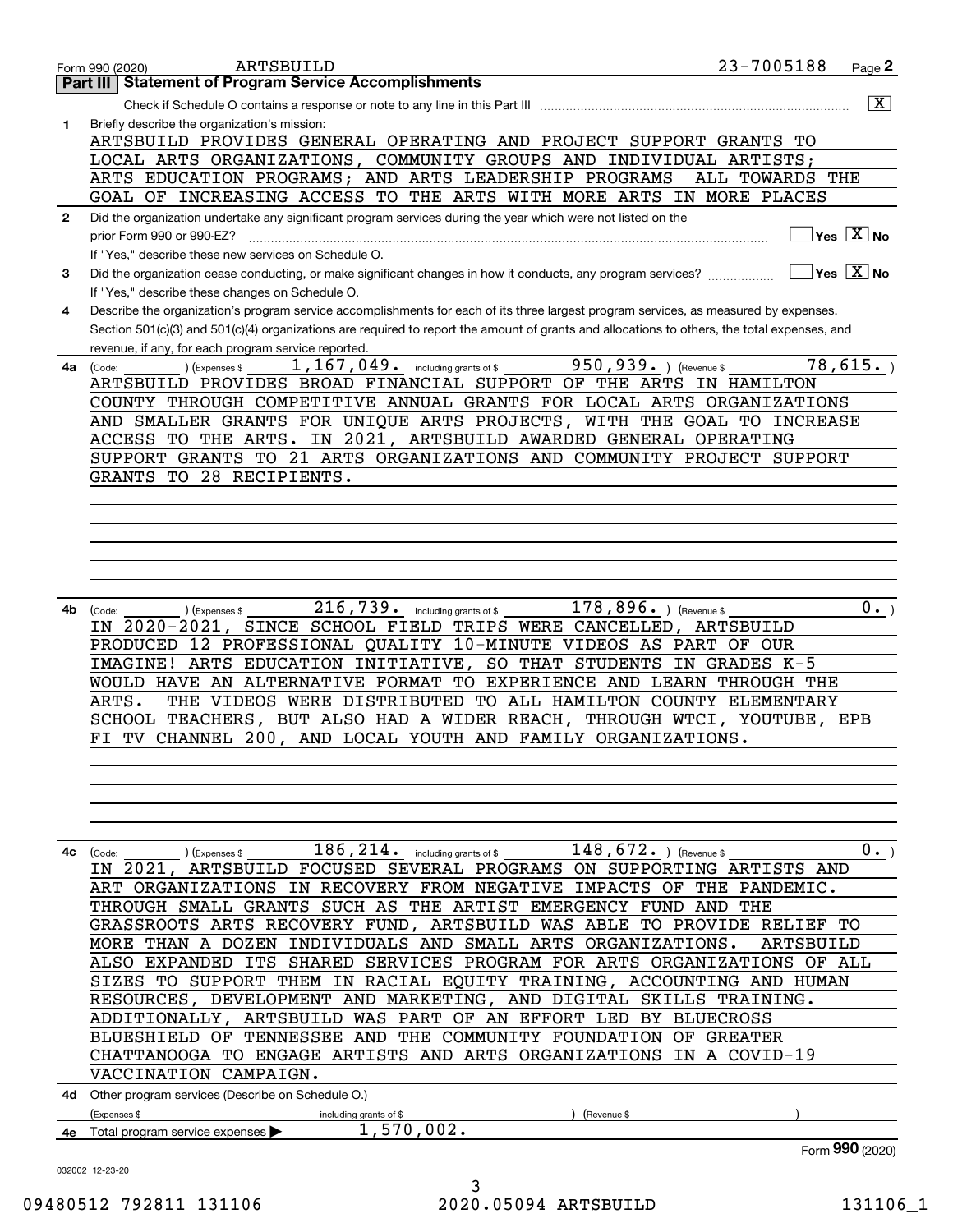|     | 23-7005188<br>ARTSBUILD<br>Form 990 (2020)                                                                                                                                                                                    |                 |     | Page $3$        |
|-----|-------------------------------------------------------------------------------------------------------------------------------------------------------------------------------------------------------------------------------|-----------------|-----|-----------------|
|     | <b>Part IV   Checklist of Required Schedules</b>                                                                                                                                                                              |                 |     |                 |
|     |                                                                                                                                                                                                                               |                 | Yes | No              |
| 1   | Is the organization described in section $501(c)(3)$ or $4947(a)(1)$ (other than a private foundation)?                                                                                                                       |                 |     |                 |
|     | If "Yes," complete Schedule A measure manufacture contract the Schedule A measure of the Schedule A measure manufacture of the Schedule A measure manufacture of the Schedule A measure manufacture of the Schedule A measure | 1.              | х   |                 |
| 2   |                                                                                                                                                                                                                               | $\mathbf{2}$    | X   |                 |
| З   | Did the organization engage in direct or indirect political campaign activities on behalf of or in opposition to candidates for                                                                                               |                 |     |                 |
|     |                                                                                                                                                                                                                               | 3               |     | x               |
| 4   | Section 501(c)(3) organizations. Did the organization engage in lobbying activities, or have a section 501(h) election in effect                                                                                              |                 |     |                 |
|     |                                                                                                                                                                                                                               | 4               |     | x               |
| 5   | Is the organization a section 501(c)(4), 501(c)(5), or 501(c)(6) organization that receives membership dues, assessments, or                                                                                                  |                 |     |                 |
|     |                                                                                                                                                                                                                               | 5               |     | x               |
| 6   | Did the organization maintain any donor advised funds or any similar funds or accounts for which donors have the right to                                                                                                     |                 |     |                 |
|     | provide advice on the distribution or investment of amounts in such funds or accounts? If "Yes," complete Schedule D, Part I                                                                                                  | 6               |     | x               |
| 7   | Did the organization receive or hold a conservation easement, including easements to preserve open space,                                                                                                                     |                 |     |                 |
|     |                                                                                                                                                                                                                               | $\overline{7}$  |     | x               |
| 8   | Did the organization maintain collections of works of art, historical treasures, or other similar assets? If "Yes," complete                                                                                                  |                 |     |                 |
|     |                                                                                                                                                                                                                               | 8               |     | x               |
|     | Did the organization report an amount in Part X, line 21, for escrow or custodial account liability, serve as a custodian for                                                                                                 |                 |     |                 |
| 9   | amounts not listed in Part X; or provide credit counseling, debt management, credit repair, or debt negotiation services?                                                                                                     |                 |     |                 |
|     |                                                                                                                                                                                                                               |                 |     | x               |
|     |                                                                                                                                                                                                                               | 9               |     |                 |
| 10  | Did the organization, directly or through a related organization, hold assets in donor-restricted endowments                                                                                                                  |                 |     |                 |
|     |                                                                                                                                                                                                                               | 10              | X   |                 |
| 11  | If the organization's answer to any of the following questions is "Yes," then complete Schedule D, Parts VI, VII, VIII, IX, or X                                                                                              |                 |     |                 |
|     | as applicable.                                                                                                                                                                                                                |                 |     |                 |
|     | a Did the organization report an amount for land, buildings, and equipment in Part X, line 10? If "Yes." complete Schedule D.                                                                                                 |                 |     |                 |
|     |                                                                                                                                                                                                                               | 11a             | Х   |                 |
|     | <b>b</b> Did the organization report an amount for investments - other securities in Part X, line 12, that is 5% or more of its total                                                                                         |                 |     |                 |
|     |                                                                                                                                                                                                                               | 11 <sub>b</sub> | Х   |                 |
|     | c Did the organization report an amount for investments - program related in Part X, line 13, that is 5% or more of its total                                                                                                 |                 |     |                 |
|     |                                                                                                                                                                                                                               | 11c             |     | x               |
|     | d Did the organization report an amount for other assets in Part X, line 15, that is 5% or more of its total assets reported in                                                                                               |                 |     |                 |
|     |                                                                                                                                                                                                                               | 11d             |     | x               |
|     |                                                                                                                                                                                                                               | <b>11e</b>      |     | $\mathbf X$     |
| f   | Did the organization's separate or consolidated financial statements for the tax year include a footnote that addresses                                                                                                       |                 |     |                 |
|     | the organization's liability for uncertain tax positions under FIN 48 (ASC 740)? If "Yes," complete Schedule D, Part X                                                                                                        | 11f             | x   |                 |
|     | 12a Did the organization obtain separate, independent audited financial statements for the tax year? If "Yes." complete                                                                                                       |                 |     |                 |
|     |                                                                                                                                                                                                                               | 12a             | X   |                 |
|     | <b>b</b> Was the organization included in consolidated, independent audited financial statements for the tax year?                                                                                                            |                 |     |                 |
|     | If "Yes," and if the organization answered "No" to line 12a, then completing Schedule D, Parts XI and XII is optional                                                                                                         | 12b             |     | x               |
| 13  |                                                                                                                                                                                                                               | 13              |     | $\mathbf x$     |
| 14a | Did the organization maintain an office, employees, or agents outside of the United States?                                                                                                                                   | 14a             |     | X               |
| b   | Did the organization have aggregate revenues or expenses of more than \$10,000 from grantmaking, fundraising, business,                                                                                                       |                 |     |                 |
|     | investment, and program service activities outside the United States, or aggregate foreign investments valued at \$100,000                                                                                                    |                 |     |                 |
|     |                                                                                                                                                                                                                               | 14b             |     | X               |
| 15  | Did the organization report on Part IX, column (A), line 3, more than \$5,000 of grants or other assistance to or for any                                                                                                     |                 |     |                 |
|     |                                                                                                                                                                                                                               | 15              |     | x               |
| 16  | Did the organization report on Part IX, column (A), line 3, more than \$5,000 of aggregate grants or other assistance to                                                                                                      |                 |     |                 |
|     |                                                                                                                                                                                                                               | 16              |     | x               |
| 17  | Did the organization report a total of more than \$15,000 of expenses for professional fundraising services on Part IX,                                                                                                       |                 |     |                 |
|     |                                                                                                                                                                                                                               | 17              |     | x               |
| 18  | Did the organization report more than \$15,000 total of fundraising event gross income and contributions on Part VIII, lines                                                                                                  |                 |     |                 |
|     |                                                                                                                                                                                                                               | 18              |     | x               |
|     | Did the organization report more than \$15,000 of gross income from gaming activities on Part VIII, line 9a? If "Yes."                                                                                                        |                 |     |                 |
| 19  |                                                                                                                                                                                                                               |                 |     | x               |
|     |                                                                                                                                                                                                                               | 19              |     | X               |
| 20a |                                                                                                                                                                                                                               | 20a             |     |                 |
| b   | If "Yes" to line 20a, did the organization attach a copy of its audited financial statements to this return?                                                                                                                  | 20 <sub>b</sub> |     |                 |
| 21  | Did the organization report more than \$5,000 of grants or other assistance to any domestic organization or                                                                                                                   |                 |     |                 |
|     |                                                                                                                                                                                                                               | 21              | х   |                 |
|     | 032003 12-23-20                                                                                                                                                                                                               |                 |     | Form 990 (2020) |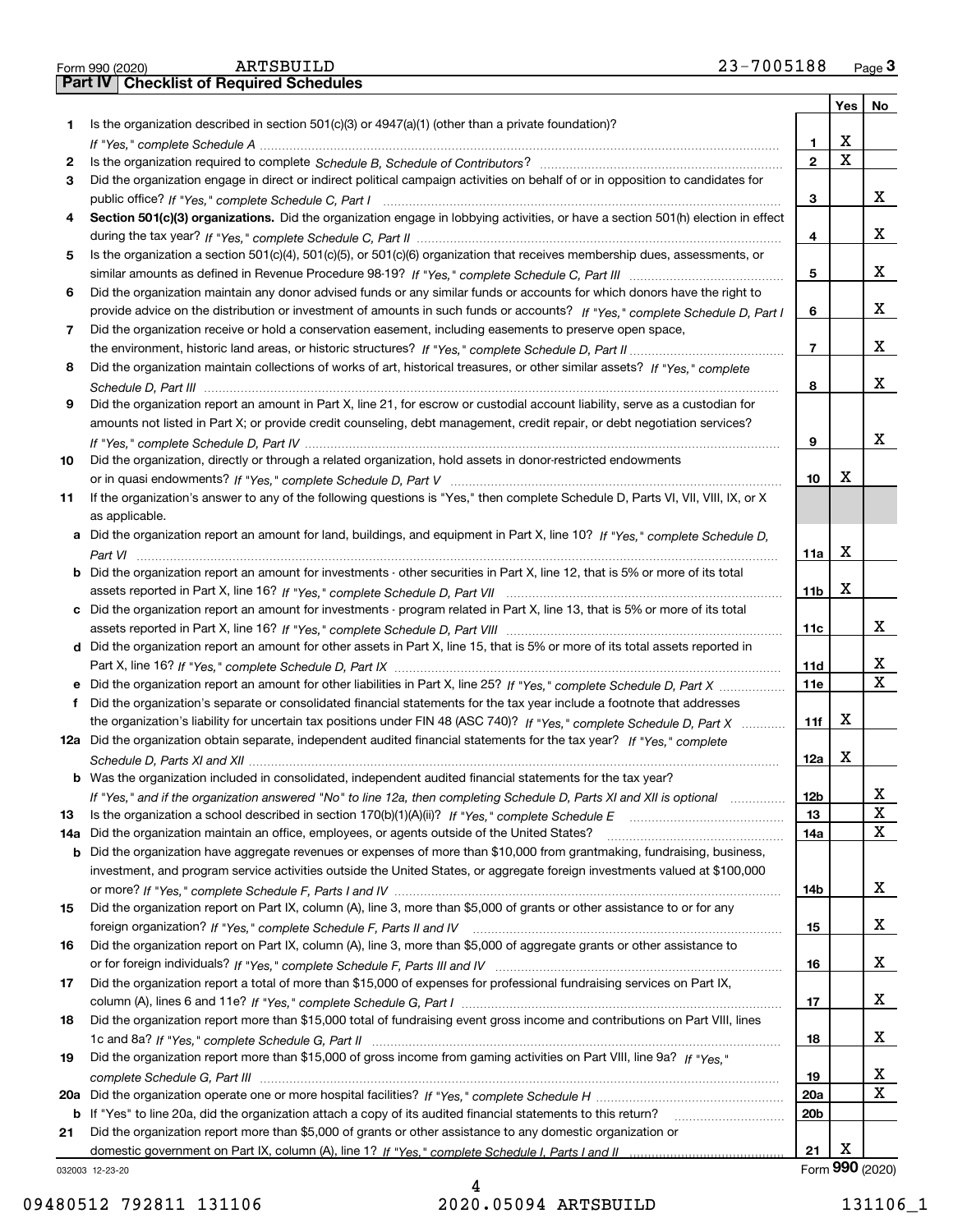|               | 23-7005188<br>ARTSBUILD<br>Form 990 (2020)                                                                                        |                 |     | Page 4                                             |
|---------------|-----------------------------------------------------------------------------------------------------------------------------------|-----------------|-----|----------------------------------------------------|
|               | <b>Part IV   Checklist of Required Schedules</b> (continued)                                                                      |                 |     |                                                    |
|               |                                                                                                                                   |                 | Yes | No                                                 |
| 22            | Did the organization report more than \$5,000 of grants or other assistance to or for domestic individuals on                     |                 |     |                                                    |
|               |                                                                                                                                   | 22              | Х   |                                                    |
| 23            | Did the organization answer "Yes" to Part VII, Section A, line 3, 4, or 5 about compensation of the organization's current        |                 |     |                                                    |
|               | and former officers, directors, trustees, key employees, and highest compensated employees? If "Yes," complete                    |                 |     |                                                    |
|               |                                                                                                                                   | 23              |     | X                                                  |
|               | 24a Did the organization have a tax-exempt bond issue with an outstanding principal amount of more than \$100,000 as of the       |                 |     |                                                    |
|               | last day of the year, that was issued after December 31, 2002? If "Yes," answer lines 24b through 24d and complete                |                 |     |                                                    |
|               |                                                                                                                                   | 24a             |     | x                                                  |
|               |                                                                                                                                   | 24 <sub>b</sub> |     |                                                    |
|               | c Did the organization maintain an escrow account other than a refunding escrow at any time during the year to defease            |                 |     |                                                    |
|               |                                                                                                                                   | 24c             |     |                                                    |
|               |                                                                                                                                   | 24d             |     |                                                    |
|               |                                                                                                                                   |                 |     |                                                    |
|               | 25a Section 501(c)(3), 501(c)(4), and 501(c)(29) organizations. Did the organization engage in an excess benefit                  |                 |     |                                                    |
|               |                                                                                                                                   | 25a             |     | X                                                  |
|               | b Is the organization aware that it engaged in an excess benefit transaction with a disqualified person in a prior year, and      |                 |     |                                                    |
|               | that the transaction has not been reported on any of the organization's prior Forms 990 or 990-EZ? If "Yes," complete             |                 |     |                                                    |
|               | Schedule L, Part I                                                                                                                | 25b             |     | X                                                  |
| 26            | Did the organization report any amount on Part X, line 5 or 22, for receivables from or payables to any current                   |                 |     |                                                    |
|               | or former officer, director, trustee, key employee, creator or founder, substantial contributor, or 35%                           |                 |     |                                                    |
|               | controlled entity or family member of any of these persons? If "Yes," complete Schedule L, Part II                                | 26              |     | x                                                  |
| 27            | Did the organization provide a grant or other assistance to any current or former officer, director, trustee, key employee,       |                 |     |                                                    |
|               | creator or founder, substantial contributor or employee thereof, a grant selection committee member, or to a 35% controlled       |                 |     |                                                    |
|               | entity (including an employee thereof) or family member of any of these persons? If "Yes," complete Schedule L, Part III          | 27              |     | х                                                  |
| 28            | Was the organization a party to a business transaction with one of the following parties (see Schedule L, Part IV                 |                 |     |                                                    |
|               | instructions, for applicable filing thresholds, conditions, and exceptions):                                                      |                 |     |                                                    |
|               | a A current or former officer, director, trustee, key employee, creator or founder, or substantial contributor? If                |                 |     |                                                    |
|               |                                                                                                                                   | 28a             |     | $\overline{\mathbf{x}}$                            |
|               |                                                                                                                                   | 28b             |     | $\overline{\mathtt{x}}$                            |
|               |                                                                                                                                   |                 |     |                                                    |
|               | c A 35% controlled entity of one or more individuals and/or organizations described in lines 28a or 28b? If                       |                 |     |                                                    |
|               |                                                                                                                                   | 28c             |     | $\overline{\mathbf{x}}$<br>$\overline{\mathbf{X}}$ |
| 29            |                                                                                                                                   | 29              |     |                                                    |
| 30            | Did the organization receive contributions of art, historical treasures, or other similar assets, or qualified conservation       |                 |     |                                                    |
|               |                                                                                                                                   | 30              |     | $\overline{\mathbf{x}}$                            |
| 31            | Did the organization liquidate, terminate, or dissolve and cease operations? If "Yes," complete Schedule N, Part I                | 31              |     | $\overline{\mathbf{x}}$                            |
|               | Did the organization sell, exchange, dispose of, or transfer more than 25% of its net assets? If "Yes," complete                  |                 |     |                                                    |
|               |                                                                                                                                   | 32              |     | x                                                  |
| 33            | Did the organization own 100% of an entity disregarded as separate from the organization under Regulations                        |                 |     |                                                    |
|               |                                                                                                                                   | 33              |     | x                                                  |
| 34            | Was the organization related to any tax-exempt or taxable entity? If "Yes," complete Schedule R, Part II, III, or IV, and         |                 |     |                                                    |
|               |                                                                                                                                   | 34              |     | X                                                  |
|               | 35a Did the organization have a controlled entity within the meaning of section 512(b)(13)?                                       | 35a             |     | $\overline{\mathbf{X}}$                            |
|               | b If "Yes" to line 35a, did the organization receive any payment from or engage in any transaction with a controlled entity       |                 |     |                                                    |
|               |                                                                                                                                   | 35b             |     |                                                    |
| 36            | Section 501(c)(3) organizations. Did the organization make any transfers to an exempt non-charitable related organization?        |                 |     |                                                    |
|               |                                                                                                                                   | 36              |     | x                                                  |
|               | Did the organization conduct more than 5% of its activities through an entity that is not a related organization                  |                 |     |                                                    |
| 37            |                                                                                                                                   |                 |     | x                                                  |
|               |                                                                                                                                   | 37              |     |                                                    |
| 38            | Did the organization complete Schedule O and provide explanations in Schedule O for Part VI, lines 11b and 19?                    |                 |     |                                                    |
| <b>Part V</b> | Note: All Form 990 filers are required to complete Schedule O<br><b>Statements Regarding Other IRS Filings and Tax Compliance</b> | 38              | х   |                                                    |
|               |                                                                                                                                   |                 |     |                                                    |
|               | Check if Schedule O contains a response or note to any line in this Part V                                                        |                 |     |                                                    |
|               |                                                                                                                                   |                 | Yes | No                                                 |
|               | 1a                                                                                                                                | 31              |     |                                                    |
|               | <b>b</b> Enter the number of Forms W-2G included in line 1a. Enter -0- if not applicable<br>1b                                    | 0               |     |                                                    |
|               | c Did the organization comply with backup withholding rules for reportable payments to vendors and reportable gaming              |                 |     |                                                    |
|               |                                                                                                                                   | 1c              | х   |                                                    |
|               | 032004 12-23-20                                                                                                                   |                 |     | Form 990 (2020)                                    |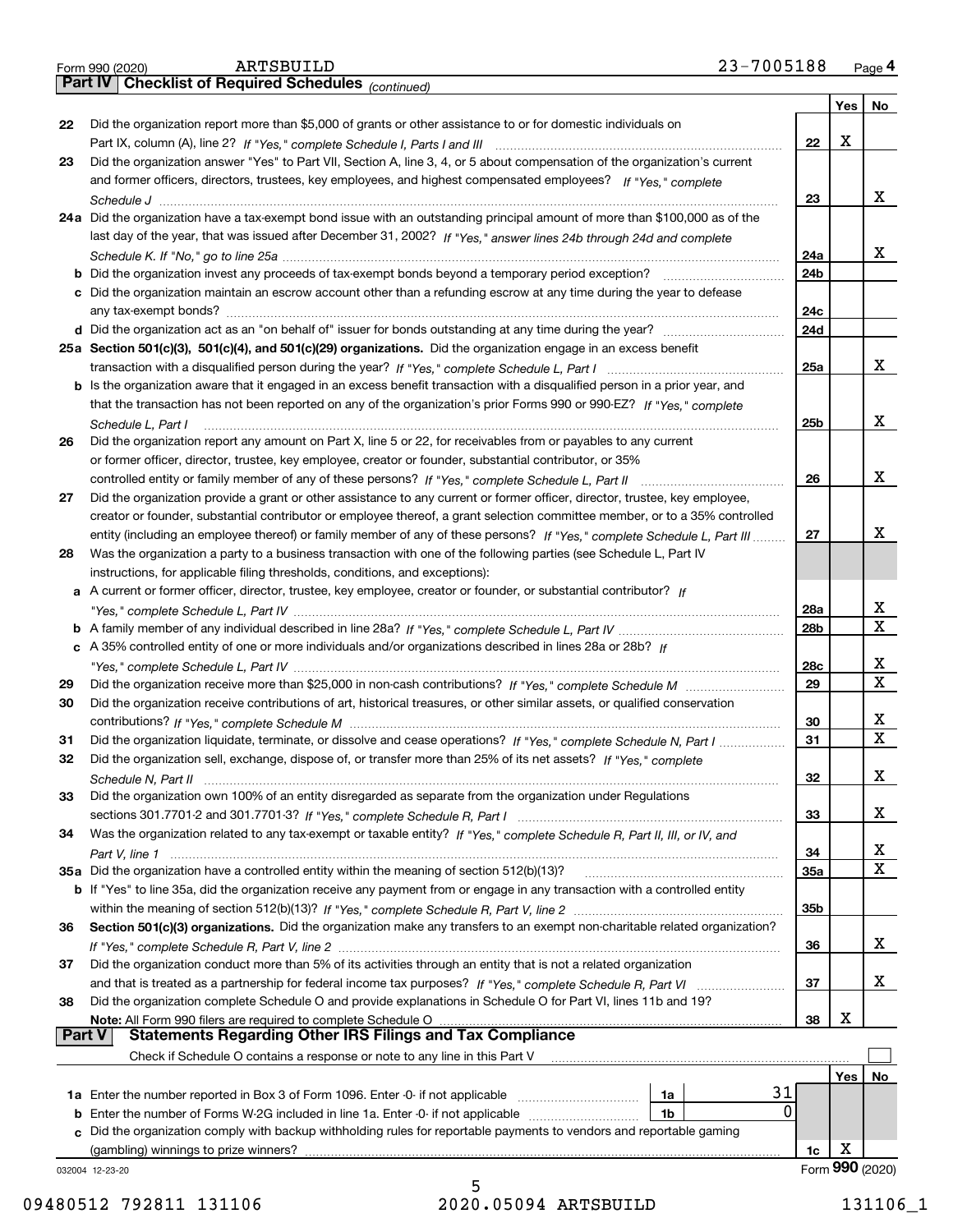|               | 23-7005188<br>ARTSBUILD<br>Form 990 (2020)                                                                                                                                                                                           |                |         | <u>Page</u> 5 |  |  |  |  |  |
|---------------|--------------------------------------------------------------------------------------------------------------------------------------------------------------------------------------------------------------------------------------|----------------|---------|---------------|--|--|--|--|--|
| <b>Part V</b> | Statements Regarding Other IRS Filings and Tax Compliance (continued)                                                                                                                                                                |                |         |               |  |  |  |  |  |
|               |                                                                                                                                                                                                                                      |                | Yes $ $ | No            |  |  |  |  |  |
|               | 2a Enter the number of employees reported on Form W-3, Transmittal of Wage and Tax Statements,                                                                                                                                       |                |         |               |  |  |  |  |  |
|               | 11<br>filed for the calendar year ending with or within the year covered by this return <i>manumumumum</i><br>2a                                                                                                                     |                |         |               |  |  |  |  |  |
|               |                                                                                                                                                                                                                                      | 2 <sub>b</sub> | х       |               |  |  |  |  |  |
|               |                                                                                                                                                                                                                                      |                |         |               |  |  |  |  |  |
| За            | Did the organization have unrelated business gross income of \$1,000 or more during the year?                                                                                                                                        | 3a             | х       |               |  |  |  |  |  |
|               |                                                                                                                                                                                                                                      |                |         |               |  |  |  |  |  |
|               | 4a At any time during the calendar year, did the organization have an interest in, or a signature or other authority over, a                                                                                                         |                |         |               |  |  |  |  |  |
|               |                                                                                                                                                                                                                                      | 4a             |         | х             |  |  |  |  |  |
|               | <b>b</b> If "Yes," enter the name of the foreign country $\blacktriangleright$                                                                                                                                                       |                |         |               |  |  |  |  |  |
|               | See instructions for filing requirements for FinCEN Form 114, Report of Foreign Bank and Financial Accounts (FBAR).                                                                                                                  |                |         |               |  |  |  |  |  |
|               |                                                                                                                                                                                                                                      | 5a             |         | X             |  |  |  |  |  |
| b             |                                                                                                                                                                                                                                      | 5b             |         | Χ             |  |  |  |  |  |
| c             |                                                                                                                                                                                                                                      | 5c             |         |               |  |  |  |  |  |
|               | 6a Does the organization have annual gross receipts that are normally greater than \$100,000, and did the organization solicit                                                                                                       |                |         |               |  |  |  |  |  |
|               | any contributions that were not tax deductible as charitable contributions?                                                                                                                                                          | 6a             |         | х             |  |  |  |  |  |
|               | <b>b</b> If "Yes," did the organization include with every solicitation an express statement that such contributions or gifts                                                                                                        |                |         |               |  |  |  |  |  |
|               | were not tax deductible?                                                                                                                                                                                                             | 6b             |         |               |  |  |  |  |  |
| 7             | Organizations that may receive deductible contributions under section 170(c).                                                                                                                                                        |                |         |               |  |  |  |  |  |
| a             | Did the organization receive a payment in excess of \$75 made partly as a contribution and partly for goods and services provided to the payor?                                                                                      | 7a             |         | х             |  |  |  |  |  |
|               | <b>b</b> If "Yes," did the organization notify the donor of the value of the goods or services provided?                                                                                                                             | 7b             |         |               |  |  |  |  |  |
|               | c Did the organization sell, exchange, or otherwise dispose of tangible personal property for which it was required                                                                                                                  |                |         |               |  |  |  |  |  |
|               |                                                                                                                                                                                                                                      | 7с             |         | х             |  |  |  |  |  |
|               | 7d<br>d If "Yes," indicate the number of Forms 8282 filed during the year [11] [11] The Section of Holden and The Year [11] In The Year [11] In The Year [11] In The Year [11] In The Year [11] In The Year [11] In The Year [11] In |                |         |               |  |  |  |  |  |
| е             | Did the organization receive any funds, directly or indirectly, to pay premiums on a personal benefit contract?                                                                                                                      | 7e             |         | х             |  |  |  |  |  |
| f             | Did the organization, during the year, pay premiums, directly or indirectly, on a personal benefit contract?                                                                                                                         | 7f             |         | х             |  |  |  |  |  |
| g             | If the organization received a contribution of qualified intellectual property, did the organization file Form 8899 as required?                                                                                                     | 7g             |         |               |  |  |  |  |  |
| h.            | If the organization received a contribution of cars, boats, airplanes, or other vehicles, did the organization file a Form 1098-C?                                                                                                   | 7h             |         |               |  |  |  |  |  |
| 8             | Sponsoring organizations maintaining donor advised funds. Did a donor advised fund maintained by the                                                                                                                                 |                |         |               |  |  |  |  |  |
|               | sponsoring organization have excess business holdings at any time during the year?                                                                                                                                                   | 8              |         |               |  |  |  |  |  |
| 9             | Sponsoring organizations maintaining donor advised funds.                                                                                                                                                                            |                |         |               |  |  |  |  |  |
| а             | Did the sponsoring organization make any taxable distributions under section 4966?                                                                                                                                                   | 9а             |         |               |  |  |  |  |  |
| b             | Did the sponsoring organization make a distribution to a donor, donor advisor, or related person?                                                                                                                                    | 9b             |         |               |  |  |  |  |  |
| 10            | Section 501(c)(7) organizations. Enter:                                                                                                                                                                                              |                |         |               |  |  |  |  |  |
|               | 10a                                                                                                                                                                                                                                  |                |         |               |  |  |  |  |  |
|               | 10b <br>Gross receipts, included on Form 990, Part VIII, line 12, for public use of club facilities                                                                                                                                  |                |         |               |  |  |  |  |  |
| 11            | Section 501(c)(12) organizations. Enter:                                                                                                                                                                                             |                |         |               |  |  |  |  |  |
| a             | Gross income from members or shareholders<br>11a                                                                                                                                                                                     |                |         |               |  |  |  |  |  |
|               | b Gross income from other sources (Do not net amounts due or paid to other sources against                                                                                                                                           |                |         |               |  |  |  |  |  |
|               | 11b                                                                                                                                                                                                                                  |                |         |               |  |  |  |  |  |
|               | 12a Section 4947(a)(1) non-exempt charitable trusts. Is the organization filing Form 990 in lieu of Form 1041?                                                                                                                       | 12a            |         |               |  |  |  |  |  |
|               | 12b<br><b>b</b> If "Yes," enter the amount of tax-exempt interest received or accrued during the year                                                                                                                                |                |         |               |  |  |  |  |  |
| 13            | Section 501(c)(29) qualified nonprofit health insurance issuers.                                                                                                                                                                     |                |         |               |  |  |  |  |  |
|               | a Is the organization licensed to issue qualified health plans in more than one state?                                                                                                                                               | 13а            |         |               |  |  |  |  |  |
|               | Note: See the instructions for additional information the organization must report on Schedule O.                                                                                                                                    |                |         |               |  |  |  |  |  |
|               | <b>b</b> Enter the amount of reserves the organization is required to maintain by the states in which the                                                                                                                            |                |         |               |  |  |  |  |  |
|               | 13 <sub>b</sub>                                                                                                                                                                                                                      |                |         |               |  |  |  |  |  |
|               | 13с                                                                                                                                                                                                                                  |                |         |               |  |  |  |  |  |
| 14a           | Did the organization receive any payments for indoor tanning services during the tax year?                                                                                                                                           | 14a            |         | x             |  |  |  |  |  |
|               | <b>b</b> If "Yes," has it filed a Form 720 to report these payments? If "No," provide an explanation on Schedule O                                                                                                                   | 14b            |         |               |  |  |  |  |  |
| 15            | Is the organization subject to the section 4960 tax on payment(s) of more than \$1,000,000 in remuneration or                                                                                                                        |                |         |               |  |  |  |  |  |
|               |                                                                                                                                                                                                                                      | 15             |         | X.            |  |  |  |  |  |
|               | If "Yes," see instructions and file Form 4720, Schedule N.                                                                                                                                                                           |                |         |               |  |  |  |  |  |
| 16            | Is the organization an educational institution subject to the section 4968 excise tax on net investment income?                                                                                                                      | 16             |         | х             |  |  |  |  |  |
|               | If "Yes," complete Form 4720, Schedule O.                                                                                                                                                                                            |                | nnn     |               |  |  |  |  |  |

| Form 990 (2020) |  |  |
|-----------------|--|--|
|-----------------|--|--|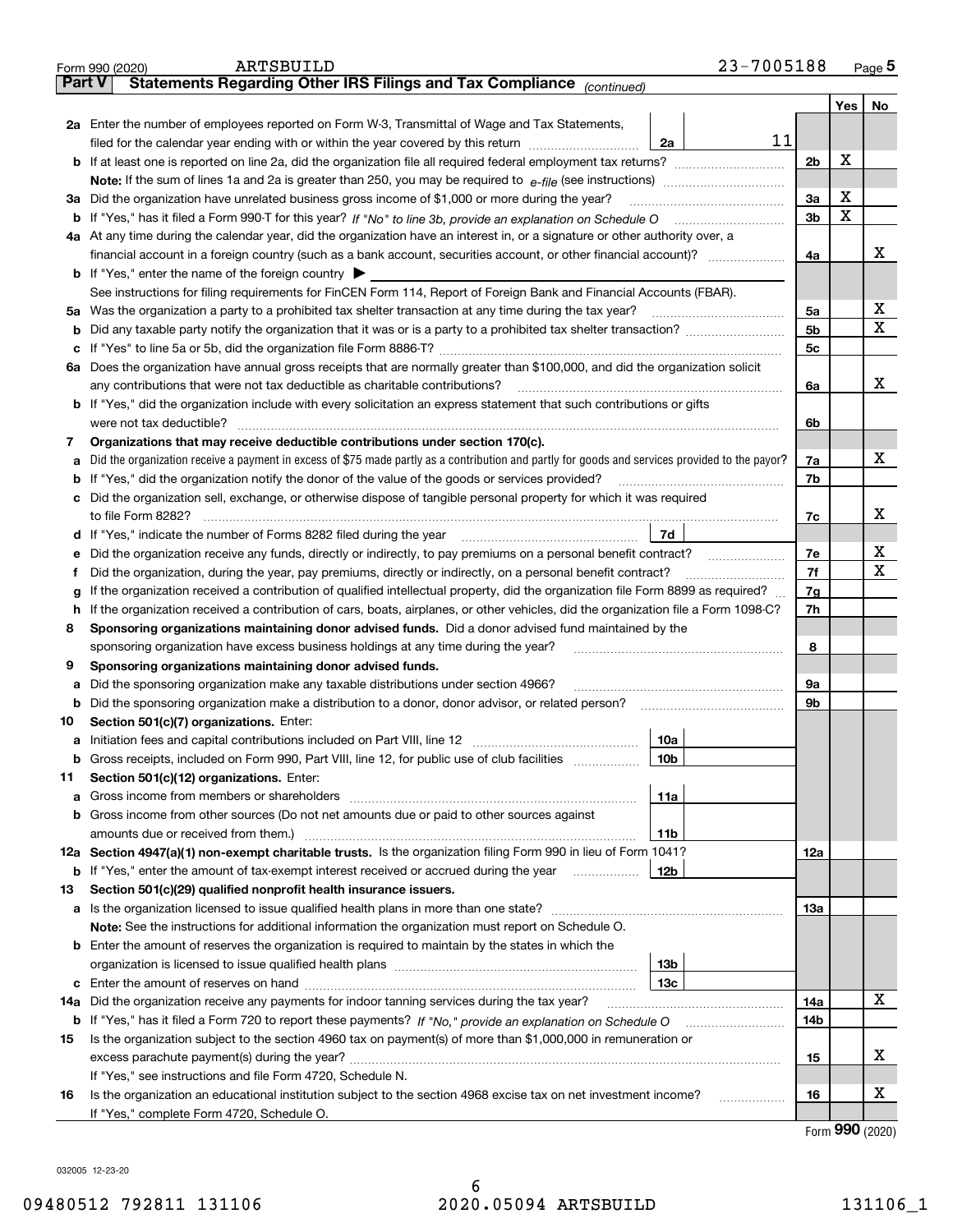|                | Governance, Management, and Disclosure For each "Yes" response to lines 2 through 7b below, and for a "No" response<br>Part VI                                               |    |                 |                 |                         |
|----------------|------------------------------------------------------------------------------------------------------------------------------------------------------------------------------|----|-----------------|-----------------|-------------------------|
|                | to line 8a, 8b, or 10b below, describe the circumstances, processes, or changes on Schedule O. See instructions.                                                             |    |                 |                 |                         |
|                |                                                                                                                                                                              |    |                 |                 | $\overline{\mathbf{x}}$ |
|                | <b>Section A. Governing Body and Management</b>                                                                                                                              |    |                 |                 |                         |
|                |                                                                                                                                                                              |    |                 | Yes l           | No                      |
|                | <b>1a</b> Enter the number of voting members of the governing body at the end of the tax year <i>manumum</i>                                                                 | 1a | 23              |                 |                         |
|                | If there are material differences in voting rights among members of the governing body, or if the governing                                                                  |    |                 |                 |                         |
|                | body delegated broad authority to an executive committee or similar committee, explain on Schedule O.                                                                        |    |                 |                 |                         |
|                | Enter the number of voting members included on line 1a, above, who are independent                                                                                           | 1b | 23              |                 |                         |
| 2              | Did any officer, director, trustee, or key employee have a family relationship or a business relationship with any other                                                     |    |                 |                 |                         |
|                | officer, director, trustee, or key employee?                                                                                                                                 |    | $\mathbf{2}$    |                 | x                       |
| з              | Did the organization delegate control over management duties customarily performed by or under the direct supervision                                                        |    |                 |                 |                         |
|                | of officers, directors, trustees, or key employees to a management company or other person?                                                                                  |    | 3               |                 | X                       |
| 4              | Did the organization make any significant changes to its governing documents since the prior Form 990 was filed?                                                             |    | 4               |                 | $\overline{\mathbf{x}}$ |
| 5              |                                                                                                                                                                              |    | 5               |                 | X                       |
| 6              | Did the organization have members or stockholders?                                                                                                                           |    | 6               |                 | X                       |
| 7a             | Did the organization have members, stockholders, or other persons who had the power to elect or appoint one or                                                               |    |                 |                 |                         |
|                |                                                                                                                                                                              |    | 7a              |                 | X                       |
|                | <b>b</b> Are any governance decisions of the organization reserved to (or subject to approval by) members, stockholders, or                                                  |    |                 |                 |                         |
|                | persons other than the governing body?                                                                                                                                       |    | 7b              |                 | х                       |
| 8              | Did the organization contemporaneously document the meetings held or written actions undertaken during the year by the following:                                            |    |                 |                 |                         |
| а              |                                                                                                                                                                              |    | 8а              | х               |                         |
| b              |                                                                                                                                                                              |    | 8b              | X               |                         |
| 9              | Is there any officer, director, trustee, or key employee listed in Part VII, Section A, who cannot be reached at the                                                         |    |                 |                 |                         |
|                |                                                                                                                                                                              |    | 9               |                 | X                       |
|                | Section B. Policies (This Section B requests information about policies not required by the Internal Revenue Code.)                                                          |    |                 |                 |                         |
|                |                                                                                                                                                                              |    |                 | Yes             | <b>No</b>               |
|                |                                                                                                                                                                              |    | 10a             |                 | X                       |
|                | b If "Yes," did the organization have written policies and procedures governing the activities of such chapters, affiliates,                                                 |    |                 |                 |                         |
|                | and branches to ensure their operations are consistent with the organization's exempt purposes?                                                                              |    | 10 <sub>b</sub> |                 |                         |
|                | 11a Has the organization provided a complete copy of this Form 990 to all members of its governing body before filing the form?                                              |    | 11a             | х               |                         |
|                | <b>b</b> Describe in Schedule O the process, if any, used by the organization to review this Form 990.                                                                       |    |                 |                 |                         |
|                |                                                                                                                                                                              |    | 12a             | Х               |                         |
| b              |                                                                                                                                                                              |    | 12 <sub>b</sub> | х               |                         |
| с              | Did the organization regularly and consistently monitor and enforce compliance with the policy? If "Yes," describe                                                           |    |                 |                 |                         |
|                | in Schedule O how this was done manufactured and continuum control of the state of the state of the state of t                                                               |    | 12c             | x               |                         |
| 13             | Did the organization have a written whistleblower policy?                                                                                                                    |    | 13              | х               |                         |
| 14             | Did the organization have a written document retention and destruction policy? [11] manufaction policy?                                                                      |    | 14              | X               |                         |
| 15             | Did the process for determining compensation of the following persons include a review and approval by independent                                                           |    |                 |                 |                         |
|                | persons, comparability data, and contemporaneous substantiation of the deliberation and decision?                                                                            |    |                 |                 |                         |
| а              | The organization's CEO, Executive Director, or top management official manufacture content content of the organization's CEO, Executive Director, or top management official |    | 15a             | х               |                         |
| b              |                                                                                                                                                                              |    | 15 <sub>b</sub> | X               |                         |
|                | If "Yes" to line 15a or 15b, describe the process in Schedule O (see instructions).                                                                                          |    |                 |                 |                         |
|                | 16a Did the organization invest in, contribute assets to, or participate in a joint venture or similar arrangement with a                                                    |    |                 |                 |                         |
|                | taxable entity during the year?                                                                                                                                              |    | 16a             |                 | х                       |
|                | b If "Yes," did the organization follow a written policy or procedure requiring the organization to evaluate its participation                                               |    |                 |                 |                         |
|                | in joint venture arrangements under applicable federal tax law, and take steps to safeguard the organization's                                                               |    |                 |                 |                         |
|                |                                                                                                                                                                              |    |                 |                 |                         |
|                |                                                                                                                                                                              |    |                 |                 |                         |
|                |                                                                                                                                                                              |    | 16b             |                 |                         |
|                | <b>Section C. Disclosure</b>                                                                                                                                                 |    |                 |                 |                         |
|                | List the states with which a copy of this Form 990 is required to be filed $\blacktriangleright$ TN                                                                          |    |                 |                 |                         |
|                | Section 6104 requires an organization to make its Forms 1023 (1024 or 1024-A, if applicable), 990, and 990-T (Section 501(c)(3)s only) available                             |    |                 |                 |                         |
|                | for public inspection. Indicate how you made these available. Check all that apply.                                                                                          |    |                 |                 |                         |
|                | $ X $ Own website<br>$X$ Upon request<br>Another's website<br>Other (explain on Schedule O)                                                                                  |    |                 |                 |                         |
| 17<br>18<br>19 | Describe on Schedule O whether (and if so, how) the organization made its governing documents, conflict of interest policy, and financial                                    |    |                 |                 |                         |
|                | statements available to the public during the tax year.                                                                                                                      |    |                 |                 |                         |
| 20             | State the name, address, and telephone number of the person who possesses the organization's books and records                                                               |    |                 |                 |                         |
|                | SALLIE P. LAWRENCE, DIRECTOR OF FINANCE - 423-777-4211                                                                                                                       |    |                 |                 |                         |
|                | 301 E 11TH ST, #300, CHATTANOOGA,<br>37403<br>TN<br>032006 12-23-20                                                                                                          |    |                 | Form 990 (2020) |                         |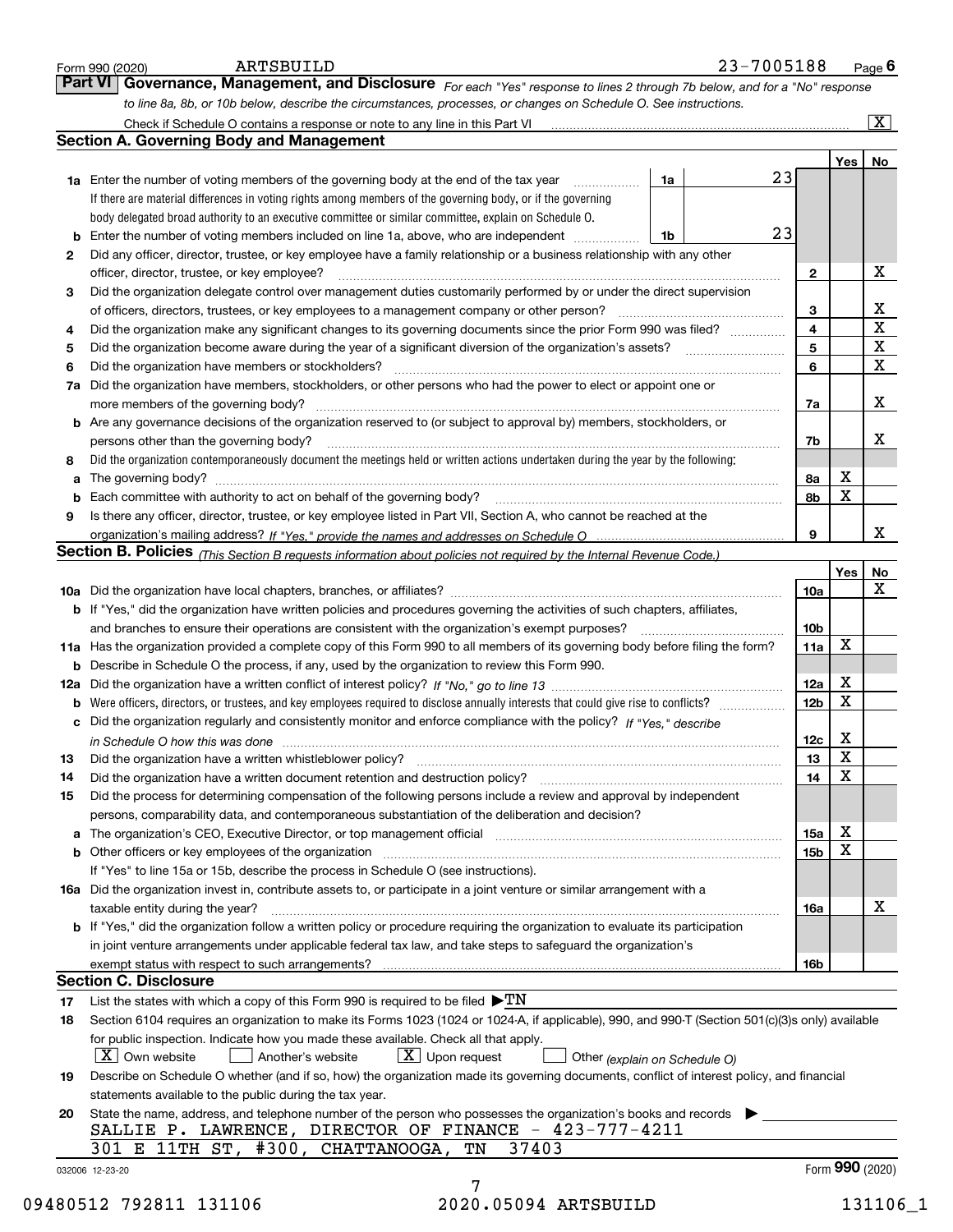$\mathcal{L}^{\text{max}}$ 

| orm 990 (2020) <sup>.</sup> | ARTSBUILD                                                                                  | 23-7005188 | Page <i>I</i> |
|-----------------------------|--------------------------------------------------------------------------------------------|------------|---------------|
|                             | Part VII Compensation of Officers, Directors, Trustees, Key Employees, Highest Compensated |            |               |
|                             | <b>Employees, and Independent Contractors</b>                                              |            |               |

Check if Schedule O contains a response or note to any line in this Part VII

**Section A. Officers, Directors, Trustees, Key Employees, and Highest Compensated Employees**

**1a**  Complete this table for all persons required to be listed. Report compensation for the calendar year ending with or within the organization's tax year. **•** List all of the organization's current officers, directors, trustees (whether individuals or organizations), regardless of amount of compensation.

Enter -0- in columns (D), (E), and (F) if no compensation was paid.

 $\bullet$  List all of the organization's  $\,$ current key employees, if any. See instructions for definition of "key employee."

**•** List the organization's five current highest compensated employees (other than an officer, director, trustee, or key employee) who received reportable compensation (Box 5 of Form W-2 and/or Box 7 of Form 1099-MISC) of more than \$100,000 from the organization and any related organizations.

**•** List all of the organization's former officers, key employees, and highest compensated employees who received more than \$100,000 of reportable compensation from the organization and any related organizations.

**former directors or trustees**  ¥ List all of the organization's that received, in the capacity as a former director or trustee of the organization, more than \$10,000 of reportable compensation from the organization and any related organizations.

See instructions for the order in which to list the persons above.

Check this box if neither the organization nor any related organization compensated any current officer, director, or trustee.  $\mathcal{L}^{\text{max}}$ 

| (A)                       | (B)               | (C)                           |                      |                         |              |                                                                  |        | (D)             | (E)                           | (F)                   |
|---------------------------|-------------------|-------------------------------|----------------------|-------------------------|--------------|------------------------------------------------------------------|--------|-----------------|-------------------------------|-----------------------|
| Name and title            | Average           |                               |                      | Position                |              | (do not check more than one                                      |        | Reportable      | Reportable                    | Estimated             |
|                           | hours per         |                               |                      |                         |              | box, unless person is both an<br>officer and a director/trustee) |        | compensation    | compensation                  | amount of             |
|                           | week<br>(list any |                               |                      |                         |              |                                                                  |        | from<br>the     | from related<br>organizations | other<br>compensation |
|                           | hours for         |                               |                      |                         |              |                                                                  |        | organization    | (W-2/1099-MISC)               | from the              |
|                           | related           |                               |                      |                         |              |                                                                  |        | (W-2/1099-MISC) |                               | organization          |
|                           | organizations     |                               |                      |                         |              |                                                                  |        |                 |                               | and related           |
|                           | below             | ndividual trustee or director | nstitutional trustee | Officer                 | Key employee | Highest compensated<br>  employee                                | Former |                 |                               | organizations         |
|                           | line)             |                               |                      |                         |              |                                                                  |        |                 |                               |                       |
| JAMES MCKISSIC<br>(1)     | 40.00             |                               |                      |                         |              |                                                                  |        |                 |                               |                       |
| PRESIDENT                 |                   |                               |                      | $\overline{\textbf{X}}$ |              |                                                                  |        | 109,137.        | $\mathbf 0$ .                 | 6,548.                |
| SALLIE P. LAWRENCE<br>(2) | 40.00             |                               |                      |                         |              |                                                                  |        |                 |                               |                       |
| DIRECTOR OF FINANCE       |                   |                               |                      | $\overline{\mathbf{X}}$ |              |                                                                  |        | 63,978.         | $\mathbf 0$ .                 | 3,839.                |
| ROWENA BELCHER<br>(3)     | 1.00              |                               |                      |                         |              |                                                                  |        |                 |                               |                       |
| BOARD MEMBER              |                   | $\mathbf X$                   |                      |                         |              |                                                                  |        | $\mathbf 0$ .   | $\mathbf 0$ .                 | $0_{.}$               |
| CARMEN DAVIS<br>(4)       | 1.00              |                               |                      |                         |              |                                                                  |        |                 |                               |                       |
| <b>BOARD MEMBER</b>       |                   | X                             |                      |                         |              |                                                                  |        | 0.              | $\mathbf 0$ .                 | 0.                    |
| VANESSA JACKSON<br>(5)    | 1.00              |                               |                      |                         |              |                                                                  |        |                 |                               |                       |
| BOARD MEMBER              |                   | X                             |                      |                         |              |                                                                  |        | 0.              | $\mathbf 0$ .                 | $\mathbf 0$ .         |
| (6)<br>TIFFANIE ROBINSON  | 1.00              |                               |                      |                         |              |                                                                  |        |                 |                               |                       |
| <b>BOARD MEMBER</b>       |                   | X                             |                      |                         |              |                                                                  |        | 0.              | $\mathbf 0$ .                 | 0.                    |
| (7)<br>ANDREA BECKSVOORT  | 1.00              |                               |                      |                         |              |                                                                  |        |                 |                               |                       |
| <b>BOARD MEMBER</b>       |                   | X                             |                      |                         |              |                                                                  |        | $\mathbf 0$ .   | $\mathbf 0$ .                 | $0_{.}$               |
| NICOLE BROWN<br>(8)       | 1.00              |                               |                      |                         |              |                                                                  |        |                 |                               |                       |
| <b>BOARD MEMBER</b>       |                   | X                             |                      |                         |              |                                                                  |        | $\mathbf 0$ .   | 0.                            | $0_{.}$               |
| XAVIER COTTO<br>(9)       | 1.00              |                               |                      |                         |              |                                                                  |        |                 |                               |                       |
| <b>BOARD MEMBER</b>       |                   | X                             |                      |                         |              |                                                                  |        | 0.              | $\mathbf 0$ .                 | $\mathbf 0$ .         |
| (10) OLGA DE KLEIN        | 1.00              |                               |                      |                         |              |                                                                  |        |                 |                               |                       |
| <b>BOARD MEMBER</b>       |                   | X                             |                      |                         |              |                                                                  |        | 0.              | 0.                            | $0$ .                 |
| (11) ISAAC DUNCAN III     | 1.00              |                               |                      |                         |              |                                                                  |        |                 |                               |                       |
| <b>BOARD MEMBER</b>       |                   | X                             |                      |                         |              |                                                                  |        | 0.              | $\mathbf 0$ .                 | 0.                    |
| (12) SALLY FAULKNER       | 1.00              |                               |                      |                         |              |                                                                  |        |                 |                               |                       |
| <b>BOARD MEMBER</b>       |                   | X                             |                      |                         |              |                                                                  |        | 0.              | 0.                            | $\mathbf 0$ .         |
| (13) LORI FINLAY          | 1.00              |                               |                      |                         |              |                                                                  |        |                 |                               |                       |
| <b>BOARD MEMBER</b>       |                   | X                             |                      |                         |              |                                                                  |        | 0.              | $\mathbf 0$ .                 | 0.                    |
| (14) ANDREW HIBBARD       | 1.00              |                               |                      |                         |              |                                                                  |        |                 |                               |                       |
| <b>BOARD MEMBER</b>       |                   | X                             |                      |                         |              |                                                                  |        | 0.              | 0.                            | $\mathbf 0$ .         |
| (15) ROGER BROWN          | 1.00              |                               |                      |                         |              |                                                                  |        |                 |                               |                       |
| <b>BOARD MEMBER</b>       |                   | X                             |                      |                         |              |                                                                  |        | 0.              | $\mathbf 0$ .                 | 0.                    |
| (16) BRYAN C KELLY        | 1.00              |                               |                      |                         |              |                                                                  |        |                 |                               |                       |
| <b>BOARD MEMBER</b>       |                   | X                             |                      |                         |              |                                                                  |        | 0.              | 0.                            | 0.                    |
| (17) PEGGY TOWNSEND       | 1.00              |                               |                      |                         |              |                                                                  |        |                 |                               |                       |
| <b>BOARD MEMBER</b>       |                   | X                             |                      |                         |              |                                                                  |        | 0.              | $\mathbf 0$ .                 | 0.                    |

032007 12-23-20

Form (2020) **990**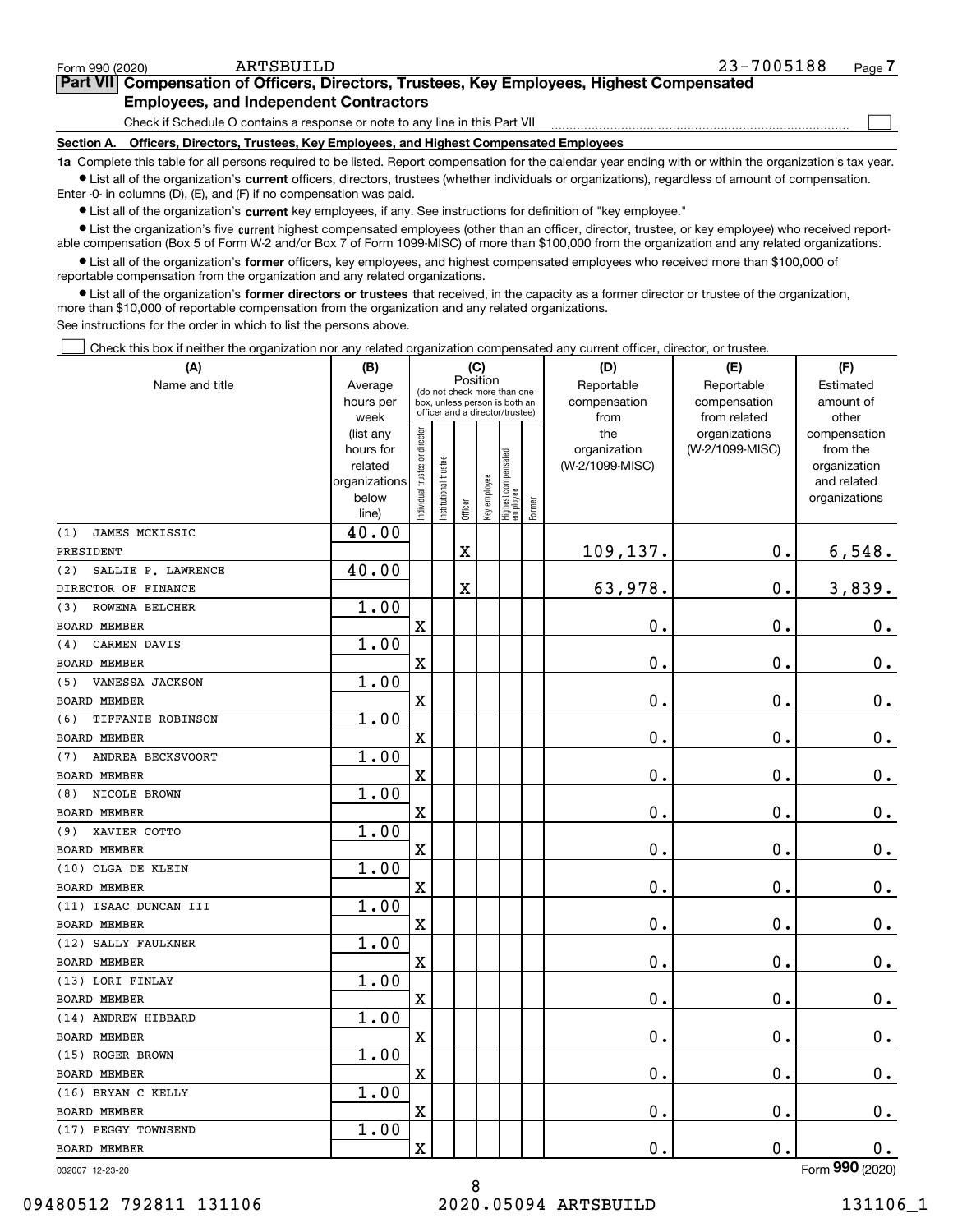|                 | ARTSBUILD<br>Form 990 (2020)                                                                                                                                        |                                                                      |                                                                                                                    | 23-7005188            |         |              |                                   | Page 8                                    |                                                   |                                  |               |                                        |                                                                          |               |
|-----------------|---------------------------------------------------------------------------------------------------------------------------------------------------------------------|----------------------------------------------------------------------|--------------------------------------------------------------------------------------------------------------------|-----------------------|---------|--------------|-----------------------------------|-------------------------------------------|---------------------------------------------------|----------------------------------|---------------|----------------------------------------|--------------------------------------------------------------------------|---------------|
| <b>Part VII</b> | Section A. Officers, Directors, Trustees, Key Employees, and Highest Compensated Employees (continued)                                                              |                                                                      |                                                                                                                    |                       |         |              |                                   |                                           |                                                   |                                  |               |                                        |                                                                          |               |
|                 | (A)<br>Name and title                                                                                                                                               | (B)<br>Average<br>hours per<br>week                                  | (C)<br>Position<br>(do not check more than one<br>box, unless person is both an<br>officer and a director/trustee) |                       |         |              |                                   | (D)<br>Reportable<br>compensation<br>from | (E)<br>Reportable<br>compensation<br>from related |                                  |               | (F)<br>Estimated<br>amount of<br>other |                                                                          |               |
|                 |                                                                                                                                                                     | (list any<br>hours for<br>related<br>organizations<br>below<br>line) | Individual trustee or director                                                                                     | Institutional trustee | Officer | Key employee | Highest compensated<br>  employee | Former                                    | the<br>organization<br>(W-2/1099-MISC)            | organizations<br>(W-2/1099-MISC) |               |                                        | compensation<br>from the<br>organization<br>and related<br>organizations |               |
|                 | (18) JEANNINE GROGG<br><b>BOARD MEMBER</b>                                                                                                                          | 1.00                                                                 | X                                                                                                                  |                       |         |              |                                   |                                           | $0$ .                                             |                                  | 0.            |                                        |                                                                          | 0.            |
|                 | (19) PATTI FRIERSON                                                                                                                                                 | 1.00                                                                 |                                                                                                                    |                       |         |              |                                   |                                           |                                                   |                                  |               |                                        |                                                                          |               |
|                 | <b>BOARD MEMBER</b>                                                                                                                                                 |                                                                      | $\mathbf X$                                                                                                        |                       |         |              |                                   |                                           | 0.                                                |                                  | $\mathbf 0$ . |                                        |                                                                          | $0\,.$        |
|                 | (20) EDNA VARNER<br><b>TREASURER</b>                                                                                                                                | 1.00                                                                 | X                                                                                                                  |                       | X       |              |                                   |                                           | 0.                                                |                                  | $\mathbf 0$ . |                                        |                                                                          | 0.            |
| CHAIRMAN        | (21) MARY P TANNER                                                                                                                                                  | 1.00                                                                 | $\mathbf X$                                                                                                        |                       | X       |              |                                   |                                           | 0.                                                |                                  | $\mathbf 0$ . |                                        |                                                                          | $\mathbf 0$ . |
|                 | (22) SYBIL TOPEL                                                                                                                                                    | 1.00                                                                 |                                                                                                                    |                       |         |              |                                   |                                           |                                                   |                                  |               |                                        |                                                                          |               |
|                 | <b>SECRETARY</b>                                                                                                                                                    |                                                                      | X                                                                                                                  |                       | X       |              |                                   |                                           | 0.                                                |                                  | $\mathbf 0$ . |                                        |                                                                          | 0.            |
|                 | (23) MARCUS MCKAMEY<br>VICE CHAIR                                                                                                                                   | 1.00                                                                 | X                                                                                                                  |                       | X       |              |                                   |                                           | 0.                                                |                                  | $\mathbf 0$ . |                                        |                                                                          | 0.            |
|                 |                                                                                                                                                                     |                                                                      |                                                                                                                    |                       |         |              |                                   |                                           |                                                   |                                  |               |                                        |                                                                          |               |
|                 |                                                                                                                                                                     |                                                                      |                                                                                                                    |                       |         |              |                                   |                                           |                                                   |                                  |               |                                        |                                                                          |               |
|                 |                                                                                                                                                                     |                                                                      |                                                                                                                    |                       |         |              |                                   |                                           |                                                   |                                  |               |                                        |                                                                          |               |
|                 | 1b Subtotal                                                                                                                                                         |                                                                      |                                                                                                                    |                       |         |              |                                   |                                           | 173, 115.                                         |                                  | 0.            |                                        | 10,387.                                                                  |               |
|                 | c Total from continuation sheets to Part VII, Section A [111] [120] [20]                                                                                            |                                                                      |                                                                                                                    |                       |         |              |                                   |                                           | 0.<br>173, 115.                                   |                                  | $0$ .<br>0.   |                                        | 10,387.                                                                  | $0$ .         |
| 2               | Total number of individuals (including but not limited to those listed above) who received more than \$100,000 of reportable                                        |                                                                      |                                                                                                                    |                       |         |              |                                   |                                           |                                                   |                                  |               |                                        |                                                                          |               |
|                 | compensation from the organization $\blacktriangleright$                                                                                                            |                                                                      |                                                                                                                    |                       |         |              |                                   |                                           |                                                   |                                  |               |                                        | Yes                                                                      | No            |
| 3               | Did the organization list any former officer, director, trustee, key employee, or highest compensated employee on                                                   |                                                                      |                                                                                                                    |                       |         |              |                                   |                                           |                                                   |                                  |               |                                        |                                                                          |               |
| 4               | For any individual listed on line 1a, is the sum of reportable compensation and other compensation from the organization                                            |                                                                      |                                                                                                                    |                       |         |              |                                   |                                           |                                                   |                                  |               | 3                                      |                                                                          | X             |
|                 |                                                                                                                                                                     |                                                                      |                                                                                                                    |                       |         |              |                                   |                                           |                                                   |                                  |               | 4                                      |                                                                          | x             |
| 5               | Did any person listed on line 1a receive or accrue compensation from any unrelated organization or individual for services                                          |                                                                      |                                                                                                                    |                       |         |              |                                   |                                           |                                                   |                                  |               |                                        |                                                                          |               |
|                 | <b>Section B. Independent Contractors</b>                                                                                                                           |                                                                      |                                                                                                                    |                       |         |              |                                   |                                           |                                                   |                                  |               | 5                                      |                                                                          | x             |
| 1               | Complete this table for your five highest compensated independent contractors that received more than \$100,000 of compensation from                                |                                                                      |                                                                                                                    |                       |         |              |                                   |                                           |                                                   |                                  |               |                                        |                                                                          |               |
|                 | the organization. Report compensation for the calendar year ending with or within the organization's tax year.<br>(A)                                               |                                                                      |                                                                                                                    |                       |         |              |                                   |                                           | (B)                                               |                                  |               | (C)                                    |                                                                          |               |
|                 | Name and business address                                                                                                                                           |                                                                      |                                                                                                                    | <b>NONE</b>           |         |              |                                   |                                           | Description of services                           |                                  |               |                                        | Compensation                                                             |               |
|                 |                                                                                                                                                                     |                                                                      |                                                                                                                    |                       |         |              |                                   |                                           |                                                   |                                  |               |                                        |                                                                          |               |
|                 |                                                                                                                                                                     |                                                                      |                                                                                                                    |                       |         |              |                                   |                                           |                                                   |                                  |               |                                        |                                                                          |               |
|                 |                                                                                                                                                                     |                                                                      |                                                                                                                    |                       |         |              |                                   |                                           |                                                   |                                  |               |                                        |                                                                          |               |
|                 |                                                                                                                                                                     |                                                                      |                                                                                                                    |                       |         |              |                                   |                                           |                                                   |                                  |               |                                        |                                                                          |               |
|                 |                                                                                                                                                                     |                                                                      |                                                                                                                    |                       |         |              |                                   |                                           |                                                   |                                  |               |                                        |                                                                          |               |
| 2               | Total number of independent contractors (including but not limited to those listed above) who received more than<br>\$100,000 of compensation from the organization |                                                                      |                                                                                                                    |                       |         | 0            |                                   |                                           |                                                   |                                  |               |                                        |                                                                          |               |
|                 |                                                                                                                                                                     |                                                                      |                                                                                                                    |                       |         |              |                                   |                                           |                                                   |                                  |               |                                        | Form 990 (2020)                                                          |               |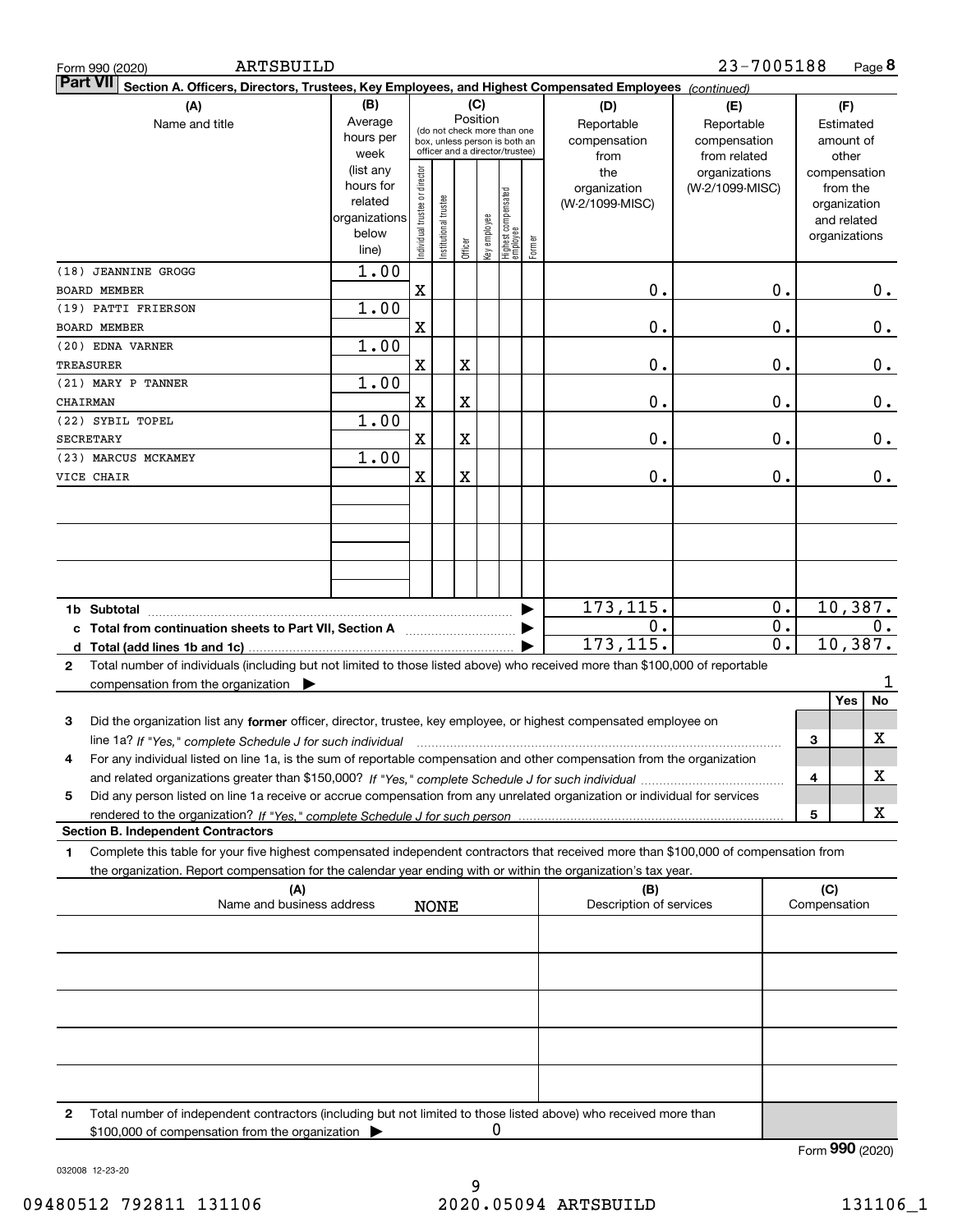|                                                           | Form 990 (2020)  |                                                                               |                                      | ARTSBUILD      |                |                      |                      |                                              | 23-7005188                            | Page 9                                                          |
|-----------------------------------------------------------|------------------|-------------------------------------------------------------------------------|--------------------------------------|----------------|----------------|----------------------|----------------------|----------------------------------------------|---------------------------------------|-----------------------------------------------------------------|
|                                                           | <b>Part VIII</b> | <b>Statement of Revenue</b>                                                   |                                      |                |                |                      |                      |                                              |                                       |                                                                 |
|                                                           |                  | Check if Schedule O contains a response or note to any line in this Part VIII |                                      |                |                |                      |                      |                                              |                                       |                                                                 |
|                                                           |                  |                                                                               |                                      |                |                |                      | (A)<br>Total revenue | (B)<br>Related or exempt<br>function revenue | (C)<br>Unrelated<br>Ibusiness revenue | (D)<br>Revenue excluded<br>from tax under<br>sections 512 - 514 |
|                                                           |                  | <b>1 a</b> Federated campaigns                                                | $\cdots$                             | 1a             |                |                      |                      |                                              |                                       |                                                                 |
| Contributions, Gifts, Grants<br>and Other Similar Amounts |                  | <b>b</b> Membership dues                                                      | $\ldots \ldots \ldots \ldots \ldots$ | 1 <sub>b</sub> |                |                      |                      |                                              |                                       |                                                                 |
|                                                           |                  | c Fundraising events                                                          |                                      | 1 <sub>c</sub> |                |                      |                      |                                              |                                       |                                                                 |
|                                                           |                  | d Related organizations                                                       | $\overline{\phantom{a}}$             | 1 <sub>d</sub> |                |                      |                      |                                              |                                       |                                                                 |
|                                                           |                  | e Government grants (contributions)                                           |                                      | 1e             |                | 1,680,928.           |                      |                                              |                                       |                                                                 |
|                                                           |                  | f All other contributions, gifts, grants, and                                 |                                      |                |                |                      |                      |                                              |                                       |                                                                 |
|                                                           |                  | similar amounts not included above                                            |                                      | 1f             |                | 768,124.             |                      |                                              |                                       |                                                                 |
|                                                           |                  | g Noncash contributions included in lines 1a-1f                               |                                      | $1g$ \$        |                |                      |                      |                                              |                                       |                                                                 |
|                                                           |                  |                                                                               |                                      |                |                |                      | 2,449,052.           |                                              |                                       |                                                                 |
|                                                           |                  |                                                                               |                                      |                |                | <b>Business Code</b> |                      |                                              |                                       |                                                                 |
|                                                           | 2a               | OTHER PROGRAM INCOME                                                          |                                      |                |                | 900099               | 9,415.               | 9,415.                                       |                                       |                                                                 |
|                                                           | b                |                                                                               |                                      |                |                |                      |                      |                                              |                                       |                                                                 |
|                                                           | c                |                                                                               |                                      |                |                |                      |                      |                                              |                                       |                                                                 |
|                                                           | d                |                                                                               |                                      |                |                |                      |                      |                                              |                                       |                                                                 |
| Program Service<br>Revenue                                | е                | All other program service revenue                                             |                                      |                |                |                      |                      |                                              |                                       |                                                                 |
|                                                           | f<br>a           |                                                                               |                                      |                |                | ▶                    | 9,415.               |                                              |                                       |                                                                 |
|                                                           | 3                | Investment income (including dividends, interest, and                         |                                      |                |                |                      |                      |                                              |                                       |                                                                 |
|                                                           |                  |                                                                               |                                      |                |                |                      | 12,262.              |                                              |                                       | 12,262.                                                         |
|                                                           | 4                | Income from investment of tax-exempt bond proceeds                            |                                      |                |                |                      |                      |                                              |                                       |                                                                 |
|                                                           | 5                |                                                                               |                                      |                |                |                      |                      |                                              |                                       |                                                                 |
|                                                           |                  |                                                                               |                                      | (i) Real       |                | (ii) Personal        |                      |                                              |                                       |                                                                 |
|                                                           |                  | 6 a Gross rents<br>.                                                          | 6a                                   |                | 69,200.        |                      |                      |                                              |                                       |                                                                 |
|                                                           |                  | <b>b</b> Less: rental expenses                                                | 6 <sub>b</sub>                       |                | $\mathbf{0}$ . |                      |                      |                                              |                                       |                                                                 |
|                                                           | c                | Rental income or (loss)                                                       | 6c                                   |                | 69,200.        |                      |                      |                                              |                                       |                                                                 |
|                                                           |                  | d Net rental income or (loss)                                                 |                                      |                |                |                      | 69,200.              | 69,200.                                      |                                       |                                                                 |
|                                                           |                  | 7 a Gross amount from sales of                                                |                                      | (i) Securities |                | (ii) Other           |                      |                                              |                                       |                                                                 |
|                                                           |                  | assets other than inventory                                                   | 7a l                                 | 4,604,616.     |                |                      |                      |                                              |                                       |                                                                 |
|                                                           |                  | <b>b</b> Less: cost or other basis                                            |                                      |                |                |                      |                      |                                              |                                       |                                                                 |
| venue                                                     |                  | and sales expenses                                                            | 7b                                   |                | 11,031.        |                      |                      |                                              |                                       |                                                                 |
|                                                           |                  | c Gain or (loss)                                                              | 7c                                   | 4,593,585.     |                |                      |                      |                                              |                                       |                                                                 |
| Other Re                                                  |                  |                                                                               |                                      |                |                |                      | 4,593,585.           |                                              |                                       | 4,593,585.                                                      |
|                                                           |                  | 8 a Gross income from fundraising events (not                                 |                                      |                |                |                      |                      |                                              |                                       |                                                                 |
|                                                           |                  | contributions reported on line 1c). See                                       |                                      |                |                |                      |                      |                                              |                                       |                                                                 |
|                                                           |                  |                                                                               |                                      |                | 8a             |                      |                      |                                              |                                       |                                                                 |
|                                                           |                  |                                                                               |                                      |                | 8b             |                      |                      |                                              |                                       |                                                                 |
|                                                           |                  | c Net income or (loss) from fundraising events                                |                                      |                |                | .                    |                      |                                              |                                       |                                                                 |
|                                                           |                  | 9 a Gross income from gaming activities. See                                  |                                      |                |                |                      |                      |                                              |                                       |                                                                 |
|                                                           |                  |                                                                               |                                      |                | 9a             |                      |                      |                                              |                                       |                                                                 |
|                                                           |                  |                                                                               |                                      |                | 9 <sub>b</sub> |                      |                      |                                              |                                       |                                                                 |
|                                                           |                  | c Net income or (loss) from gaming activities                                 |                                      |                |                | .                    |                      |                                              |                                       |                                                                 |
|                                                           |                  | 10 a Gross sales of inventory, less returns                                   |                                      |                |                |                      |                      |                                              |                                       |                                                                 |
|                                                           |                  |                                                                               |                                      |                | 10a            |                      |                      |                                              |                                       |                                                                 |
|                                                           |                  | <b>b</b> Less: cost of goods sold                                             |                                      |                | 10bl           |                      |                      |                                              |                                       |                                                                 |
|                                                           |                  | c Net income or (loss) from sales of inventory                                |                                      |                |                |                      |                      |                                              |                                       |                                                                 |
|                                                           |                  |                                                                               |                                      |                |                | <b>Business Code</b> |                      |                                              |                                       |                                                                 |
|                                                           | 11 a             |                                                                               |                                      |                |                |                      |                      |                                              |                                       |                                                                 |
| Miscellaneous<br>Revenue                                  | b                |                                                                               |                                      |                |                |                      |                      |                                              |                                       |                                                                 |
|                                                           | c                |                                                                               |                                      |                |                |                      |                      |                                              |                                       |                                                                 |
|                                                           |                  |                                                                               |                                      |                |                |                      |                      |                                              |                                       |                                                                 |
|                                                           | 12               |                                                                               |                                      |                |                | ▶                    | 7,133,514.           | 78,615.                                      | 0.                                    | 4,605,847.                                                      |
|                                                           |                  |                                                                               |                                      |                |                |                      |                      |                                              |                                       |                                                                 |

Form (2020) **990**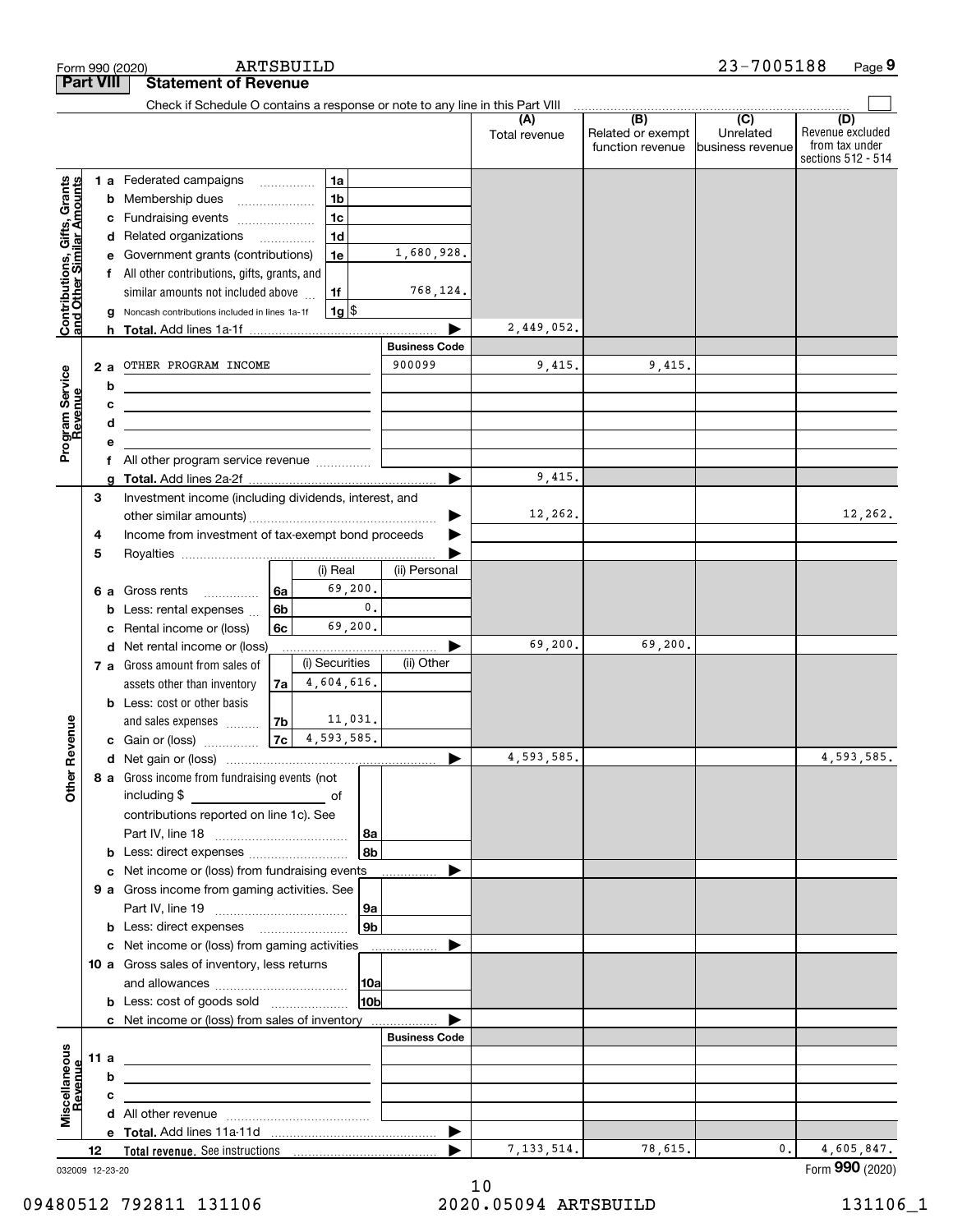|              | Section 501(c)(3) and 501(c)(4) organizations must complete all columns. All other organizations must complete column (A).                                 |                       |                                    |                                                      |                                |
|--------------|------------------------------------------------------------------------------------------------------------------------------------------------------------|-----------------------|------------------------------------|------------------------------------------------------|--------------------------------|
|              | Check if Schedule O contains a response or note to any line in this Part IX                                                                                |                       |                                    |                                                      |                                |
|              | Do not include amounts reported on lines 6b,<br>7b, 8b, 9b, and 10b of Part VIII.                                                                          | (A)<br>Total expenses | (B)<br>Program service<br>expenses | $\overline{C}$<br>Management and<br>general expenses | (D)<br>Fundraising<br>expenses |
| 1.           | Grants and other assistance to domestic organizations                                                                                                      |                       |                                    |                                                      |                                |
|              | and domestic governments. See Part IV, line 21                                                                                                             | 1, 237, 619.          | 1, 237, 619.                       |                                                      |                                |
| $\mathbf{2}$ | Grants and other assistance to domestic                                                                                                                    |                       |                                    |                                                      |                                |
|              | individuals. See Part IV, line 22                                                                                                                          | 40,888.               | 40,888.                            |                                                      |                                |
| 3            | Grants and other assistance to foreign                                                                                                                     |                       |                                    |                                                      |                                |
|              | organizations, foreign governments, and foreign                                                                                                            |                       |                                    |                                                      |                                |
|              | individuals. See Part IV, lines 15 and 16                                                                                                                  |                       |                                    |                                                      |                                |
| 4            | Benefits paid to or for members                                                                                                                            |                       |                                    |                                                      |                                |
| 5            | Compensation of current officers, directors,                                                                                                               |                       |                                    |                                                      |                                |
|              |                                                                                                                                                            | 173, 115.             | 65,487.                            | 63,303.                                              | 44,325.                        |
| 6            | Compensation not included above to disqualified                                                                                                            |                       |                                    |                                                      |                                |
|              | persons (as defined under section 4958(f)(1)) and                                                                                                          |                       |                                    |                                                      |                                |
|              | persons described in section 4958(c)(3)(B)                                                                                                                 |                       |                                    |                                                      |                                |
| 7            |                                                                                                                                                            | 246,638.              | 99,865.                            | 86,024.                                              | 60,749.                        |
| 8            | Pension plan accruals and contributions (include                                                                                                           |                       |                                    |                                                      |                                |
|              | section 401(k) and 403(b) employer contributions)                                                                                                          | <u>16,127.</u>        | $\frac{2,810}{16,653}$             | 7,086.                                               | $\frac{6,231}{14,199}$ .       |
| 9            |                                                                                                                                                            | $\overline{53,737.}$  |                                    | $\overline{22,885}$ .                                |                                |
| 10           |                                                                                                                                                            | 31,948.               | 12,486.                            | 11,424.                                              | 8,038.                         |
| 11           | Fees for services (nonemployees):                                                                                                                          |                       |                                    |                                                      |                                |
| a            |                                                                                                                                                            |                       |                                    |                                                      |                                |
| b            |                                                                                                                                                            |                       |                                    |                                                      |                                |
| c            |                                                                                                                                                            | 23, 113.              |                                    | 23, 113.                                             |                                |
| d            |                                                                                                                                                            |                       |                                    |                                                      |                                |
| е            | Professional fundraising services. See Part IV, line 17                                                                                                    |                       |                                    |                                                      |                                |
| f            | Investment management fees                                                                                                                                 |                       |                                    |                                                      |                                |
| g            | Other. (If line 11g amount exceeds 10% of line 25,                                                                                                         |                       |                                    |                                                      |                                |
|              | column (A) amount, list line 11g expenses on Sch O.)                                                                                                       |                       |                                    |                                                      |                                |
| 12           |                                                                                                                                                            | 53,473.               |                                    |                                                      | 53,473.                        |
| 13           |                                                                                                                                                            | 19,450.               | 7,196.<br>8,135.                   | 4,668.                                               | 7,586.                         |
| 14           |                                                                                                                                                            | 19,369.               |                                    | 7,748.                                               | 3,486.                         |
| 15           |                                                                                                                                                            |                       |                                    |                                                      |                                |
| 16           |                                                                                                                                                            | 60,838.<br>3,667.     | 20,068.<br>3,279.                  | 19,618.<br>388.                                      | 21, 152.                       |
| 17           |                                                                                                                                                            |                       |                                    |                                                      |                                |
| 18           | Payments of travel or entertainment expenses                                                                                                               |                       |                                    |                                                      |                                |
|              | for any federal, state, or local public officials                                                                                                          |                       |                                    |                                                      |                                |
| 19           | Conferences, conventions, and meetings                                                                                                                     | 46,991.               | $\overline{28,382.}$               | 7,269.                                               | 11,340.                        |
| 20           | Interest                                                                                                                                                   |                       |                                    |                                                      |                                |
| 21<br>22     | Depreciation, depletion, and amortization                                                                                                                  | $\overline{59,649}$ . | 21,474.                            | 14,912.                                              | $\overline{23,263}$ .          |
| 23           | Insurance                                                                                                                                                  | 7,739.                | 3,095.                             | 1,548.                                               | 3,096.                         |
| 24           | Other expenses. Itemize expenses not covered                                                                                                               |                       |                                    |                                                      |                                |
|              | above (List miscellaneous expenses on line 24e. If<br>line 24e amount exceeds 10% of line 25, column (A)<br>amount, list line 24e expenses on Schedule O.) |                       |                                    |                                                      |                                |
|              | a BAD PLEDGE EXPENSE                                                                                                                                       | 13,958.               |                                    |                                                      | 13,958.                        |
| b            | MISCELLANEOUS                                                                                                                                              | 13,129.               | 389.                               | 11, 295.                                             | 1,445.                         |
| c            | POSTAGE                                                                                                                                                    | 6,044.                | 2,176.                             | 1,511.                                               | 2,357.                         |
| d            |                                                                                                                                                            |                       |                                    |                                                      |                                |
|              | e All other expenses                                                                                                                                       |                       |                                    |                                                      |                                |
| 25           | Total functional expenses. Add lines 1 through 24e                                                                                                         | 2,127,492.            | 1,570,002.                         | 282,792.                                             | 274,698.                       |
| 26           | <b>Joint costs.</b> Complete this line only if the organization                                                                                            |                       |                                    |                                                      |                                |
|              | reported in column (B) joint costs from a combined                                                                                                         |                       |                                    |                                                      |                                |
|              | educational campaign and fundraising solicitation.                                                                                                         |                       |                                    |                                                      |                                |

Check here

 $\mathcal{L}^{\text{max}}$ 

if following SOP 98-2 (ASC 958-720)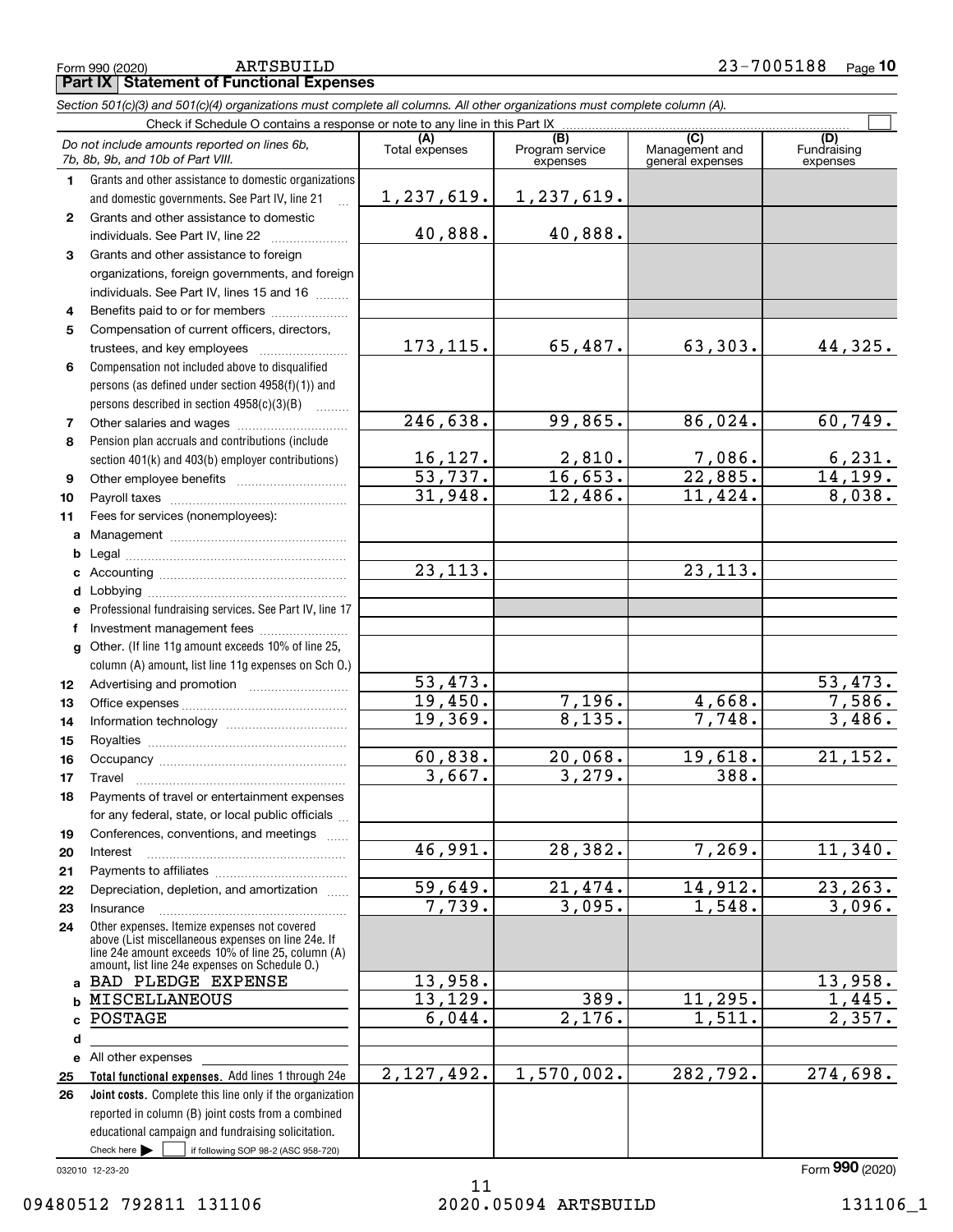# 12

|                             |    |                                                                                                                                                                                                                                |                     | (A)<br>Beginning of year |                   | (B)<br>End of year          |
|-----------------------------|----|--------------------------------------------------------------------------------------------------------------------------------------------------------------------------------------------------------------------------------|---------------------|--------------------------|-------------------|-----------------------------|
|                             | 1  |                                                                                                                                                                                                                                |                     | 250, 163.                | $\mathbf{1}$      | 567, 545.                   |
|                             | 2  |                                                                                                                                                                                                                                |                     | $\mathbf{2}$             |                   |                             |
|                             | з  |                                                                                                                                                                                                                                | 83,829.             | $\mathbf{3}$             | 904, 800.         |                             |
|                             | 4  |                                                                                                                                                                                                                                |                     | $\overline{4}$           |                   |                             |
|                             | 5  | Loans and other receivables from any current or former officer, director,                                                                                                                                                      |                     |                          |                   |                             |
|                             |    | trustee, key employee, creator or founder, substantial contributor, or 35%                                                                                                                                                     |                     |                          |                   |                             |
|                             |    | controlled entity or family member of any of these persons                                                                                                                                                                     |                     | 5                        |                   |                             |
|                             | 6  | Loans and other receivables from other disqualified persons (as defined                                                                                                                                                        |                     |                          |                   |                             |
|                             |    | under section 4958(f)(1)), and persons described in section 4958(c)(3)(B)                                                                                                                                                      |                     | 6                        |                   |                             |
|                             | 7  |                                                                                                                                                                                                                                |                     |                          | $\overline{7}$    |                             |
| Assets                      | 8  |                                                                                                                                                                                                                                |                     |                          | 8                 |                             |
|                             | 9  | Prepaid expenses and deferred charges                                                                                                                                                                                          |                     | 27, 247.                 | $\mathbf{9}$      | 18,007.                     |
|                             |    | <b>10a</b> Land, buildings, and equipment: cost or other                                                                                                                                                                       |                     |                          |                   |                             |
|                             |    |                                                                                                                                                                                                                                |                     |                          |                   |                             |
|                             |    | $\frac{1}{10b}$<br><b>b</b> Less: accumulated depreciation                                                                                                                                                                     | 1,522,567.          | 10 <sub>c</sub>          | <u>1,462,918.</u> |                             |
|                             | 11 |                                                                                                                                                                                                                                |                     | 11                       |                   |                             |
|                             | 12 |                                                                                                                                                                                                                                | 13,973,972.         | 12                       | 17,866,137.       |                             |
|                             | 13 |                                                                                                                                                                                                                                |                     | 13                       |                   |                             |
|                             | 14 |                                                                                                                                                                                                                                |                     | 14                       |                   |                             |
|                             | 15 |                                                                                                                                                                                                                                |                     | 15                       |                   |                             |
|                             | 16 |                                                                                                                                                                                                                                | 15,857,778.         | 16                       | 20,819,407.       |                             |
|                             | 17 |                                                                                                                                                                                                                                | 23,722.             | 17                       | 95,799.           |                             |
|                             | 18 |                                                                                                                                                                                                                                |                     | 18                       |                   |                             |
|                             | 19 | Deferred revenue manual contracts and contracts are all the manual contracts and contracts are contracted and contracts are contracted and contract are contracted and contract are contracted and contract are contracted and |                     |                          | 19                |                             |
|                             | 20 |                                                                                                                                                                                                                                |                     |                          | 20                |                             |
|                             | 21 | Escrow or custodial account liability. Complete Part IV of Schedule D                                                                                                                                                          | 1.1.1.1.1.1.1.1.1.1 |                          | 21                |                             |
|                             | 22 | Loans and other payables to any current or former officer, director,                                                                                                                                                           |                     |                          |                   |                             |
| Liabilities                 |    | trustee, key employee, creator or founder, substantial contributor, or 35%                                                                                                                                                     |                     |                          |                   |                             |
|                             |    | controlled entity or family member of any of these persons                                                                                                                                                                     |                     |                          | 22                |                             |
|                             | 23 |                                                                                                                                                                                                                                |                     | 1,450,780.               | 23                | 1,308,410.                  |
|                             | 24 | Unsecured notes and loans payable to unrelated third parties                                                                                                                                                                   |                     |                          | 24                |                             |
|                             | 25 | Other liabilities (including federal income tax, payables to related third                                                                                                                                                     |                     |                          |                   |                             |
|                             |    | parties, and other liabilities not included on lines 17-24). Complete Part X                                                                                                                                                   |                     |                          |                   |                             |
|                             |    | of Schedule D                                                                                                                                                                                                                  |                     |                          | 25                |                             |
|                             | 26 |                                                                                                                                                                                                                                |                     | 1,474,502.               | 26                | 1,404,209.                  |
|                             |    | Organizations that follow FASB ASC 958, check here $\triangleright \lfloor X \rfloor$                                                                                                                                          |                     |                          |                   |                             |
|                             |    | and complete lines 27, 28, 32, and 33.                                                                                                                                                                                         |                     |                          |                   |                             |
|                             | 27 |                                                                                                                                                                                                                                |                     | 3,037,213.               | 27                | 4,267,883.                  |
|                             | 28 |                                                                                                                                                                                                                                |                     | 11,346,063.              | 28                | 15, 147, 315.               |
|                             |    | Organizations that do not follow FASB ASC 958, check here $\blacktriangleright$                                                                                                                                                |                     |                          |                   |                             |
|                             |    | and complete lines 29 through 33.                                                                                                                                                                                              |                     |                          |                   |                             |
| Net Assets or Fund Balances | 29 |                                                                                                                                                                                                                                |                     |                          | 29                |                             |
|                             | 30 | Paid-in or capital surplus, or land, building, or equipment fund                                                                                                                                                               |                     |                          | 30                |                             |
|                             | 31 | Retained earnings, endowment, accumulated income, or other funds                                                                                                                                                               |                     |                          | 31                |                             |
|                             | 32 |                                                                                                                                                                                                                                |                     | 14, 383, 276.            | 32                | $\overline{19}$ , 415, 198. |
|                             | 33 |                                                                                                                                                                                                                                |                     | 15,857,778.              | 33                | 20,819,407.                 |

Form (2020) **990**

**Part X Balance Sheet**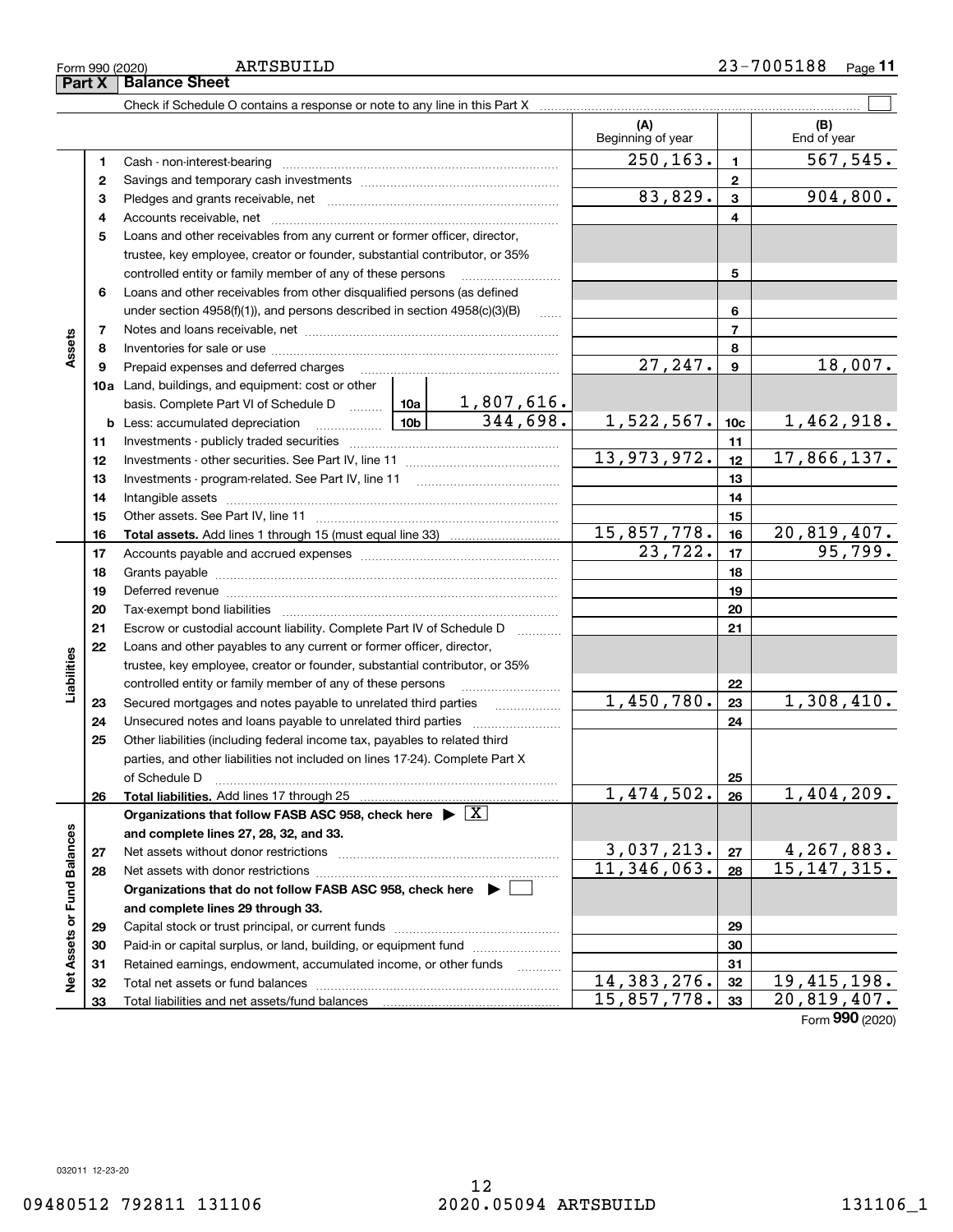|    | ARTSBUILD<br>Form 990 (2020)                                                                                                                                                                                                                                                                                                                                                                                                                                               |                         | 23-7005188 |                         |     | Page 12               |
|----|----------------------------------------------------------------------------------------------------------------------------------------------------------------------------------------------------------------------------------------------------------------------------------------------------------------------------------------------------------------------------------------------------------------------------------------------------------------------------|-------------------------|------------|-------------------------|-----|-----------------------|
|    | Part XI<br><b>Reconciliation of Net Assets</b>                                                                                                                                                                                                                                                                                                                                                                                                                             |                         |            |                         |     |                       |
|    |                                                                                                                                                                                                                                                                                                                                                                                                                                                                            |                         |            |                         |     |                       |
|    |                                                                                                                                                                                                                                                                                                                                                                                                                                                                            |                         |            |                         |     |                       |
| 1  | Total revenue (must equal Part VIII, column (A), line 12)                                                                                                                                                                                                                                                                                                                                                                                                                  | 1.                      |            | 7,133,514.              |     |                       |
| 2  |                                                                                                                                                                                                                                                                                                                                                                                                                                                                            | $\mathbf{2}$            |            | $\overline{2,127,492.}$ |     |                       |
| з  | Revenue less expenses. Subtract line 2 from line 1                                                                                                                                                                                                                                                                                                                                                                                                                         | 3                       |            | 5,006,022.              |     |                       |
| 4  |                                                                                                                                                                                                                                                                                                                                                                                                                                                                            | $\overline{\mathbf{A}}$ |            | 14,383,276.             |     |                       |
| 5  | Net unrealized gains (losses) on investments<br>$\overline{a_1, \ldots, a_n, \ldots, a_n, \ldots, a_n, \ldots, a_n, \ldots, a_n, \ldots, a_n, \ldots, a_n, \ldots, a_n, \ldots, a_n, \ldots, a_n, \ldots, a_n, \ldots, a_n, \ldots, a_n, \ldots, a_n, \ldots, a_n, \ldots, a_n, \ldots, a_n, \ldots, a_n, \ldots, a_n, \ldots, a_n, \ldots, a_n, \ldots, a_n, \ldots, a_n, \ldots, a_n, \ldots, a_n, \ldots, a_n, \ldots, a_n, \ldots, a_n, \ldots, a_n, \ldots, a_n, \ld$ | 5                       |            |                         |     |                       |
| 6  |                                                                                                                                                                                                                                                                                                                                                                                                                                                                            | 6                       |            |                         |     | 25,900.               |
| 7  |                                                                                                                                                                                                                                                                                                                                                                                                                                                                            | $\overline{7}$          |            |                         |     |                       |
| 8  | Prior period adjustments                                                                                                                                                                                                                                                                                                                                                                                                                                                   | 8                       |            |                         |     |                       |
| 9  | Other changes in net assets or fund balances (explain on Schedule O)                                                                                                                                                                                                                                                                                                                                                                                                       | 9                       |            |                         |     | $\overline{0}$ .      |
| 10 | Net assets or fund balances at end of year. Combine lines 3 through 9 (must equal Part X, line 32,                                                                                                                                                                                                                                                                                                                                                                         |                         |            |                         |     |                       |
|    |                                                                                                                                                                                                                                                                                                                                                                                                                                                                            | 10                      |            | 19, 415, 198.           |     |                       |
|    | Part XII Financial Statements and Reporting                                                                                                                                                                                                                                                                                                                                                                                                                                |                         |            |                         |     |                       |
|    |                                                                                                                                                                                                                                                                                                                                                                                                                                                                            |                         |            |                         |     | $\overline{\text{X}}$ |
|    |                                                                                                                                                                                                                                                                                                                                                                                                                                                                            |                         |            |                         | Yes | <b>No</b>             |
| 1  | $\boxed{\mathbf{X}}$ Accrual<br>Accounting method used to prepare the Form 990: <u>[</u> Cash<br>Other                                                                                                                                                                                                                                                                                                                                                                     |                         |            |                         |     |                       |
|    | If the organization changed its method of accounting from a prior year or checked "Other," explain in Schedule O.                                                                                                                                                                                                                                                                                                                                                          |                         |            |                         |     |                       |
|    | 2a Were the organization's financial statements compiled or reviewed by an independent accountant?                                                                                                                                                                                                                                                                                                                                                                         |                         |            | 2a                      |     | x                     |
|    | If "Yes," check a box below to indicate whether the financial statements for the year were compiled or reviewed on a                                                                                                                                                                                                                                                                                                                                                       |                         |            |                         |     |                       |
|    | separate basis, consolidated basis, or both:                                                                                                                                                                                                                                                                                                                                                                                                                               |                         |            |                         |     |                       |
|    | Separate basis<br>Consolidated basis<br>Both consolidated and separate basis                                                                                                                                                                                                                                                                                                                                                                                               |                         |            |                         |     |                       |
|    | <b>b</b> Were the organization's financial statements audited by an independent accountant?                                                                                                                                                                                                                                                                                                                                                                                |                         |            | 2 <sub>b</sub>          | х   |                       |
|    | If "Yes," check a box below to indicate whether the financial statements for the year were audited on a separate basis,                                                                                                                                                                                                                                                                                                                                                    |                         |            |                         |     |                       |
|    | consolidated basis, or both:                                                                                                                                                                                                                                                                                                                                                                                                                                               |                         |            |                         |     |                       |
|    | $ \mathbf{X} $ Separate basis<br>Consolidated basis<br>Both consolidated and separate basis                                                                                                                                                                                                                                                                                                                                                                                |                         |            |                         |     |                       |
|    | c If "Yes" to line 2a or 2b, does the organization have a committee that assumes responsibility for oversight of the audit,                                                                                                                                                                                                                                                                                                                                                |                         |            |                         |     |                       |
|    |                                                                                                                                                                                                                                                                                                                                                                                                                                                                            |                         |            | 2c                      | X   |                       |
|    | If the organization changed either its oversight process or selection process during the tax year, explain on Schedule O.                                                                                                                                                                                                                                                                                                                                                  |                         |            |                         |     |                       |
|    | 3a As a result of a federal award, was the organization required to undergo an audit or audits as set forth in the Single Audit                                                                                                                                                                                                                                                                                                                                            |                         |            |                         |     |                       |
|    |                                                                                                                                                                                                                                                                                                                                                                                                                                                                            |                         |            | 3a                      |     | x                     |
|    | b If "Yes," did the organization undergo the required audit or audits? If the organization did not undergo the required audit                                                                                                                                                                                                                                                                                                                                              |                         |            |                         |     |                       |
|    |                                                                                                                                                                                                                                                                                                                                                                                                                                                                            |                         |            | 3 <sub>b</sub>          | 000 |                       |

Form (2020) **990**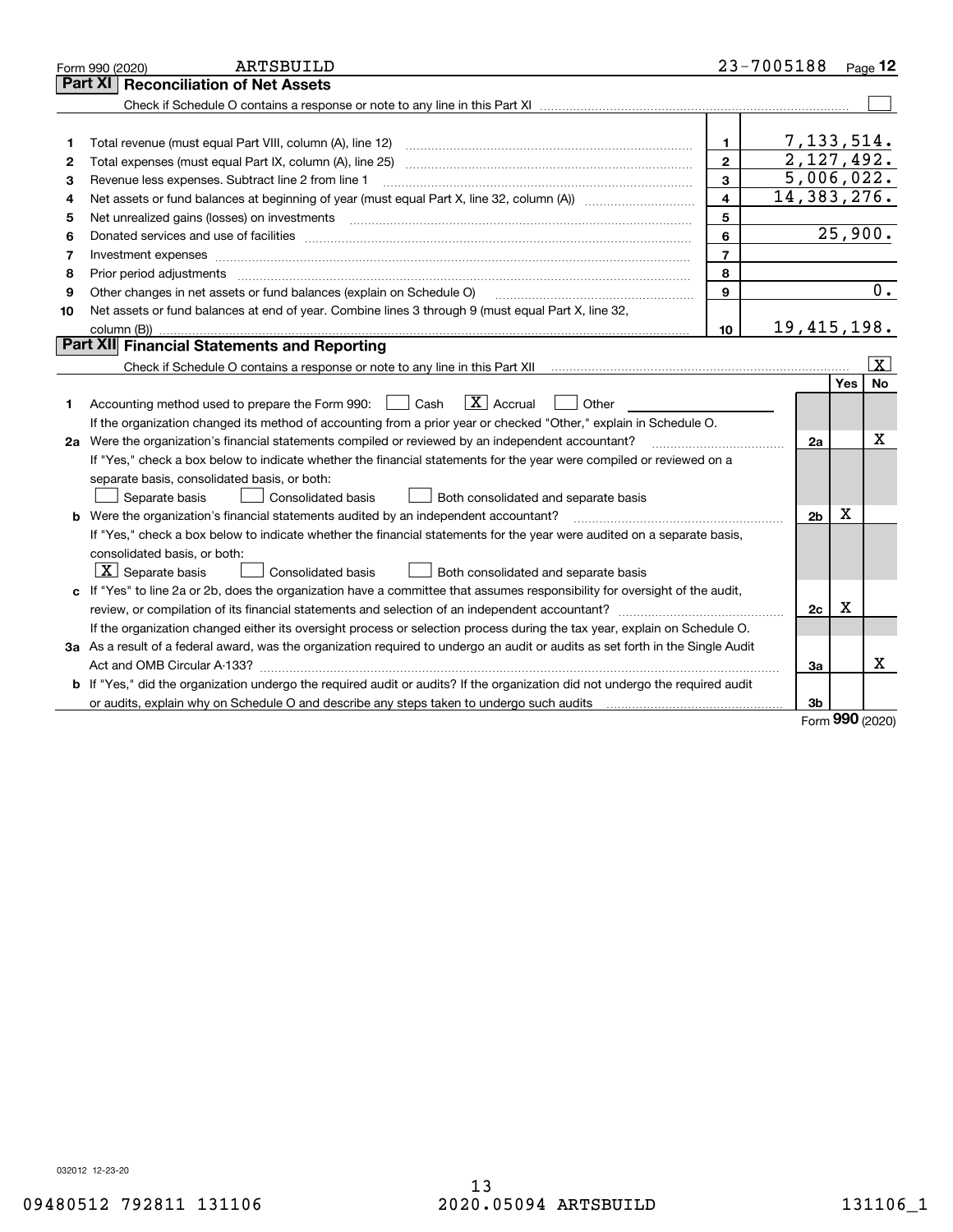| <b>SCHEDULE A</b> |  |
|-------------------|--|
|-------------------|--|

Department of the Treasury

**(Form 990 or 990-EZ)**

# **Public Charity Status and Public Support**

**Complete if the organization is a section 501(c)(3) organization or a section 4947(a)(1) nonexempt charitable trust. | Attach to Form 990 or Form 990-EZ.** 

| U2N                   |
|-----------------------|
| <b>Open to Public</b> |
| Inspection            |

 $\mathbf l$ 

| Internal Revenue Service<br><b>Inspection</b><br>$\triangleright$ Go to www.irs.gov/Form990 for instructions and the latest information. |                       |                                                                                                                                            |                                               |                                                                        |                                                                                                                                              |                             |                                 |                            |  |                                       |
|------------------------------------------------------------------------------------------------------------------------------------------|-----------------------|--------------------------------------------------------------------------------------------------------------------------------------------|-----------------------------------------------|------------------------------------------------------------------------|----------------------------------------------------------------------------------------------------------------------------------------------|-----------------------------|---------------------------------|----------------------------|--|---------------------------------------|
|                                                                                                                                          |                       | Name of the organization                                                                                                                   |                                               |                                                                        |                                                                                                                                              |                             |                                 |                            |  | <b>Employer identification number</b> |
|                                                                                                                                          |                       |                                                                                                                                            |                                               | <b>ARTSBUILD</b>                                                       |                                                                                                                                              |                             |                                 |                            |  | 23-7005188                            |
| Part I                                                                                                                                   |                       |                                                                                                                                            |                                               |                                                                        | Reason for Public Charity Status. (All organizations must complete this part.) See instructions.                                             |                             |                                 |                            |  |                                       |
|                                                                                                                                          |                       |                                                                                                                                            |                                               |                                                                        | The organization is not a private foundation because it is: (For lines 1 through 12, check only one box.)                                    |                             |                                 |                            |  |                                       |
| 1.                                                                                                                                       |                       | A church, convention of churches, or association of churches described in section 170(b)(1)(A)(i).                                         |                                               |                                                                        |                                                                                                                                              |                             |                                 |                            |  |                                       |
| 2                                                                                                                                        |                       | A school described in section 170(b)(1)(A)(ii). (Attach Schedule E (Form 990 or 990-EZ).)                                                  |                                               |                                                                        |                                                                                                                                              |                             |                                 |                            |  |                                       |
| З                                                                                                                                        |                       |                                                                                                                                            |                                               |                                                                        | A hospital or a cooperative hospital service organization described in section 170(b)(1)(A)(iii).                                            |                             |                                 |                            |  |                                       |
| 4                                                                                                                                        |                       | A medical research organization operated in conjunction with a hospital described in section 170(b)(1)(A)(iii). Enter the hospital's name, |                                               |                                                                        |                                                                                                                                              |                             |                                 |                            |  |                                       |
|                                                                                                                                          |                       | city, and state:                                                                                                                           |                                               |                                                                        |                                                                                                                                              |                             |                                 |                            |  |                                       |
| 5                                                                                                                                        |                       |                                                                                                                                            |                                               |                                                                        | An organization operated for the benefit of a college or university owned or operated by a governmental unit described in                    |                             |                                 |                            |  |                                       |
|                                                                                                                                          |                       |                                                                                                                                            |                                               | section 170(b)(1)(A)(iv). (Complete Part II.)                          |                                                                                                                                              |                             |                                 |                            |  |                                       |
| 6                                                                                                                                        |                       |                                                                                                                                            |                                               |                                                                        | A federal, state, or local government or governmental unit described in section 170(b)(1)(A)(v).                                             |                             |                                 |                            |  |                                       |
|                                                                                                                                          | 7 $\lfloor x \rfloor$ |                                                                                                                                            |                                               |                                                                        | An organization that normally receives a substantial part of its support from a governmental unit or from the general public described in    |                             |                                 |                            |  |                                       |
|                                                                                                                                          |                       |                                                                                                                                            |                                               | section 170(b)(1)(A)(vi). (Complete Part II.)                          |                                                                                                                                              |                             |                                 |                            |  |                                       |
| 8                                                                                                                                        |                       |                                                                                                                                            |                                               |                                                                        | A community trust described in section 170(b)(1)(A)(vi). (Complete Part II.)                                                                 |                             |                                 |                            |  |                                       |
| 9                                                                                                                                        |                       |                                                                                                                                            |                                               |                                                                        | An agricultural research organization described in section 170(b)(1)(A)(ix) operated in conjunction with a land-grant college                |                             |                                 |                            |  |                                       |
|                                                                                                                                          |                       |                                                                                                                                            |                                               |                                                                        | or university or a non-land-grant college of agriculture (see instructions). Enter the name, city, and state of the college or               |                             |                                 |                            |  |                                       |
|                                                                                                                                          |                       | university:                                                                                                                                |                                               |                                                                        |                                                                                                                                              |                             |                                 |                            |  |                                       |
| 10                                                                                                                                       |                       |                                                                                                                                            |                                               |                                                                        | An organization that normally receives (1) more than 33 1/3% of its support from contributions, membership fees, and gross receipts from     |                             |                                 |                            |  |                                       |
|                                                                                                                                          |                       |                                                                                                                                            |                                               |                                                                        | activities related to its exempt functions, subject to certain exceptions; and (2) no more than 33 1/3% of its support from gross investment |                             |                                 |                            |  |                                       |
|                                                                                                                                          |                       |                                                                                                                                            |                                               |                                                                        |                                                                                                                                              |                             |                                 |                            |  |                                       |
|                                                                                                                                          |                       |                                                                                                                                            |                                               |                                                                        | income and unrelated business taxable income (less section 511 tax) from businesses acquired by the organization after June 30, 1975.        |                             |                                 |                            |  |                                       |
|                                                                                                                                          |                       |                                                                                                                                            |                                               | See section 509(a)(2). (Complete Part III.)                            |                                                                                                                                              |                             |                                 |                            |  |                                       |
| 11                                                                                                                                       |                       |                                                                                                                                            |                                               |                                                                        | An organization organized and operated exclusively to test for public safety. See section 509(a)(4).                                         |                             |                                 |                            |  |                                       |
| 12                                                                                                                                       |                       |                                                                                                                                            |                                               |                                                                        | An organization organized and operated exclusively for the benefit of, to perform the functions of, or to carry out the purposes of one or   |                             |                                 |                            |  |                                       |
|                                                                                                                                          |                       |                                                                                                                                            |                                               |                                                                        | more publicly supported organizations described in section 509(a)(1) or section 509(a)(2). See section 509(a)(3). Check the box in           |                             |                                 |                            |  |                                       |
|                                                                                                                                          |                       |                                                                                                                                            |                                               |                                                                        | lines 12a through 12d that describes the type of supporting organization and complete lines 12e, 12f, and 12g.                               |                             |                                 |                            |  |                                       |
| а                                                                                                                                        |                       |                                                                                                                                            |                                               |                                                                        | Type I. A supporting organization operated, supervised, or controlled by its supported organization(s), typically by giving                  |                             |                                 |                            |  |                                       |
|                                                                                                                                          |                       |                                                                                                                                            |                                               |                                                                        | the supported organization(s) the power to regularly appoint or elect a majority of the directors or trustees of the supporting              |                             |                                 |                            |  |                                       |
|                                                                                                                                          |                       |                                                                                                                                            |                                               | organization. You must complete Part IV, Sections A and B.             |                                                                                                                                              |                             |                                 |                            |  |                                       |
| b                                                                                                                                        |                       |                                                                                                                                            |                                               |                                                                        | Type II. A supporting organization supervised or controlled in connection with its supported organization(s), by having                      |                             |                                 |                            |  |                                       |
|                                                                                                                                          |                       |                                                                                                                                            |                                               |                                                                        | control or management of the supporting organization vested in the same persons that control or manage the supported                         |                             |                                 |                            |  |                                       |
|                                                                                                                                          |                       |                                                                                                                                            |                                               | organization(s). You must complete Part IV, Sections A and C.          |                                                                                                                                              |                             |                                 |                            |  |                                       |
| с                                                                                                                                        |                       |                                                                                                                                            |                                               |                                                                        | Type III functionally integrated. A supporting organization operated in connection with, and functionally integrated with,                   |                             |                                 |                            |  |                                       |
|                                                                                                                                          |                       |                                                                                                                                            |                                               |                                                                        | its supported organization(s) (see instructions). You must complete Part IV, Sections A, D, and E.                                           |                             |                                 |                            |  |                                       |
| d                                                                                                                                        |                       |                                                                                                                                            |                                               |                                                                        | Type III non-functionally integrated. A supporting organization operated in connection with its supported organization(s)                    |                             |                                 |                            |  |                                       |
|                                                                                                                                          |                       |                                                                                                                                            |                                               |                                                                        | that is not functionally integrated. The organization generally must satisfy a distribution requirement and an attentiveness                 |                             |                                 |                            |  |                                       |
|                                                                                                                                          |                       |                                                                                                                                            |                                               |                                                                        | requirement (see instructions). You must complete Part IV, Sections A and D, and Part V.                                                     |                             |                                 |                            |  |                                       |
| е                                                                                                                                        |                       |                                                                                                                                            |                                               |                                                                        | Check this box if the organization received a written determination from the IRS that it is a Type I, Type II, Type III                      |                             |                                 |                            |  |                                       |
|                                                                                                                                          |                       |                                                                                                                                            |                                               |                                                                        | functionally integrated, or Type III non-functionally integrated supporting organization.                                                    |                             |                                 |                            |  |                                       |
|                                                                                                                                          |                       |                                                                                                                                            | f Enter the number of supported organizations |                                                                        |                                                                                                                                              |                             |                                 |                            |  |                                       |
|                                                                                                                                          |                       |                                                                                                                                            |                                               | Provide the following information about the supported organization(s). |                                                                                                                                              |                             |                                 |                            |  |                                       |
|                                                                                                                                          |                       | (i) Name of supported                                                                                                                      |                                               | (ii) EIN                                                               | (iii) Type of organization<br>(described on lines 1-10                                                                                       | in your governing document? | (iv) Is the organization listed | (v) Amount of monetary     |  | (vi) Amount of other                  |
|                                                                                                                                          |                       | organization                                                                                                                               |                                               |                                                                        | above (see instructions))                                                                                                                    | Yes                         | No.                             | support (see instructions) |  | support (see instructions)            |
|                                                                                                                                          |                       |                                                                                                                                            |                                               |                                                                        |                                                                                                                                              |                             |                                 |                            |  |                                       |
|                                                                                                                                          |                       |                                                                                                                                            |                                               |                                                                        |                                                                                                                                              |                             |                                 |                            |  |                                       |
|                                                                                                                                          |                       |                                                                                                                                            |                                               |                                                                        |                                                                                                                                              |                             |                                 |                            |  |                                       |
|                                                                                                                                          |                       |                                                                                                                                            |                                               |                                                                        |                                                                                                                                              |                             |                                 |                            |  |                                       |
|                                                                                                                                          |                       |                                                                                                                                            |                                               |                                                                        |                                                                                                                                              |                             |                                 |                            |  |                                       |
|                                                                                                                                          |                       |                                                                                                                                            |                                               |                                                                        |                                                                                                                                              |                             |                                 |                            |  |                                       |
|                                                                                                                                          |                       |                                                                                                                                            |                                               |                                                                        |                                                                                                                                              |                             |                                 |                            |  |                                       |
|                                                                                                                                          |                       |                                                                                                                                            |                                               |                                                                        |                                                                                                                                              |                             |                                 |                            |  |                                       |
|                                                                                                                                          |                       |                                                                                                                                            |                                               |                                                                        |                                                                                                                                              |                             |                                 |                            |  |                                       |
|                                                                                                                                          |                       |                                                                                                                                            |                                               |                                                                        |                                                                                                                                              |                             |                                 |                            |  |                                       |
| Total                                                                                                                                    |                       |                                                                                                                                            |                                               |                                                                        |                                                                                                                                              |                             |                                 |                            |  |                                       |

LHA For Paperwork Reduction Act Notice, see the Instructions for Form 990 or 990-EZ. <sub>032021</sub> o1-25-21 Schedule A (Form 990 or 990-EZ) 2020

14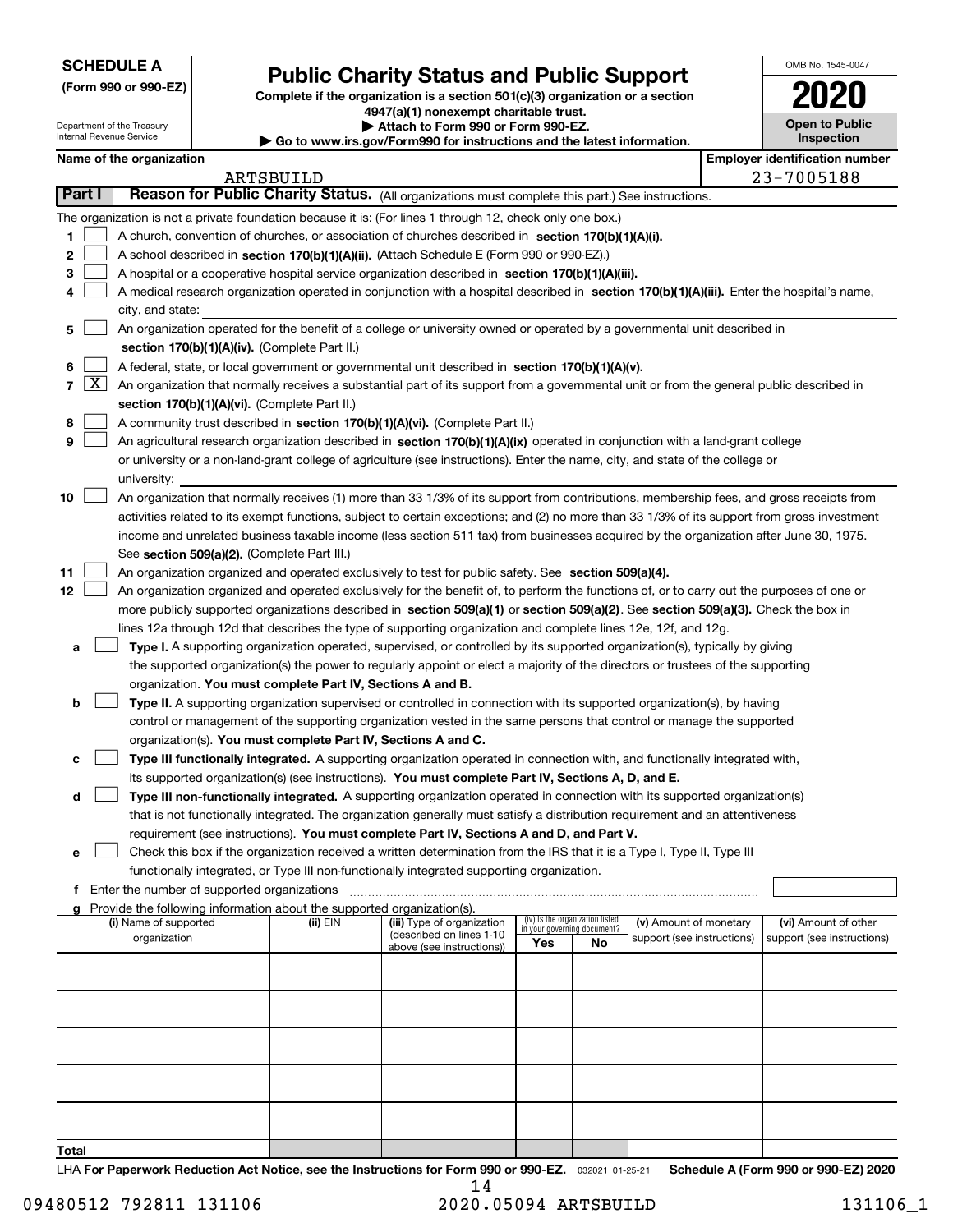#### Schedule A (Form 990 or 990-EZ) 2020 ARTSBUILD

(Complete only if you checked the box on line 5, 7, or 8 of Part I or if the organization failed to qualify under Part III. If the organization fails to qualify under the tests listed below, please complete Part III.) **Part II** Support Schedule for Organizations Described in Sections 170(b)(1)(A)(iv) and 170(b)(1)(A)(vi)

|     | <b>Section A. Public Support</b>                                                                                                                                                                                       |          |          |            |            |          |                                          |
|-----|------------------------------------------------------------------------------------------------------------------------------------------------------------------------------------------------------------------------|----------|----------|------------|------------|----------|------------------------------------------|
|     | Calendar year (or fiscal year beginning in)                                                                                                                                                                            | (a) 2016 | (b) 2017 | $(c)$ 2018 | $(d)$ 2019 | (e) 2020 | (f) Total                                |
|     | 1 Gifts, grants, contributions, and                                                                                                                                                                                    |          |          |            |            |          |                                          |
|     | membership fees received. (Do not                                                                                                                                                                                      |          |          |            |            |          |                                          |
|     | include any "unusual grants.")                                                                                                                                                                                         | 1220486. | 1063327. | 997,009.   | 1014744.   | 2474952. | 6770518.                                 |
|     | 2 Tax revenues levied for the organ-                                                                                                                                                                                   |          |          |            |            |          |                                          |
|     | ization's benefit and either paid to                                                                                                                                                                                   |          |          |            |            |          |                                          |
|     | or expended on its behalf                                                                                                                                                                                              |          |          |            |            |          |                                          |
|     | 3 The value of services or facilities                                                                                                                                                                                  |          |          |            |            |          |                                          |
|     | furnished by a governmental unit to                                                                                                                                                                                    |          |          |            |            |          |                                          |
|     | the organization without charge                                                                                                                                                                                        |          |          |            |            |          |                                          |
|     | <b>Total.</b> Add lines 1 through 3                                                                                                                                                                                    | 1220486. | 1063327. | 997,009.   | 1014744.   | 2474952. | 6770518.                                 |
| 5.  | The portion of total contributions                                                                                                                                                                                     |          |          |            |            |          |                                          |
|     | by each person (other than a                                                                                                                                                                                           |          |          |            |            |          |                                          |
|     | governmental unit or publicly                                                                                                                                                                                          |          |          |            |            |          |                                          |
|     | supported organization) included                                                                                                                                                                                       |          |          |            |            |          |                                          |
|     | on line 1 that exceeds 2% of the                                                                                                                                                                                       |          |          |            |            |          |                                          |
|     | amount shown on line 11,                                                                                                                                                                                               |          |          |            |            |          |                                          |
|     | column (f)                                                                                                                                                                                                             |          |          |            |            |          | 448,360.                                 |
|     | 6 Public support. Subtract line 5 from line 4.                                                                                                                                                                         |          |          |            |            |          | 6322158.                                 |
|     | <b>Section B. Total Support</b>                                                                                                                                                                                        |          |          |            |            |          |                                          |
|     | Calendar year (or fiscal year beginning in)                                                                                                                                                                            | (a) 2016 | (b) 2017 | $(c)$ 2018 | $(d)$ 2019 | (e) 2020 | (f) Total                                |
|     | 7 Amounts from line 4                                                                                                                                                                                                  | 1220486. | 1063327. | 997,009.   | 1014744.   | 2474952. | 6770518.                                 |
| 8   | Gross income from interest,                                                                                                                                                                                            |          |          |            |            |          |                                          |
|     | dividends, payments received on                                                                                                                                                                                        |          |          |            |            |          |                                          |
|     | securities loans, rents, royalties,                                                                                                                                                                                    |          |          |            |            |          |                                          |
|     | and income from similar sources                                                                                                                                                                                        | 16,041.  | 36, 156. | 139,450.   | 85,473.    | 12, 262. | 289,382.                                 |
| 9   | Net income from unrelated business                                                                                                                                                                                     |          |          |            |            |          |                                          |
|     |                                                                                                                                                                                                                        |          |          |            |            |          |                                          |
|     | activities, whether or not the                                                                                                                                                                                         |          |          |            |            |          |                                          |
|     | business is regularly carried on                                                                                                                                                                                       |          |          |            |            |          |                                          |
|     | 10 Other income. Do not include gain                                                                                                                                                                                   |          |          |            |            |          |                                          |
|     | or loss from the sale of capital                                                                                                                                                                                       | 89,930.  | 128,774. |            |            | 9,415.   | 228,119.                                 |
|     | assets (Explain in Part VI.)                                                                                                                                                                                           |          |          |            |            |          | 7288019.                                 |
|     | 11 Total support. Add lines 7 through 10                                                                                                                                                                               |          |          |            |            | 12       |                                          |
|     | 12 Gross receipts from related activities, etc. (see instructions)                                                                                                                                                     |          |          |            |            |          |                                          |
|     | 13 First 5 years. If the Form 990 is for the organization's first, second, third, fourth, or fifth tax year as a section 501(c)(3)                                                                                     |          |          |            |            |          |                                          |
|     | <b>Section C. Computation of Public Support Percentage</b>                                                                                                                                                             |          |          |            |            |          |                                          |
|     |                                                                                                                                                                                                                        |          |          |            |            | 14       | 86.75                                    |
|     |                                                                                                                                                                                                                        |          |          |            |            | 15       | %<br>85.72<br>%                          |
|     | 16a 33 1/3% support test - 2020. If the organization did not check the box on line 13, and line 14 is 33 1/3% or more, check this box and                                                                              |          |          |            |            |          |                                          |
|     |                                                                                                                                                                                                                        |          |          |            |            |          | $\blacktriangleright$ $\boxed{\text{X}}$ |
|     | stop here. The organization qualifies as a publicly supported organization<br>b 33 1/3% support test - 2019. If the organization did not check a box on line 13 or 16a, and line 15 is 33 1/3% or more, check this box |          |          |            |            |          |                                          |
|     |                                                                                                                                                                                                                        |          |          |            |            |          |                                          |
|     | and stop here. The organization qualifies as a publicly supported organization                                                                                                                                         |          |          |            |            |          |                                          |
|     | 17a 10% -facts-and-circumstances test - 2020. If the organization did not check a box on line 13, 16a, or 16b, and line 14 is 10% or more,                                                                             |          |          |            |            |          |                                          |
|     | and if the organization meets the facts-and-circumstances test, check this box and stop here. Explain in Part VI how the organization                                                                                  |          |          |            |            |          |                                          |
|     | meets the facts-and-circumstances test. The organization qualifies as a publicly supported organization                                                                                                                |          |          |            |            |          |                                          |
|     | b 10% -facts-and-circumstances test - 2019. If the organization did not check a box on line 13, 16a, 16b, or 17a, and line 15 is 10% or                                                                                |          |          |            |            |          |                                          |
|     | more, and if the organization meets the facts-and-circumstances test, check this box and stop here. Explain in Part VI how the                                                                                         |          |          |            |            |          |                                          |
|     | organization meets the facts-and-circumstances test. The organization qualifies as a publicly supported organization                                                                                                   |          |          |            |            |          |                                          |
| 18. | Private foundation. If the organization did not check a box on line 13, 16a, 16b, 17a, or 17b, check this box and see instructions                                                                                     |          |          |            |            |          |                                          |

**Schedule A (Form 990 or 990-EZ) 2020**

032022 01-25-21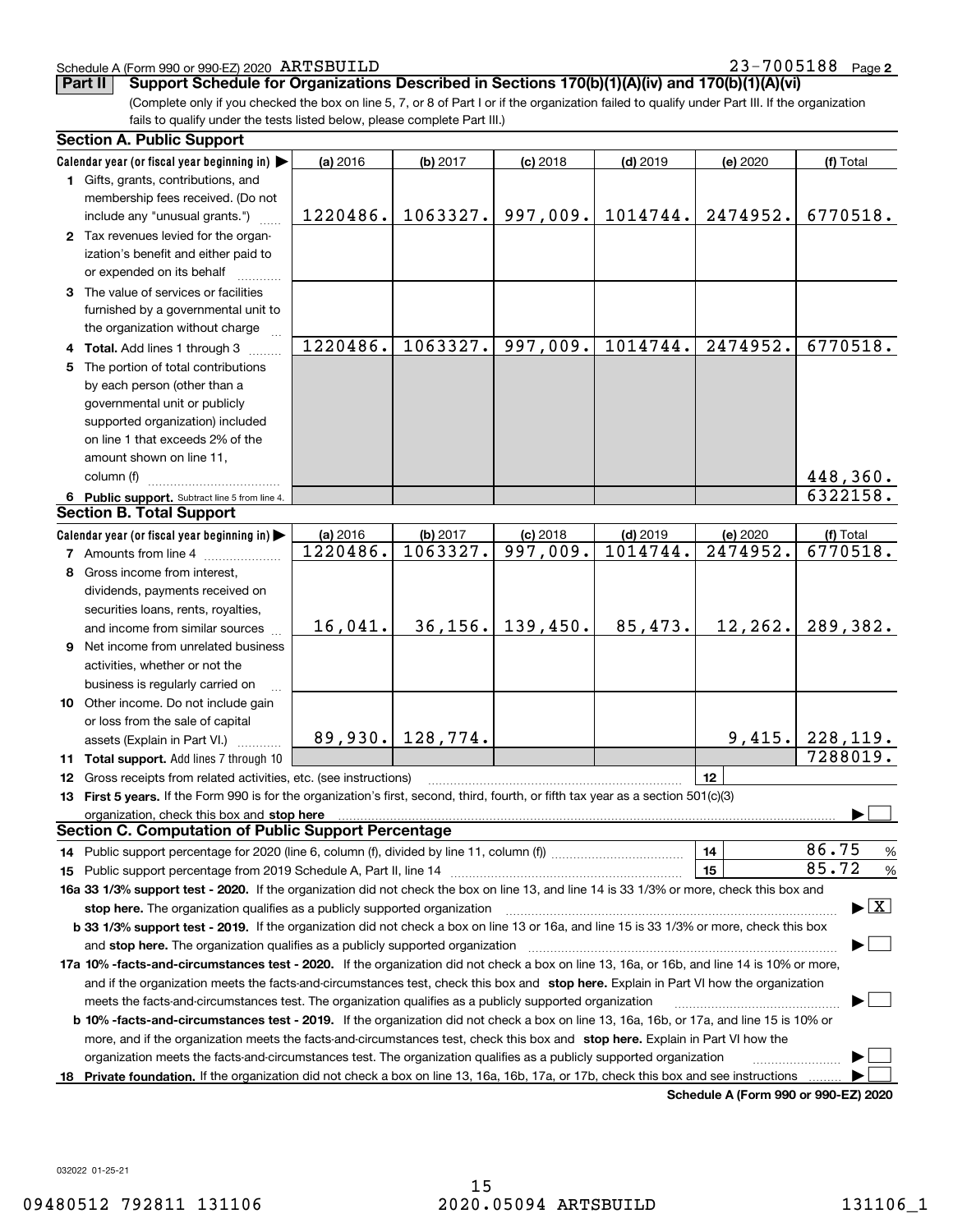#### Schedule A (Form 990 or 990-EZ) 2020 ARTSBUILD

#### **Part III** | Support Schedule for Organizations Described in Section 509(a)(2)

(Complete only if you checked the box on line 10 of Part I or if the organization failed to qualify under Part II. If the organization fails to qualify under the tests listed below, please complete Part II.)

|    | <b>Section A. Public Support</b>                                                                                                                                                                                               |          |          |            |            |                 |                                      |
|----|--------------------------------------------------------------------------------------------------------------------------------------------------------------------------------------------------------------------------------|----------|----------|------------|------------|-----------------|--------------------------------------|
|    | Calendar year (or fiscal year beginning in) $\blacktriangleright$                                                                                                                                                              | (a) 2016 | (b) 2017 | $(c)$ 2018 | $(d)$ 2019 | <b>(e)</b> 2020 | (f) Total                            |
|    | 1 Gifts, grants, contributions, and                                                                                                                                                                                            |          |          |            |            |                 |                                      |
|    | membership fees received. (Do not                                                                                                                                                                                              |          |          |            |            |                 |                                      |
|    | include any "unusual grants.")                                                                                                                                                                                                 |          |          |            |            |                 |                                      |
|    | <b>2</b> Gross receipts from admissions,<br>merchandise sold or services per-<br>formed, or facilities furnished in<br>any activity that is related to the<br>organization's tax-exempt purpose                                |          |          |            |            |                 |                                      |
|    | 3 Gross receipts from activities that<br>are not an unrelated trade or bus-                                                                                                                                                    |          |          |            |            |                 |                                      |
|    | iness under section 513                                                                                                                                                                                                        |          |          |            |            |                 |                                      |
|    | 4 Tax revenues levied for the organ-<br>ization's benefit and either paid to<br>or expended on its behalf                                                                                                                      |          |          |            |            |                 |                                      |
|    | 5 The value of services or facilities<br>furnished by a governmental unit to<br>the organization without charge                                                                                                                |          |          |            |            |                 |                                      |
|    | <b>6 Total.</b> Add lines 1 through 5                                                                                                                                                                                          |          |          |            |            |                 |                                      |
|    | 7a Amounts included on lines 1, 2, and<br>3 received from disqualified persons                                                                                                                                                 |          |          |            |            |                 |                                      |
|    | <b>b</b> Amounts included on lines 2 and 3 received<br>from other than disqualified persons that<br>exceed the greater of \$5,000 or 1% of the<br>amount on line 13 for the year                                               |          |          |            |            |                 |                                      |
|    | c Add lines 7a and 7b                                                                                                                                                                                                          |          |          |            |            |                 |                                      |
|    | 8 Public support. (Subtract line 7c from line 6.)                                                                                                                                                                              |          |          |            |            |                 |                                      |
|    | <b>Section B. Total Support</b>                                                                                                                                                                                                |          |          |            |            |                 |                                      |
|    | Calendar year (or fiscal year beginning in) $\blacktriangleright$                                                                                                                                                              | (a) 2016 | (b) 2017 | $(c)$ 2018 | $(d)$ 2019 | (e) 2020        | (f) Total                            |
|    | 9 Amounts from line 6                                                                                                                                                                                                          |          |          |            |            |                 |                                      |
|    | <b>10a</b> Gross income from interest,<br>dividends, payments received on<br>securities loans, rents, royalties,<br>and income from similar sources                                                                            |          |          |            |            |                 |                                      |
|    | <b>b</b> Unrelated business taxable income                                                                                                                                                                                     |          |          |            |            |                 |                                      |
|    | (less section 511 taxes) from businesses<br>acquired after June 30, 1975                                                                                                                                                       |          |          |            |            |                 |                                      |
|    | c Add lines 10a and 10b                                                                                                                                                                                                        |          |          |            |            |                 |                                      |
|    | 11 Net income from unrelated business<br>activities not included in line 10b,<br>whether or not the business is<br>regularly carried on                                                                                        |          |          |            |            |                 |                                      |
|    | <b>12</b> Other income. Do not include gain<br>or loss from the sale of capital<br>assets (Explain in Part VI.)                                                                                                                |          |          |            |            |                 |                                      |
|    | <b>13</b> Total support. (Add lines 9, 10c, 11, and 12.)                                                                                                                                                                       |          |          |            |            |                 |                                      |
|    | 14 First 5 years. If the Form 990 is for the organization's first, second, third, fourth, or fifth tax year as a section 501(c)(3) organization,                                                                               |          |          |            |            |                 |                                      |
|    | check this box and stop here communication and content to the state of the state of the state of the state of the state of the state of the state of the state of the state of the state of the state of the state of the stat |          |          |            |            |                 |                                      |
|    | <b>Section C. Computation of Public Support Percentage</b>                                                                                                                                                                     |          |          |            |            |                 |                                      |
|    | 15 Public support percentage for 2020 (line 8, column (f), divided by line 13, column (f))                                                                                                                                     |          |          |            |            | 15              | %                                    |
|    | 16 Public support percentage from 2019 Schedule A, Part III, line 15<br><b>Section D. Computation of Investment Income Percentage</b>                                                                                          |          |          |            |            | 16              | %                                    |
|    |                                                                                                                                                                                                                                |          |          |            |            |                 |                                      |
|    | 17 Investment income percentage for 2020 (line 10c, column (f), divided by line 13, column (f))                                                                                                                                |          |          |            |            | 17<br>18        | %                                    |
|    | 18 Investment income percentage from 2019 Schedule A, Part III, line 17<br>19a 33 1/3% support tests - 2020. If the organization did not check the box on line 14, and line 15 is more than 33 1/3%, and line 17 is not        |          |          |            |            |                 | %                                    |
|    | more than 33 1/3%, check this box and stop here. The organization qualifies as a publicly supported organization                                                                                                               |          |          |            |            |                 | $\blacksquare$                       |
|    | b 33 1/3% support tests - 2019. If the organization did not check a box on line 14 or line 19a, and line 16 is more than 33 1/3%, and                                                                                          |          |          |            |            |                 |                                      |
|    | line 18 is not more than 33 1/3%, check this box and stop here. The organization qualifies as a publicly supported organization                                                                                                |          |          |            |            |                 |                                      |
| 20 | Private foundation. If the organization did not check a box on line 14, 19a, or 19b, check this box and see instructions                                                                                                       |          |          |            |            |                 |                                      |
|    | 032023 01-25-21                                                                                                                                                                                                                |          |          |            |            |                 | Schedule A (Form 990 or 990-EZ) 2020 |

16 09480512 792811 131106 2020.05094 ARTSBUILD 131106\_1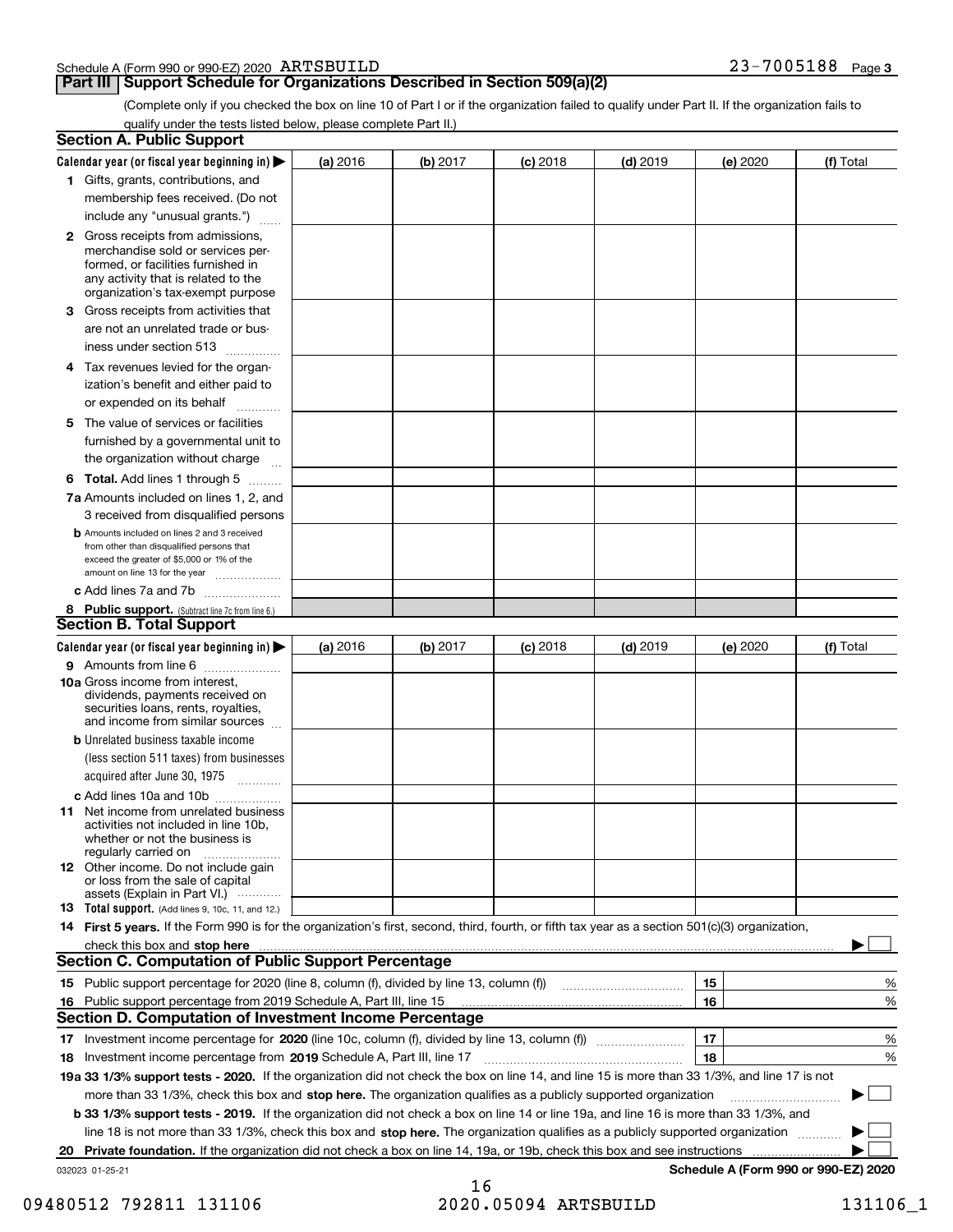**1**

**2**

**3a**

**3b**

**3c**

**4a**

**4b**

**4c**

**5a**

**5b5c**

**6**

**7**

**8**

**9a**

**9b**

**9c**

**10a**

**10b**

**YesNo**

### **Part IV Supporting Organizations**

(Complete only if you checked a box in line 12 on Part I. If you checked box 12a, Part I, complete Sections A and B. If you checked box 12b, Part I, complete Sections A and C. If you checked box 12c, Part I, complete Sections A, D, and E. If you checked box 12d, Part I, complete Sections A and D, and complete Part V.)

#### **Section A. All Supporting Organizations**

- **1** Are all of the organization's supported organizations listed by name in the organization's governing documents? If "No," describe in **Part VI** how the supported organizations are designated. If designated by *class or purpose, describe the designation. If historic and continuing relationship, explain.*
- **2** Did the organization have any supported organization that does not have an IRS determination of status under section 509(a)(1) or (2)? If "Yes," explain in Part VI how the organization determined that the supported *organization was described in section 509(a)(1) or (2).*
- **3a** Did the organization have a supported organization described in section 501(c)(4), (5), or (6)? If "Yes," answer *lines 3b and 3c below.*
- **b** Did the organization confirm that each supported organization qualified under section 501(c)(4), (5), or (6) and satisfied the public support tests under section 509(a)(2)? If "Yes," describe in **Part VI** when and how the *organization made the determination.*
- **c**Did the organization ensure that all support to such organizations was used exclusively for section 170(c)(2)(B) purposes? If "Yes," explain in **Part VI** what controls the organization put in place to ensure such use.
- **4a***If* Was any supported organization not organized in the United States ("foreign supported organization")? *"Yes," and if you checked box 12a or 12b in Part I, answer lines 4b and 4c below.*
- **b** Did the organization have ultimate control and discretion in deciding whether to make grants to the foreign supported organization? If "Yes," describe in **Part VI** how the organization had such control and discretion *despite being controlled or supervised by or in connection with its supported organizations.*
- **c** Did the organization support any foreign supported organization that does not have an IRS determination under sections 501(c)(3) and 509(a)(1) or (2)? If "Yes," explain in **Part VI** what controls the organization used *to ensure that all support to the foreign supported organization was used exclusively for section 170(c)(2)(B) purposes.*
- **5a** Did the organization add, substitute, or remove any supported organizations during the tax year? If "Yes," answer lines 5b and 5c below (if applicable). Also, provide detail in **Part VI,** including (i) the names and EIN *numbers of the supported organizations added, substituted, or removed; (ii) the reasons for each such action; (iii) the authority under the organization's organizing document authorizing such action; and (iv) how the action was accomplished (such as by amendment to the organizing document).*
- **b** Type I or Type II only. Was any added or substituted supported organization part of a class already designated in the organization's organizing document?
- **cSubstitutions only.**  Was the substitution the result of an event beyond the organization's control?
- **6** Did the organization provide support (whether in the form of grants or the provision of services or facilities) to **Part VI.** *If "Yes," provide detail in* support or benefit one or more of the filing organization's supported organizations? anyone other than (i) its supported organizations, (ii) individuals that are part of the charitable class benefited by one or more of its supported organizations, or (iii) other supporting organizations that also
- **7**Did the organization provide a grant, loan, compensation, or other similar payment to a substantial contributor *If "Yes," complete Part I of Schedule L (Form 990 or 990-EZ).* regard to a substantial contributor? (as defined in section 4958(c)(3)(C)), a family member of a substantial contributor, or a 35% controlled entity with
- **8** Did the organization make a loan to a disqualified person (as defined in section 4958) not described in line 7? *If "Yes," complete Part I of Schedule L (Form 990 or 990-EZ).*
- **9a** Was the organization controlled directly or indirectly at any time during the tax year by one or more in section 509(a)(1) or (2))? If "Yes," *provide detail in* <code>Part VI.</code> disqualified persons, as defined in section 4946 (other than foundation managers and organizations described
- **b** Did one or more disqualified persons (as defined in line 9a) hold a controlling interest in any entity in which the supporting organization had an interest? If "Yes," provide detail in P**art VI**.
- **c**Did a disqualified person (as defined in line 9a) have an ownership interest in, or derive any personal benefit from, assets in which the supporting organization also had an interest? If "Yes," provide detail in P**art VI.**
- **10a** Was the organization subject to the excess business holdings rules of section 4943 because of section supporting organizations)? If "Yes," answer line 10b below. 4943(f) (regarding certain Type II supporting organizations, and all Type III non-functionally integrated
- **b** Did the organization have any excess business holdings in the tax year? (Use Schedule C, Form 4720, to *determine whether the organization had excess business holdings.)*

032024 01-25-21

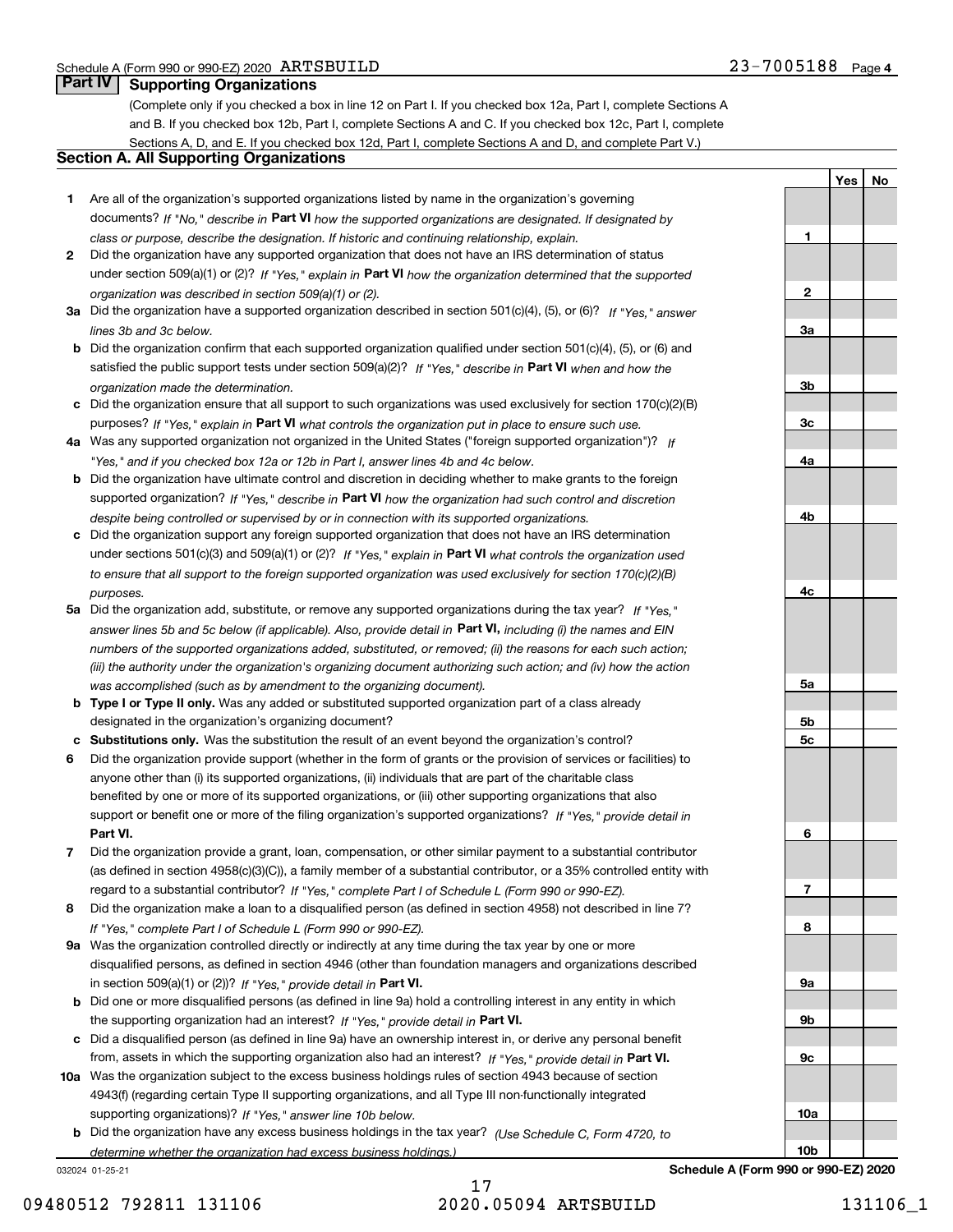|              | <b>Supporting Organizations (continued)</b><br><b>Part IV</b>                                                                                                                                                                                              |                 |     |    |
|--------------|------------------------------------------------------------------------------------------------------------------------------------------------------------------------------------------------------------------------------------------------------------|-----------------|-----|----|
|              |                                                                                                                                                                                                                                                            |                 | Yes | No |
| 11           | Has the organization accepted a gift or contribution from any of the following persons?                                                                                                                                                                    |                 |     |    |
|              | a A person who directly or indirectly controls, either alone or together with persons described in lines 11b and                                                                                                                                           |                 |     |    |
|              | 11c below, the governing body of a supported organization?                                                                                                                                                                                                 | 11a             |     |    |
|              | <b>b</b> A family member of a person described in line 11a above?                                                                                                                                                                                          | 11 <sub>b</sub> |     |    |
|              | c A 35% controlled entity of a person described in line 11a or 11b above? If "Yes" to line 11a, 11b, or 11c, provide                                                                                                                                       |                 |     |    |
|              | detail in Part VI.                                                                                                                                                                                                                                         | 11c             |     |    |
|              | <b>Section B. Type I Supporting Organizations</b>                                                                                                                                                                                                          |                 |     |    |
|              |                                                                                                                                                                                                                                                            |                 | Yes | No |
| 1            | Did the governing body, members of the governing body, officers acting in their official capacity, or membership of one or                                                                                                                                 |                 |     |    |
|              | more supported organizations have the power to regularly appoint or elect at least a majority of the organization's officers,                                                                                                                              |                 |     |    |
|              | directors, or trustees at all times during the tax year? If "No," describe in Part VI how the supported organization(s)                                                                                                                                    |                 |     |    |
|              | effectively operated, supervised, or controlled the organization's activities. If the organization had more than one supported<br>organization, describe how the powers to appoint and/or remove officers, directors, or trustees were allocated among the |                 |     |    |
|              | supported organizations and what conditions or restrictions, if any, applied to such powers during the tax year.                                                                                                                                           | 1               |     |    |
| $\mathbf{2}$ | Did the organization operate for the benefit of any supported organization other than the supported                                                                                                                                                        |                 |     |    |
|              | organization(s) that operated, supervised, or controlled the supporting organization? If "Yes," explain in                                                                                                                                                 |                 |     |    |
|              | Part VI how providing such benefit carried out the purposes of the supported organization(s) that operated,                                                                                                                                                |                 |     |    |
|              | supervised, or controlled the supporting organization.                                                                                                                                                                                                     | $\overline{2}$  |     |    |
|              | Section C. Type II Supporting Organizations                                                                                                                                                                                                                |                 |     |    |
|              |                                                                                                                                                                                                                                                            |                 | Yes | No |
| 1.           | Were a majority of the organization's directors or trustees during the tax year also a majority of the directors                                                                                                                                           |                 |     |    |
|              | or trustees of each of the organization's supported organization(s)? If "No," describe in Part VI how control                                                                                                                                              |                 |     |    |
|              | or management of the supporting organization was vested in the same persons that controlled or managed                                                                                                                                                     |                 |     |    |
|              | the supported organization(s).                                                                                                                                                                                                                             |                 |     |    |
|              | <b>Section D. All Type III Supporting Organizations</b>                                                                                                                                                                                                    |                 |     |    |
|              |                                                                                                                                                                                                                                                            |                 | Yes | No |
| 1.           | Did the organization provide to each of its supported organizations, by the last day of the fifth month of the                                                                                                                                             |                 |     |    |
|              | organization's tax year, (i) a written notice describing the type and amount of support provided during the prior tax                                                                                                                                      |                 |     |    |
|              | year, (ii) a copy of the Form 990 that was most recently filed as of the date of notification, and (iii) copies of the                                                                                                                                     |                 |     |    |
|              | organization's governing documents in effect on the date of notification, to the extent not previously provided?                                                                                                                                           | 1               |     |    |
| 2            | Were any of the organization's officers, directors, or trustees either (i) appointed or elected by the supported                                                                                                                                           |                 |     |    |
|              | organization(s) or (ii) serving on the governing body of a supported organization? If "No," explain in Part VI how                                                                                                                                         |                 |     |    |
|              | the organization maintained a close and continuous working relationship with the supported organization(s).                                                                                                                                                | $\mathbf{2}$    |     |    |
| 3            | By reason of the relationship described in line 2, above, did the organization's supported organizations have a                                                                                                                                            |                 |     |    |
|              | significant voice in the organization's investment policies and in directing the use of the organization's                                                                                                                                                 |                 |     |    |
|              | income or assets at all times during the tax year? If "Yes," describe in Part VI the role the organization's                                                                                                                                               |                 |     |    |
|              | supported organizations played in this regard.                                                                                                                                                                                                             | 3               |     |    |
|              | Section E. Type III Functionally Integrated Supporting Organizations                                                                                                                                                                                       |                 |     |    |
| 1            | Check the box next to the method that the organization used to satisfy the Integral Part Test during the year (see instructions).                                                                                                                          |                 |     |    |
| a            | The organization satisfied the Activities Test. Complete line 2 below.                                                                                                                                                                                     |                 |     |    |
| b            | The organization is the parent of each of its supported organizations. Complete line 3 below.                                                                                                                                                              |                 |     |    |
| c            | The organization supported a governmental entity. Describe in Part VI how you supported a governmental entity (see instructions).                                                                                                                          |                 |     |    |
| 2            | Activities Test. Answer lines 2a and 2b below.                                                                                                                                                                                                             |                 | Yes | No |
| а            | Did substantially all of the organization's activities during the tax year directly further the exempt purposes of                                                                                                                                         |                 |     |    |
|              | the supported organization(s) to which the organization was responsive? If "Yes," then in Part VI identify                                                                                                                                                 |                 |     |    |
|              | those supported organizations and explain how these activities directly furthered their exempt purposes,                                                                                                                                                   |                 |     |    |
|              | how the organization was responsive to those supported organizations, and how the organization determined                                                                                                                                                  |                 |     |    |
|              | that these activities constituted substantially all of its activities.                                                                                                                                                                                     | 2a              |     |    |
| b            | Did the activities described in line 2a, above, constitute activities that, but for the organization's involvement,                                                                                                                                        |                 |     |    |
|              | one or more of the organization's supported organization(s) would have been engaged in? If "Yes," explain in                                                                                                                                               |                 |     |    |
|              | Part VI the reasons for the organization's position that its supported organization(s) would have engaged in                                                                                                                                               |                 |     |    |
|              | these activities but for the organization's involvement.                                                                                                                                                                                                   | 2b              |     |    |

**3** Parent of Supported Organizations. Answer lines 3a and 3b below.

**a** Did the organization have the power to regularly appoint or elect a majority of the officers, directors, or trustees of each of the supported organizations? If "Yes" or "No" provide details in P**art VI.** 

**b** Did the organization exercise a substantial degree of direction over the policies, programs, and activities of each of its supported organizations? If "Yes," describe in Part VI the role played by the organization in this regard. **Schedule A (Form 990 or 990-EZ) 2020**

032025 01-25-21

**3a**

**3b**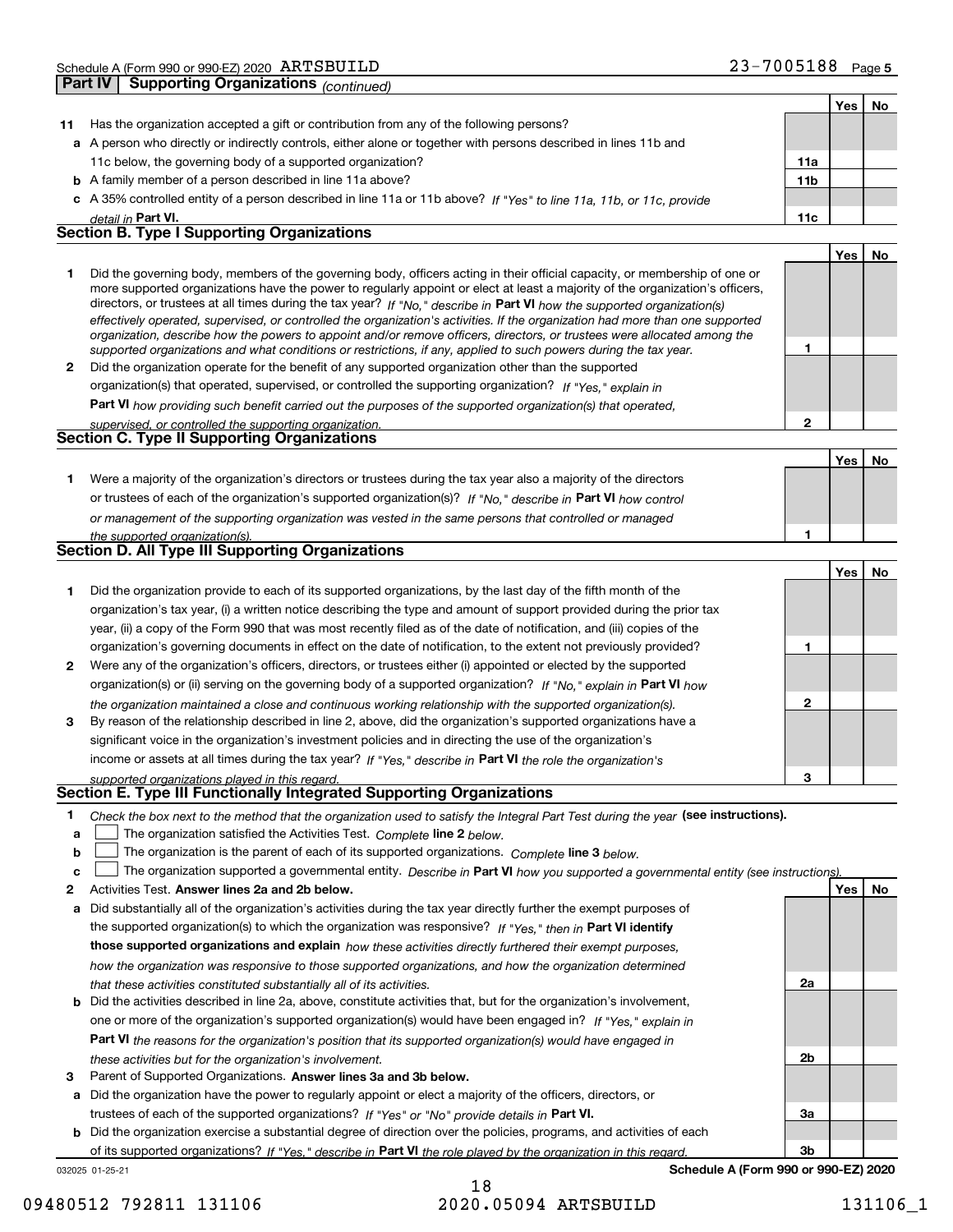| Schedule A (Form 990 or 990-EZ) 2020 ARTSBUILD |                                                                         | 7005188 | Page 6 |
|------------------------------------------------|-------------------------------------------------------------------------|---------|--------|
| l Part V                                       | Tyne III Non-Functionally Integrated 509(a)(3) Supporting Organizations |         |        |

|              | <b>1 GIL V</b><br>rype in Non-Functionally integrated obo(a)(o) oupporting organizations                                                       |                |                |                                |
|--------------|------------------------------------------------------------------------------------------------------------------------------------------------|----------------|----------------|--------------------------------|
| 1            | Check here if the organization satisfied the Integral Part Test as a qualifying trust on Nov. 20, 1970 (explain in Part VI). See instructions. |                |                |                                |
|              | All other Type III non-functionally integrated supporting organizations must complete Sections A through E.                                    |                |                |                                |
|              | Section A - Adjusted Net Income                                                                                                                |                | (A) Prior Year | (B) Current Year<br>(optional) |
| 1            | Net short-term capital gain                                                                                                                    | 1              |                |                                |
| 2            | Recoveries of prior-year distributions                                                                                                         | $\mathbf{2}$   |                |                                |
| 3            | Other gross income (see instructions)                                                                                                          | 3              |                |                                |
| 4            | Add lines 1 through 3.                                                                                                                         | 4              |                |                                |
| 5            | Depreciation and depletion                                                                                                                     | 5              |                |                                |
| 6            | Portion of operating expenses paid or incurred for production or                                                                               |                |                |                                |
|              | collection of gross income or for management, conservation, or                                                                                 |                |                |                                |
|              | maintenance of property held for production of income (see instructions)                                                                       | 6              |                |                                |
| 7            | Other expenses (see instructions)                                                                                                              | $\overline{7}$ |                |                                |
| 8            | Adjusted Net Income (subtract lines 5, 6, and 7 from line 4)                                                                                   | 8              |                |                                |
|              | <b>Section B - Minimum Asset Amount</b>                                                                                                        |                | (A) Prior Year | (B) Current Year<br>(optional) |
| 1            | Aggregate fair market value of all non-exempt-use assets (see                                                                                  |                |                |                                |
|              | instructions for short tax year or assets held for part of year):                                                                              |                |                |                                |
|              | <b>a</b> Average monthly value of securities                                                                                                   | 1a             |                |                                |
|              | <b>b</b> Average monthly cash balances                                                                                                         | 1b             |                |                                |
|              | c Fair market value of other non-exempt-use assets                                                                                             | 1c             |                |                                |
|              | <b>d</b> Total (add lines 1a, 1b, and 1c)                                                                                                      | 1d             |                |                                |
|              | <b>e</b> Discount claimed for blockage or other factors                                                                                        |                |                |                                |
|              | (explain in detail in Part VI):                                                                                                                |                |                |                                |
| 2            | Acquisition indebtedness applicable to non-exempt-use assets                                                                                   | $\mathbf{2}$   |                |                                |
| 3            | Subtract line 2 from line 1d.                                                                                                                  | 3              |                |                                |
| 4            | Cash deemed held for exempt use. Enter 0.015 of line 3 (for greater amount,                                                                    |                |                |                                |
|              | see instructions).                                                                                                                             | 4              |                |                                |
| 5            | Net value of non-exempt-use assets (subtract line 4 from line 3)                                                                               | 5              |                |                                |
| 6            | Multiply line 5 by 0.035.                                                                                                                      | 6              |                |                                |
| 7            | Recoveries of prior-year distributions                                                                                                         | $\overline{7}$ |                |                                |
| 8            | Minimum Asset Amount (add line 7 to line 6)                                                                                                    | 8              |                |                                |
|              | <b>Section C - Distributable Amount</b>                                                                                                        |                |                | <b>Current Year</b>            |
| 1            | Adjusted net income for prior year (from Section A, line 8, column A)                                                                          | 1              |                |                                |
| $\mathbf{2}$ | Enter 0.85 of line 1.                                                                                                                          | $\mathbf{2}$   |                |                                |
| 3            | Minimum asset amount for prior year (from Section B, line 8, column A)                                                                         | 3              |                |                                |
| 4            | Enter greater of line 2 or line 3.                                                                                                             | 4              |                |                                |
| 5            | Income tax imposed in prior year                                                                                                               | 5              |                |                                |
| 6            | <b>Distributable Amount.</b> Subtract line 5 from line 4, unless subject to                                                                    |                |                |                                |
|              | emergency temporary reduction (see instructions).                                                                                              | 6              |                |                                |
|              |                                                                                                                                                |                |                |                                |

**7** Check here if the current year is the organization's first as a non-functionally integrated Type III supporting organization (see instructions).

**Schedule A (Form 990 or 990-EZ) 2020**

032026 01-25-21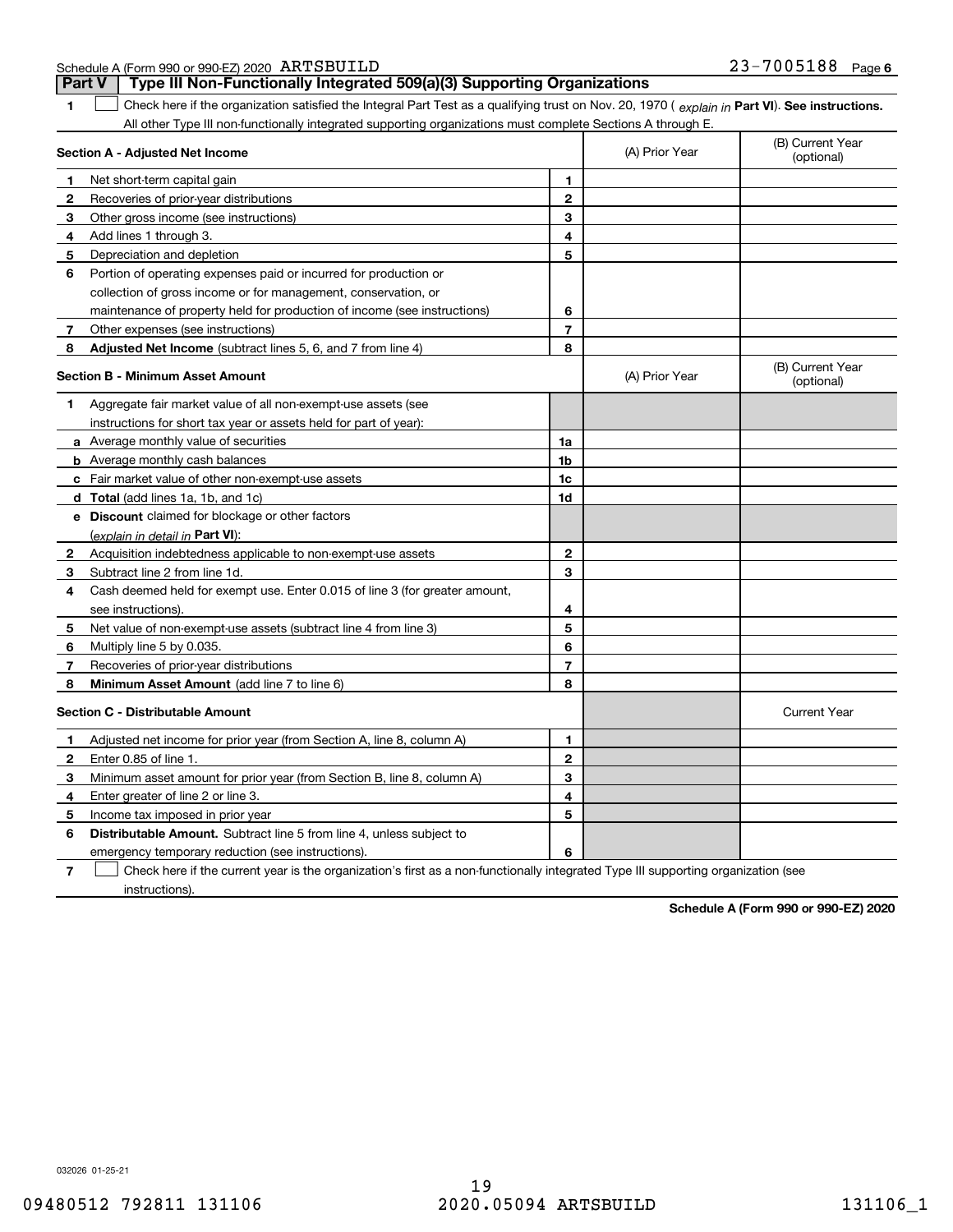|  | Schedule A (Form 990 or 990-EZ) 2020 $\,$ $\rm ARTSBULLD$ | 7005188<br>$23 -$ | Page |
|--|-----------------------------------------------------------|-------------------|------|
|  |                                                           |                   |      |

| <b>Part V</b> | Type III Non-Functionally Integrated 509(a)(3) Supporting Organizations                    |                                    | (continued)                                   |    |                                                  |
|---------------|--------------------------------------------------------------------------------------------|------------------------------------|-----------------------------------------------|----|--------------------------------------------------|
|               | <b>Section D - Distributions</b>                                                           |                                    |                                               |    | <b>Current Year</b>                              |
| 1             | Amounts paid to supported organizations to accomplish exempt purposes                      |                                    |                                               | 1  |                                                  |
| 2             | Amounts paid to perform activity that directly furthers exempt purposes of supported       |                                    |                                               |    |                                                  |
|               | organizations, in excess of income from activity                                           |                                    |                                               | 2  |                                                  |
| 3             | Administrative expenses paid to accomplish exempt purposes of supported organizations      |                                    |                                               | 3  |                                                  |
| 4             | Amounts paid to acquire exempt-use assets                                                  |                                    |                                               | 4  |                                                  |
| 5             | Qualified set-aside amounts (prior IRS approval required - provide details in Part VI)     |                                    |                                               | 5  |                                                  |
| 6             | Other distributions ( <i>describe in</i> Part VI). See instructions.                       |                                    |                                               | 6  |                                                  |
| 7             | Total annual distributions. Add lines 1 through 6.                                         |                                    |                                               | 7  |                                                  |
| 8             | Distributions to attentive supported organizations to which the organization is responsive |                                    |                                               |    |                                                  |
|               | (provide details in Part VI). See instructions.                                            |                                    |                                               | 8  |                                                  |
| 9             | Distributable amount for 2020 from Section C, line 6                                       |                                    |                                               | 9  |                                                  |
| 10            | Line 8 amount divided by line 9 amount                                                     |                                    |                                               | 10 |                                                  |
|               | <b>Section E - Distribution Allocations</b> (see instructions)                             | (i)<br><b>Excess Distributions</b> | (ii)<br><b>Underdistributions</b><br>Pre-2020 |    | (iii)<br><b>Distributable</b><br>Amount for 2020 |
| 1             | Distributable amount for 2020 from Section C, line 6                                       |                                    |                                               |    |                                                  |
| 2             | Underdistributions, if any, for years prior to 2020 (reason-                               |                                    |                                               |    |                                                  |
|               | able cause required - explain in Part VI). See instructions.                               |                                    |                                               |    |                                                  |
| 3             | Excess distributions carryover, if any, to 2020                                            |                                    |                                               |    |                                                  |
|               | a From 2015                                                                                |                                    |                                               |    |                                                  |
|               | <b>b</b> From 2016                                                                         |                                    |                                               |    |                                                  |
|               | c From $2017$                                                                              |                                    |                                               |    |                                                  |
|               | d From 2018                                                                                |                                    |                                               |    |                                                  |
|               | e From 2019                                                                                |                                    |                                               |    |                                                  |
|               | f Total of lines 3a through 3e                                                             |                                    |                                               |    |                                                  |
|               | g Applied to underdistributions of prior years                                             |                                    |                                               |    |                                                  |
|               | <b>h</b> Applied to 2020 distributable amount                                              |                                    |                                               |    |                                                  |
|               | Carryover from 2015 not applied (see instructions)                                         |                                    |                                               |    |                                                  |
|               | Remainder. Subtract lines 3g, 3h, and 3i from line 3f.                                     |                                    |                                               |    |                                                  |
| 4             | Distributions for 2020 from Section D,                                                     |                                    |                                               |    |                                                  |
|               | line $7:$                                                                                  |                                    |                                               |    |                                                  |
|               | a Applied to underdistributions of prior years                                             |                                    |                                               |    |                                                  |
|               | <b>b</b> Applied to 2020 distributable amount                                              |                                    |                                               |    |                                                  |
|               | c Remainder. Subtract lines 4a and 4b from line 4.                                         |                                    |                                               |    |                                                  |
| 5.            | Remaining underdistributions for years prior to 2020, if                                   |                                    |                                               |    |                                                  |
|               | any. Subtract lines 3g and 4a from line 2. For result greater                              |                                    |                                               |    |                                                  |
|               | than zero, explain in Part VI. See instructions.                                           |                                    |                                               |    |                                                  |
| 6             | Remaining underdistributions for 2020. Subtract lines 3h                                   |                                    |                                               |    |                                                  |
|               | and 4b from line 1. For result greater than zero, explain in                               |                                    |                                               |    |                                                  |
|               | Part VI. See instructions.                                                                 |                                    |                                               |    |                                                  |
| 7             | Excess distributions carryover to 2021. Add lines 3j                                       |                                    |                                               |    |                                                  |
|               | and 4c.                                                                                    |                                    |                                               |    |                                                  |
| 8             | Breakdown of line 7:                                                                       |                                    |                                               |    |                                                  |
|               | a Excess from 2016                                                                         |                                    |                                               |    |                                                  |
|               | <b>b</b> Excess from 2017                                                                  |                                    |                                               |    |                                                  |
|               | c Excess from 2018                                                                         |                                    |                                               |    |                                                  |
|               | d Excess from 2019                                                                         |                                    |                                               |    |                                                  |
|               | e Excess from 2020                                                                         |                                    |                                               |    |                                                  |

**Schedule A (Form 990 or 990-EZ) 2020**

032027 01-25-21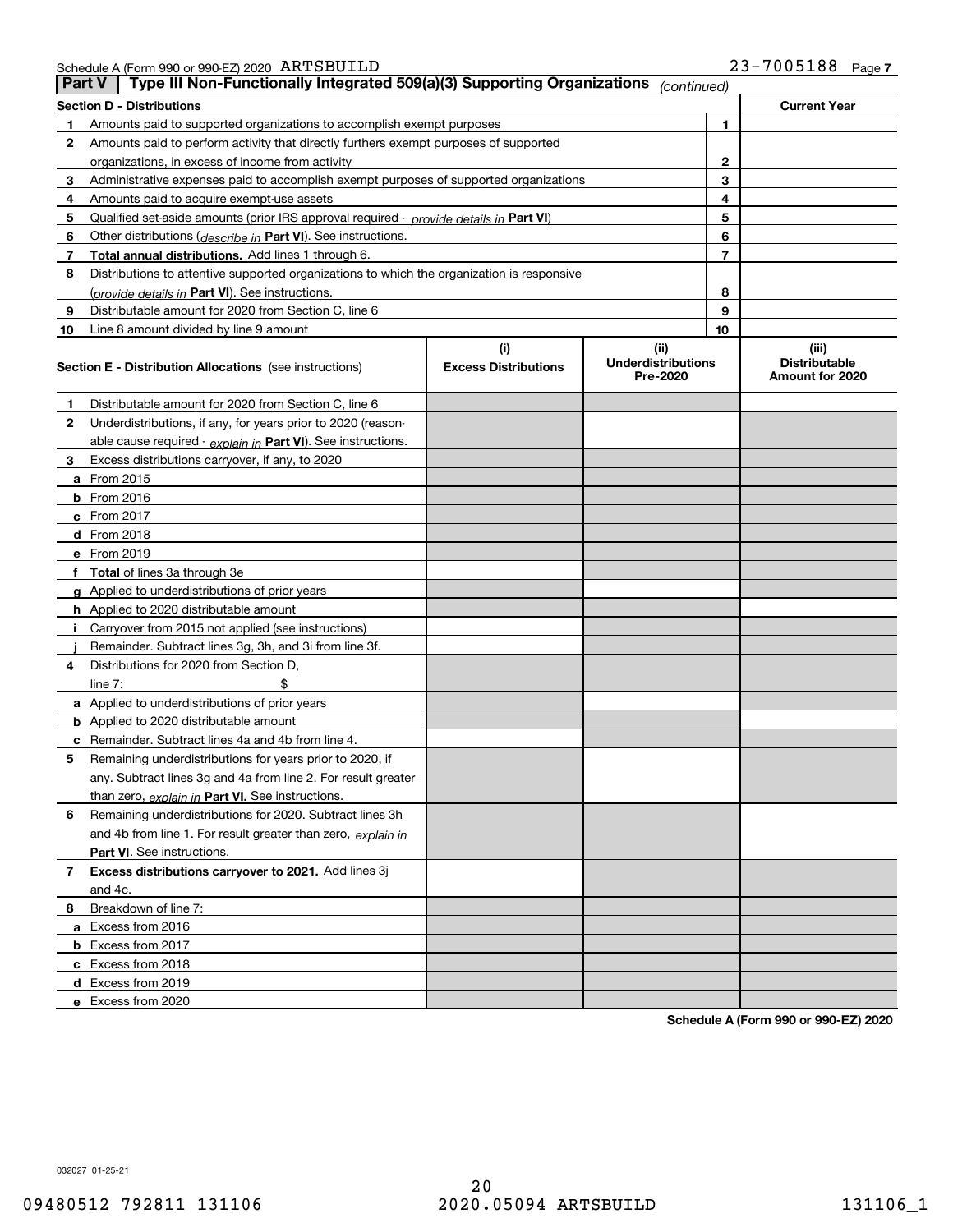#### Schedule A (Form 990 or 990-EZ) 2020 ARTSBUILD

| <b>Part VI</b>  | Supplemental Information. Provide the explanations required by Part II, line 10; Part II, line 17a or 17b; Part III, line 12;<br>Part IV, Section A, lines 1, 2, 3b, 3c, 4b, 4c, 5a, 6, 9a, 9b, 9c, 11a, 11b, and 11c; Part IV, Section B, lines 1 and 2; Part IV, Section C,<br>line 1; Part IV, Section D, lines 2 and 3; Part IV, Section E, lines 1c, 2a, 2b, 3a, and 3b; Part V, line 1; Part V, Section B, line 1e; Part V, |                                      |
|-----------------|-----------------------------------------------------------------------------------------------------------------------------------------------------------------------------------------------------------------------------------------------------------------------------------------------------------------------------------------------------------------------------------------------------------------------------------|--------------------------------------|
|                 | Section D, lines 5, 6, and 8; and Part V, Section E, lines 2, 5, and 6. Also complete this part for any additional information.<br>(See instructions.)                                                                                                                                                                                                                                                                            |                                      |
|                 |                                                                                                                                                                                                                                                                                                                                                                                                                                   |                                      |
|                 |                                                                                                                                                                                                                                                                                                                                                                                                                                   |                                      |
|                 |                                                                                                                                                                                                                                                                                                                                                                                                                                   |                                      |
|                 |                                                                                                                                                                                                                                                                                                                                                                                                                                   |                                      |
|                 |                                                                                                                                                                                                                                                                                                                                                                                                                                   |                                      |
|                 |                                                                                                                                                                                                                                                                                                                                                                                                                                   |                                      |
|                 |                                                                                                                                                                                                                                                                                                                                                                                                                                   |                                      |
|                 |                                                                                                                                                                                                                                                                                                                                                                                                                                   |                                      |
|                 |                                                                                                                                                                                                                                                                                                                                                                                                                                   |                                      |
|                 |                                                                                                                                                                                                                                                                                                                                                                                                                                   |                                      |
|                 |                                                                                                                                                                                                                                                                                                                                                                                                                                   |                                      |
|                 |                                                                                                                                                                                                                                                                                                                                                                                                                                   |                                      |
|                 |                                                                                                                                                                                                                                                                                                                                                                                                                                   |                                      |
|                 |                                                                                                                                                                                                                                                                                                                                                                                                                                   |                                      |
|                 |                                                                                                                                                                                                                                                                                                                                                                                                                                   |                                      |
|                 |                                                                                                                                                                                                                                                                                                                                                                                                                                   |                                      |
|                 |                                                                                                                                                                                                                                                                                                                                                                                                                                   |                                      |
|                 |                                                                                                                                                                                                                                                                                                                                                                                                                                   |                                      |
|                 |                                                                                                                                                                                                                                                                                                                                                                                                                                   |                                      |
|                 |                                                                                                                                                                                                                                                                                                                                                                                                                                   |                                      |
|                 |                                                                                                                                                                                                                                                                                                                                                                                                                                   |                                      |
|                 |                                                                                                                                                                                                                                                                                                                                                                                                                                   |                                      |
|                 |                                                                                                                                                                                                                                                                                                                                                                                                                                   |                                      |
|                 |                                                                                                                                                                                                                                                                                                                                                                                                                                   |                                      |
|                 |                                                                                                                                                                                                                                                                                                                                                                                                                                   |                                      |
|                 |                                                                                                                                                                                                                                                                                                                                                                                                                                   |                                      |
|                 |                                                                                                                                                                                                                                                                                                                                                                                                                                   |                                      |
|                 |                                                                                                                                                                                                                                                                                                                                                                                                                                   |                                      |
|                 |                                                                                                                                                                                                                                                                                                                                                                                                                                   |                                      |
| 032028 01-25-21 | 21                                                                                                                                                                                                                                                                                                                                                                                                                                | Schedule A (Form 990 or 990-EZ) 2020 |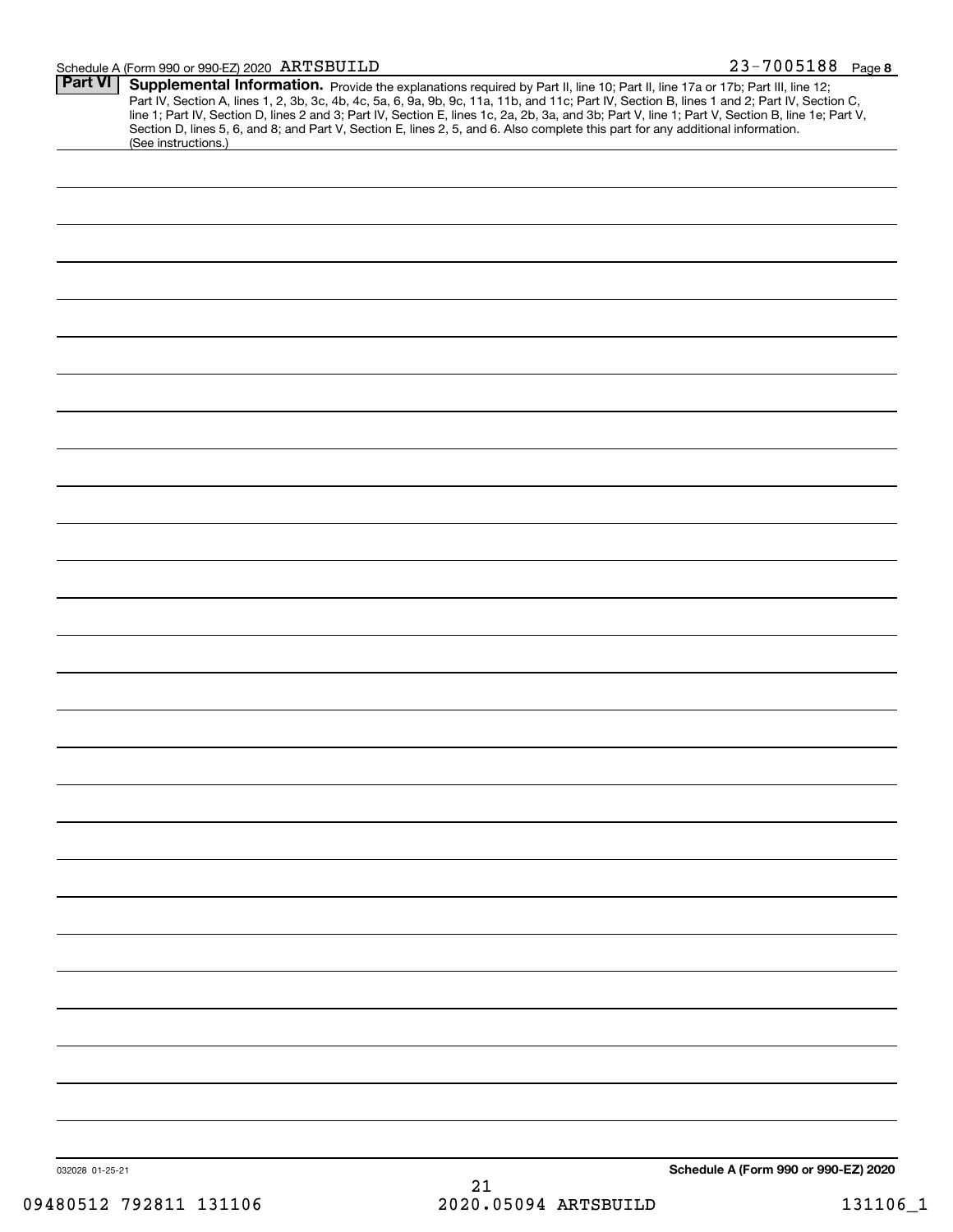Department of the Treasury Internal Revenue Service **(Form 990, 990-EZ, or 990-PF)**

Name of the organization

#### \*\* PUBLIC DISCLOSURE COPY \*\*

# **Schedule B Schedule of Contributors**

**| Attach to Form 990, Form 990-EZ, or Form 990-PF. | Go to www.irs.gov/Form990 for the latest information.** OMB No. 1545-0047

**2020**

**Employer identification number**

23-7005188

| ARTSBUILD |  |
|-----------|--|
|-----------|--|

| <b>Organization type</b> (check one): |  |
|---------------------------------------|--|
|---------------------------------------|--|

| Filers of:         | Section:                                                                  |
|--------------------|---------------------------------------------------------------------------|
| Form 990 or 990-FZ | $ \mathbf{X} $ 501(c)( 3) (enter number) organization                     |
|                    | 4947(a)(1) nonexempt charitable trust not treated as a private foundation |
|                    | 527 political organization                                                |
| Form 990-PF        | 501(c)(3) exempt private foundation                                       |
|                    | 4947(a)(1) nonexempt charitable trust treated as a private foundation     |
|                    | 501(c)(3) taxable private foundation                                      |

Check if your organization is covered by the **General Rule** or a **Special Rule. Note:**  Only a section 501(c)(7), (8), or (10) organization can check boxes for both the General Rule and a Special Rule. See instructions.

#### **General Rule**

 $\mathcal{L}^{\text{max}}$ 

For an organization filing Form 990, 990-EZ, or 990-PF that received, during the year, contributions totaling \$5,000 or more (in money or property) from any one contributor. Complete Parts I and II. See instructions for determining a contributor's total contributions.

#### **Special Rules**

any one contributor, during the year, total contributions of the greater of  $\,$  (1) \$5,000; or **(2)** 2% of the amount on (i) Form 990, Part VIII, line 1h;  $\boxed{\textbf{X}}$  For an organization described in section 501(c)(3) filing Form 990 or 990-EZ that met the 33 1/3% support test of the regulations under sections 509(a)(1) and 170(b)(1)(A)(vi), that checked Schedule A (Form 990 or 990-EZ), Part II, line 13, 16a, or 16b, and that received from or (ii) Form 990-EZ, line 1. Complete Parts I and II.

For an organization described in section 501(c)(7), (8), or (10) filing Form 990 or 990-EZ that received from any one contributor, during the year, total contributions of more than \$1,000 exclusively for religious, charitable, scientific, literary, or educational purposes, or for the prevention of cruelty to children or animals. Complete Parts I (entering "N/A" in column (b) instead of the contributor name and address), II, and III.  $\mathcal{L}^{\text{max}}$ 

purpose. Don't complete any of the parts unless the **General Rule** applies to this organization because it received *nonexclusively* year, contributions <sub>exclusively</sub> for religious, charitable, etc., purposes, but no such contributions totaled more than \$1,000. If this box is checked, enter here the total contributions that were received during the year for an  $\;$ exclusively religious, charitable, etc., For an organization described in section 501(c)(7), (8), or (10) filing Form 990 or 990-EZ that received from any one contributor, during the religious, charitable, etc., contributions totaling \$5,000 or more during the year  $\Box$ — $\Box$   $\Box$  $\mathcal{L}^{\text{max}}$ 

**Caution:**  An organization that isn't covered by the General Rule and/or the Special Rules doesn't file Schedule B (Form 990, 990-EZ, or 990-PF),  **must** but it answer "No" on Part IV, line 2, of its Form 990; or check the box on line H of its Form 990-EZ or on its Form 990-PF, Part I, line 2, to certify that it doesn't meet the filing requirements of Schedule B (Form 990, 990-EZ, or 990-PF).

**For Paperwork Reduction Act Notice, see the instructions for Form 990, 990-EZ, or 990-PF. Schedule B (Form 990, 990-EZ, or 990-PF) (2020)** LHA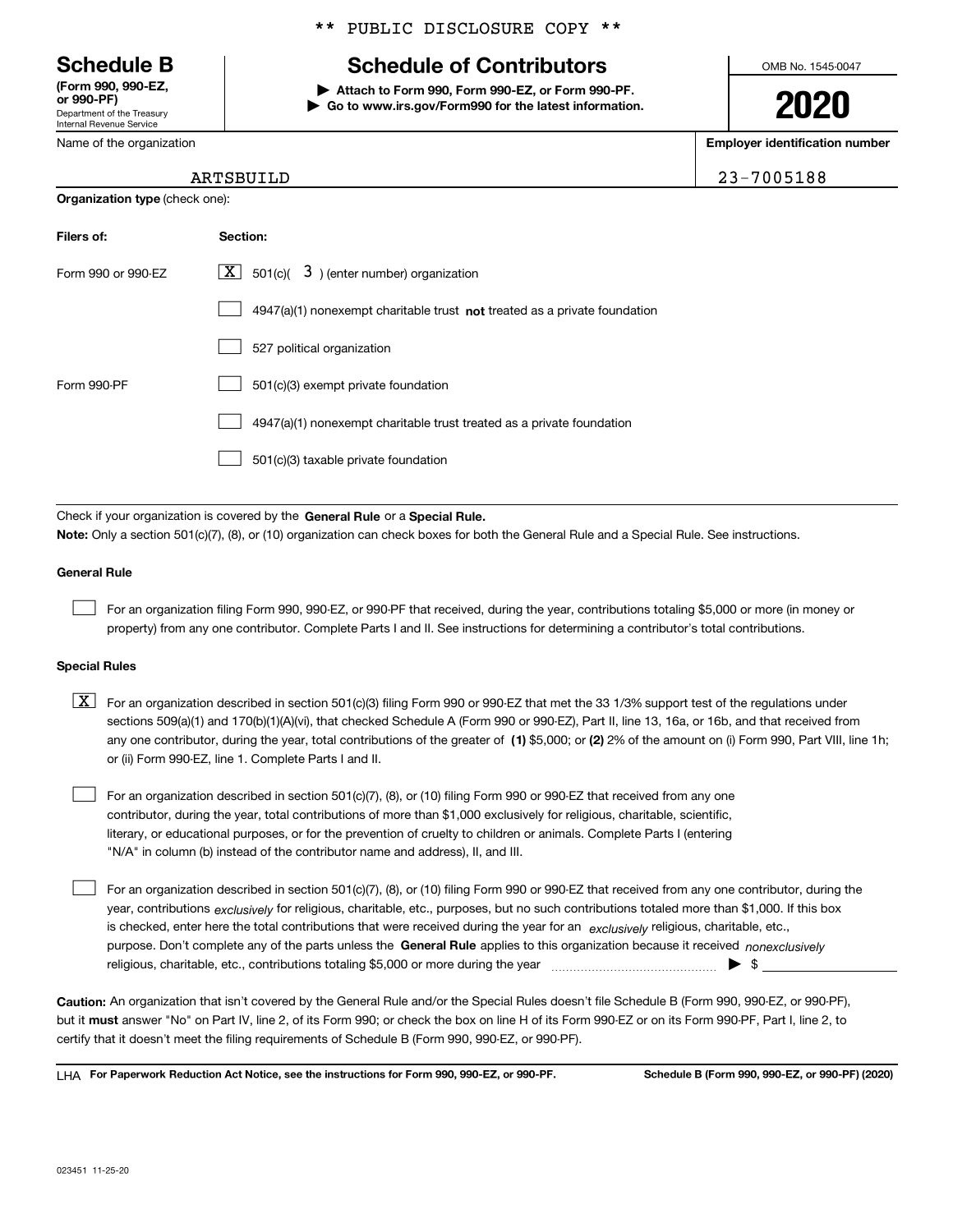### Schedule B (Form 990, 990-EZ, or 990-PF) (2020) **Page 2**

Name of organization

**(d)**

 $\boxed{\text{X}}$  $\mathcal{L}^{\text{max}}$  $\mathcal{L}^{\text{max}}$ 

**(d)**

**(a) No.(b) Name, address, and ZIP + 4 (c) Total contributions Type of contribution Person PayrollNoncash (a) No.(b) Name, address, and ZIP + 4 (c) Total contributions Type of contribution (a)No.(b)Name, address, and ZIP + 4 (c)Total contributions** Employer identification Page 2<br>
lame of organization<br> **23-7005188**<br> **23-7005188**<br> **23-7005188** \$(Complete Part II for noncash contributions.) \$ $\begin{array}{c|c|c|c|c|c} 1 & \hspace{1.5cm} & \hspace{1.5cm} & \hspace{1.5cm} & \hspace{1.5cm} & \hspace{1.5cm} & \hspace{1.5cm} & \hspace{1.5cm} & \hspace{1.5cm} & \hspace{1.5cm} & \hspace{1.5cm} & \hspace{1.5cm} & \hspace{1.5cm} & \hspace{1.5cm} & \hspace{1.5cm} & \hspace{1.5cm} & \hspace{1.5cm} & \hspace{1.5cm} & \hspace{1.5cm} & \hspace{1.5cm} & \hspace{1.5cm} &$ 266,248. 50,600. ARTSBUILD 23-7005188

| 2               |                                   | 50,600.<br>\$                     | $\overline{\text{X}}$<br>Person<br>Payroll<br><b>Noncash</b><br>(Complete Part II for<br>noncash contributions.) |
|-----------------|-----------------------------------|-----------------------------------|------------------------------------------------------------------------------------------------------------------|
| (a)<br>No.      | (b)<br>Name, address, and ZIP + 4 | (c)<br><b>Total contributions</b> | (d)<br>Type of contribution                                                                                      |
| 3               |                                   | 68,000.<br>\$                     | $\overline{\text{X}}$<br>Person<br>Payroll<br><b>Noncash</b><br>(Complete Part II for<br>noncash contributions.) |
| (a)<br>No.      | (b)<br>Name, address, and ZIP + 4 | (c)<br><b>Total contributions</b> | (d)<br>Type of contribution                                                                                      |
| 4               |                                   | 115,000.<br>\$                    | $\overline{\texttt{X}}$<br>Person<br>Payroll<br>Noncash<br>(Complete Part II for<br>noncash contributions.)      |
| (a)<br>No.      | (b)<br>Name, address, and ZIP + 4 | (c)<br><b>Total contributions</b> | (d)<br>Type of contribution                                                                                      |
| 5               |                                   | 250, 400.<br>$\mathsf{\$}$        | x<br>Person<br>Payroll<br><b>Noncash</b><br>(Complete Part II for<br>noncash contributions.)                     |
| (a)<br>No.      | (b)<br>Name, address, and ZIP + 4 | (c)<br><b>Total contributions</b> | (d)<br>Type of contribution                                                                                      |
| 6               |                                   | 160,000.<br>$\frac{1}{2}$         | X<br>Person<br>Payroll<br>Noncash<br>(Complete Part II for<br>noncash contributions.)                            |
| 023452 11-25-20 | 2.3                               |                                   | Schedule B (Form 990, 990-EZ, or 990-PF) (2020)                                                                  |

2020.05094 ARTSBUILD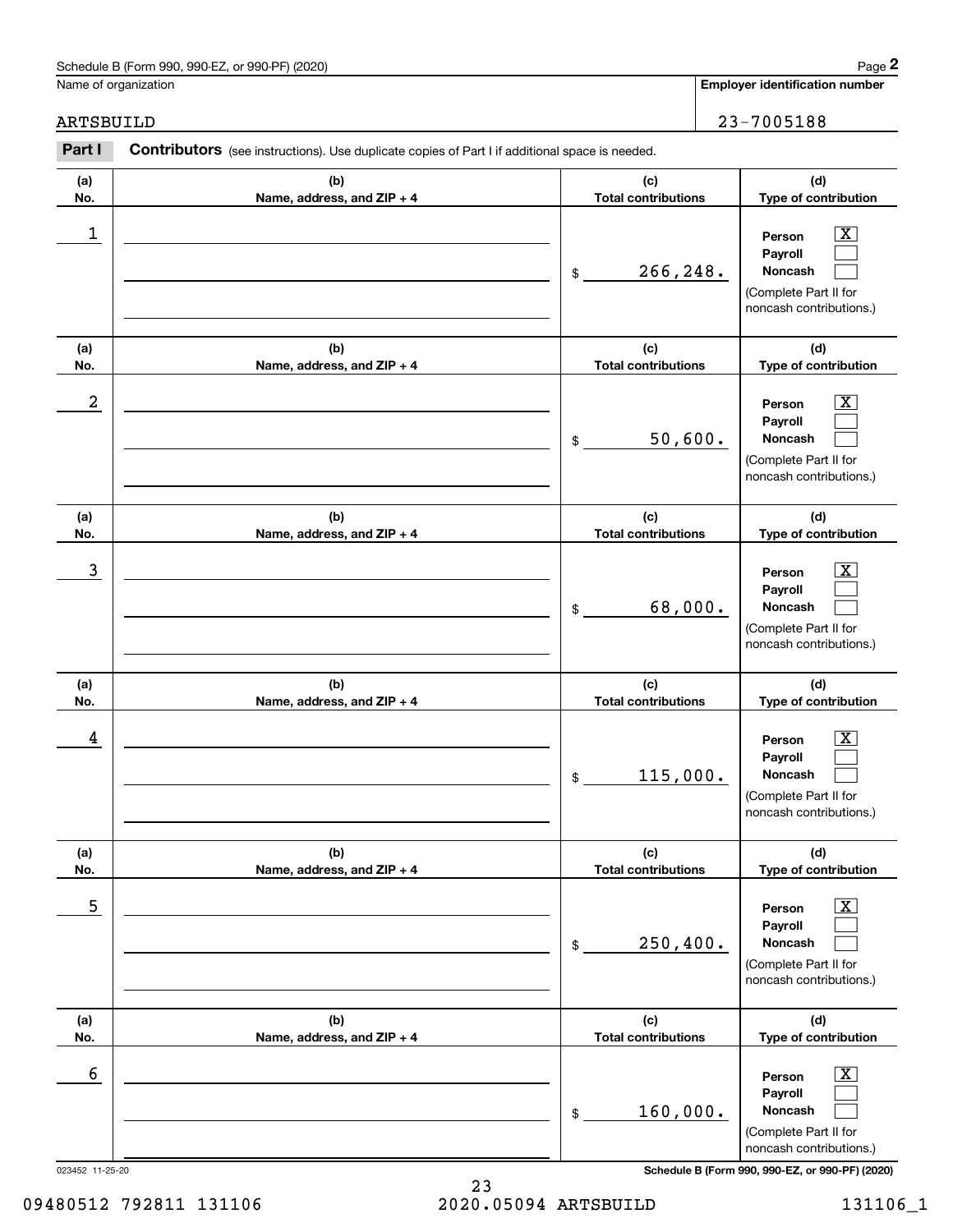### Schedule B (Form 990, 990-EZ, or 990-PF) (2020) **Page 2** Page 2

Name of organization

**(d)**

 $\boxed{\text{X}}$ 

**Person**

### ARTSBUILD 23-7005188

**(a) No.**

**(b) Name, address, and ZIP + 4 (c) Total contributions Type of contribution** Contributors (see instructions). Use duplicate copies of Part I if additional space is needed. \$Employer identification Page 2<br>
Iame of organization<br> **2Part I Contributors** (see instructions). Use duplicate copies of Part I if additional space is needed.<br> **23-7005188** 7 X 63,210.

|                 |                                   | 63,210.<br>$\$$                   | Payroll<br>Noncash<br>(Complete Part II for<br>noncash contributions.)                                                              |
|-----------------|-----------------------------------|-----------------------------------|-------------------------------------------------------------------------------------------------------------------------------------|
| (a)<br>No.      | (b)<br>Name, address, and ZIP + 4 | (c)<br><b>Total contributions</b> | (d)<br>Type of contribution                                                                                                         |
| 8               |                                   | 61,653.<br>$\$$                   | $\overline{\mathbf{x}}$<br>Person<br>Payroll<br>Noncash<br>(Complete Part II for<br>noncash contributions.)                         |
| (a)<br>No.      | (b)<br>Name, address, and ZIP + 4 | (c)<br><b>Total contributions</b> | (d)<br>Type of contribution                                                                                                         |
| 9               |                                   | 87,867.<br>\$                     | $\overline{\text{X}}$<br>Person<br>Payroll<br>Noncash<br>(Complete Part II for<br>noncash contributions.)                           |
| (a)<br>No.      | (b)<br>Name, address, and ZIP + 4 | (c)<br><b>Total contributions</b> | (d)<br>Type of contribution                                                                                                         |
|                 |                                   | \$                                | Person<br>Payroll<br>Noncash<br>(Complete Part II for<br>noncash contributions.)                                                    |
| (a)<br>No.      | (b)<br>Name, address, and ZIP + 4 | (c)<br><b>Total contributions</b> | (d)<br>Type of contribution                                                                                                         |
|                 |                                   | \$                                | Person<br>Payroll<br>Noncash<br>(Complete Part II for<br>noncash contributions.)                                                    |
| (a)<br>No.      | (b)<br>Name, address, and ZIP + 4 | (c)<br><b>Total contributions</b> | (d)<br>Type of contribution                                                                                                         |
| 023452 11-25-20 |                                   | \$                                | Person<br>Payroll<br>Noncash<br>(Complete Part II for<br>noncash contributions.)<br>Schedule B (Form 990, 990-EZ, or 990-PF) (2020) |

24 09480512 792811 131106 2020.05094 ARTSBUILD 131106\_1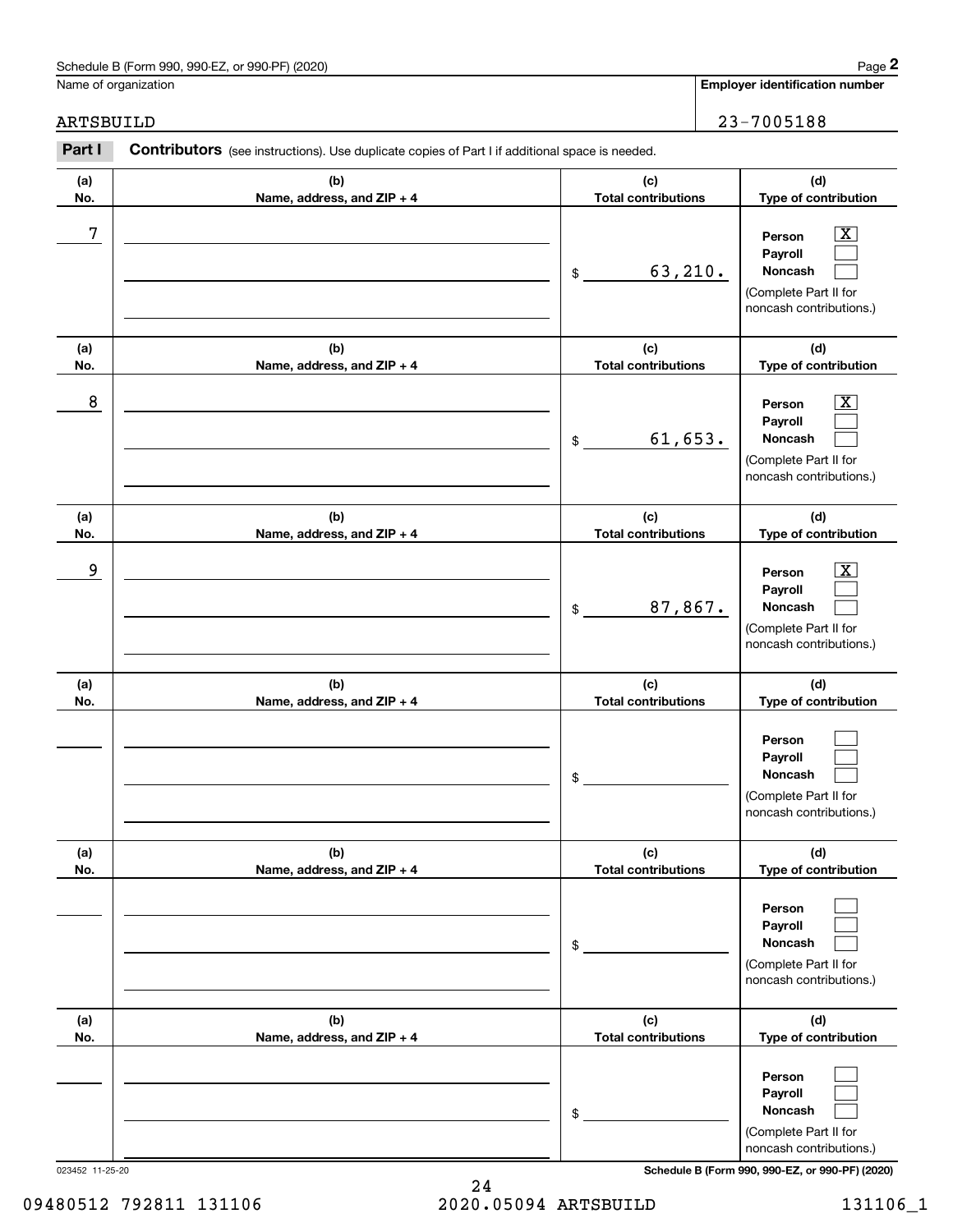| Schedule B (Form 990, 990-EZ, or 990-PF)<br>(2020)<br>Page |
|------------------------------------------------------------|
|------------------------------------------------------------|

Name of organization

**Employer identification number**

#### ARTSBUILD 23-7005188

(see instructions). Use duplicate copies of Part II if additional space is needed.<br> **1999 Page 3**<br> **23-7005188**<br> **1999 Part II Noncash Property** (see instructions). Use duplicate copies of Part II if additional space is

| (a)<br>No.<br>from<br>Part I | (b)<br>Description of noncash property given | (c)<br>FMV (or estimate)<br>(See instructions.) | (d)<br>Date received |
|------------------------------|----------------------------------------------|-------------------------------------------------|----------------------|
|                              |                                              | $$^{\circ}$                                     |                      |
| (a)<br>No.<br>from<br>Part I | (b)<br>Description of noncash property given | (c)<br>FMV (or estimate)<br>(See instructions.) | (d)<br>Date received |
|                              |                                              | $$^{\circ}$                                     |                      |
| (a)<br>No.<br>from<br>Part I | (b)<br>Description of noncash property given | (c)<br>FMV (or estimate)<br>(See instructions.) | (d)<br>Date received |
|                              |                                              | $$^{\circ}$                                     |                      |
| (a)<br>No.<br>from<br>Part I | (b)<br>Description of noncash property given | (c)<br>FMV (or estimate)<br>(See instructions.) | (d)<br>Date received |
|                              |                                              | \$                                              |                      |
| (a)<br>No.<br>from<br>Part I | (b)<br>Description of noncash property given | (c)<br>FMV (or estimate)<br>(See instructions.) | (d)<br>Date received |
|                              |                                              | \$                                              |                      |
| (a)<br>No.<br>from<br>Part I | (b)<br>Description of noncash property given | (c)<br>FMV (or estimate)<br>(See instructions.) | (d)<br>Date received |
|                              |                                              | \$                                              |                      |

25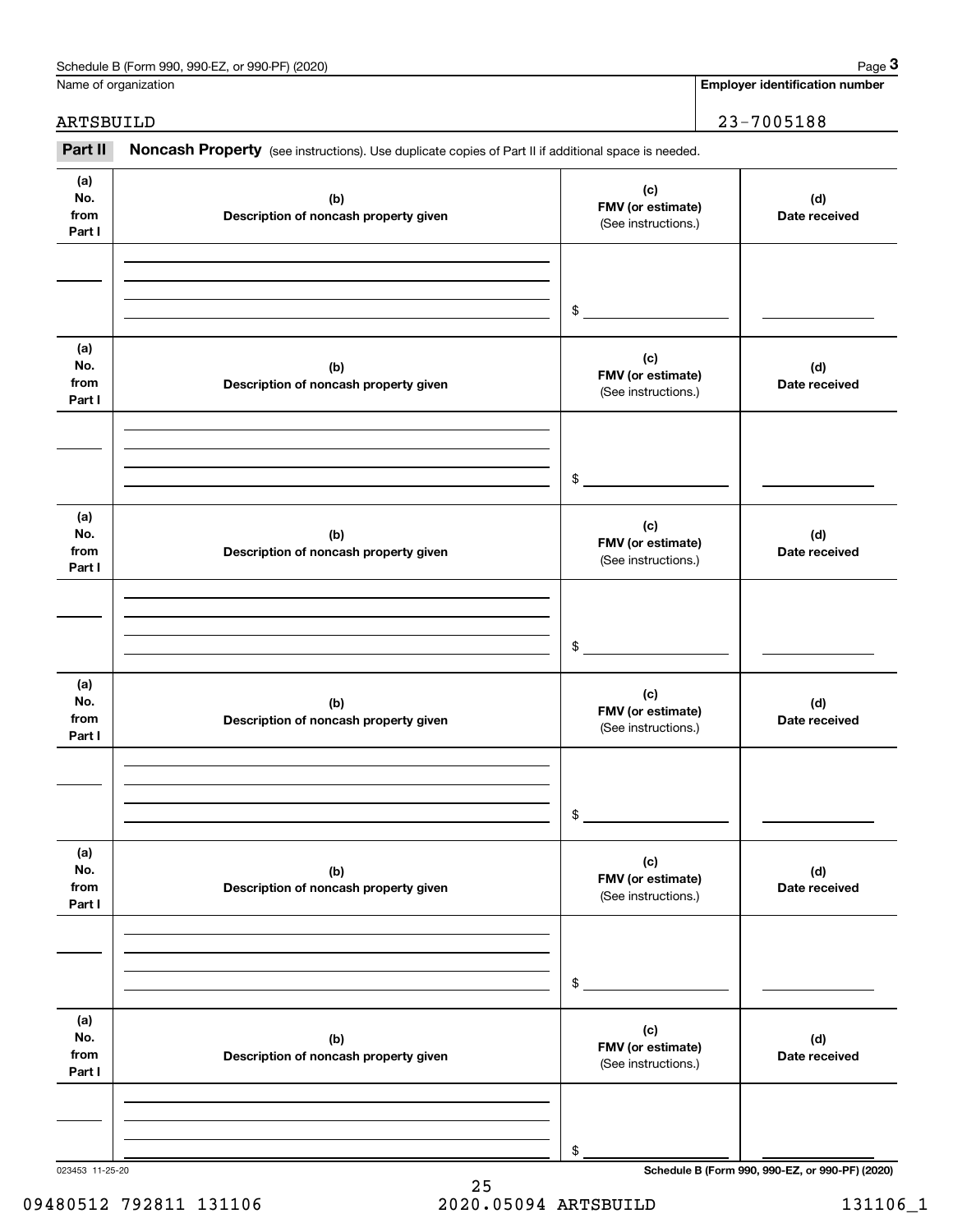|                           | Schedule B (Form 990, 990-EZ, or 990-PF) (2020)                                                                                                                                                                                                                              |                      |  | Page 4                                          |  |  |  |  |
|---------------------------|------------------------------------------------------------------------------------------------------------------------------------------------------------------------------------------------------------------------------------------------------------------------------|----------------------|--|-------------------------------------------------|--|--|--|--|
|                           | Name of organization                                                                                                                                                                                                                                                         |                      |  | <b>Employer identification number</b>           |  |  |  |  |
| ARTSBUILD                 |                                                                                                                                                                                                                                                                              |                      |  | 23-7005188                                      |  |  |  |  |
| Part III                  | Exclusively religious, charitable, etc., contributions to organizations described in section 501(c)(7), (8), or (10) that total more than \$1,000 for the year<br>from any one contributor. Complete columns (a) through (e) and the following line entry. For organizations |                      |  |                                                 |  |  |  |  |
|                           | completing Part III, enter the total of exclusively religious, charitable, etc., contributions of \$1,000 or less for the year. (Enter this info. once.) \\$                                                                                                                 |                      |  |                                                 |  |  |  |  |
| (a) No.                   | Use duplicate copies of Part III if additional space is needed.                                                                                                                                                                                                              |                      |  |                                                 |  |  |  |  |
| from<br>Part I            | (b) Purpose of gift                                                                                                                                                                                                                                                          | (c) Use of gift      |  | (d) Description of how gift is held             |  |  |  |  |
|                           |                                                                                                                                                                                                                                                                              |                      |  |                                                 |  |  |  |  |
|                           |                                                                                                                                                                                                                                                                              |                      |  |                                                 |  |  |  |  |
|                           |                                                                                                                                                                                                                                                                              |                      |  |                                                 |  |  |  |  |
|                           |                                                                                                                                                                                                                                                                              | (e) Transfer of gift |  |                                                 |  |  |  |  |
|                           | Transferee's name, address, and ZIP + 4                                                                                                                                                                                                                                      |                      |  | Relationship of transferor to transferee        |  |  |  |  |
|                           |                                                                                                                                                                                                                                                                              |                      |  |                                                 |  |  |  |  |
|                           |                                                                                                                                                                                                                                                                              |                      |  |                                                 |  |  |  |  |
|                           |                                                                                                                                                                                                                                                                              |                      |  |                                                 |  |  |  |  |
| (a) No.<br>from           | (b) Purpose of gift                                                                                                                                                                                                                                                          | (c) Use of gift      |  | (d) Description of how gift is held             |  |  |  |  |
| Part I                    |                                                                                                                                                                                                                                                                              |                      |  |                                                 |  |  |  |  |
|                           |                                                                                                                                                                                                                                                                              |                      |  |                                                 |  |  |  |  |
|                           |                                                                                                                                                                                                                                                                              |                      |  |                                                 |  |  |  |  |
|                           |                                                                                                                                                                                                                                                                              | (e) Transfer of gift |  |                                                 |  |  |  |  |
|                           |                                                                                                                                                                                                                                                                              |                      |  |                                                 |  |  |  |  |
|                           | Transferee's name, address, and ZIP + 4                                                                                                                                                                                                                                      |                      |  | Relationship of transferor to transferee        |  |  |  |  |
|                           |                                                                                                                                                                                                                                                                              |                      |  |                                                 |  |  |  |  |
|                           |                                                                                                                                                                                                                                                                              |                      |  |                                                 |  |  |  |  |
| (a) No.                   |                                                                                                                                                                                                                                                                              |                      |  |                                                 |  |  |  |  |
| from<br>Part I            | (b) Purpose of gift                                                                                                                                                                                                                                                          | (c) Use of gift      |  | (d) Description of how gift is held             |  |  |  |  |
|                           |                                                                                                                                                                                                                                                                              |                      |  |                                                 |  |  |  |  |
|                           |                                                                                                                                                                                                                                                                              |                      |  |                                                 |  |  |  |  |
|                           |                                                                                                                                                                                                                                                                              |                      |  |                                                 |  |  |  |  |
|                           |                                                                                                                                                                                                                                                                              | (e) Transfer of gift |  |                                                 |  |  |  |  |
|                           | Transferee's name, address, and ZIP + 4                                                                                                                                                                                                                                      |                      |  | Relationship of transferor to transferee        |  |  |  |  |
|                           |                                                                                                                                                                                                                                                                              |                      |  |                                                 |  |  |  |  |
|                           |                                                                                                                                                                                                                                                                              |                      |  |                                                 |  |  |  |  |
|                           |                                                                                                                                                                                                                                                                              |                      |  |                                                 |  |  |  |  |
| (a) No.<br>from<br>Part I | (b) Purpose of gift                                                                                                                                                                                                                                                          | (c) Use of gift      |  | (d) Description of how gift is held             |  |  |  |  |
|                           |                                                                                                                                                                                                                                                                              |                      |  |                                                 |  |  |  |  |
|                           |                                                                                                                                                                                                                                                                              |                      |  |                                                 |  |  |  |  |
|                           |                                                                                                                                                                                                                                                                              |                      |  |                                                 |  |  |  |  |
|                           |                                                                                                                                                                                                                                                                              | (e) Transfer of gift |  |                                                 |  |  |  |  |
|                           |                                                                                                                                                                                                                                                                              |                      |  |                                                 |  |  |  |  |
|                           | Transferee's name, address, and ZIP + 4                                                                                                                                                                                                                                      |                      |  | Relationship of transferor to transferee        |  |  |  |  |
|                           |                                                                                                                                                                                                                                                                              |                      |  |                                                 |  |  |  |  |
|                           |                                                                                                                                                                                                                                                                              |                      |  |                                                 |  |  |  |  |
| 023454 11-25-20           |                                                                                                                                                                                                                                                                              |                      |  | Schedule B (Form 990, 990-EZ, or 990-PF) (2020) |  |  |  |  |

26 09480512 792811 131106 2020.05094 ARTSBUILD 131106\_1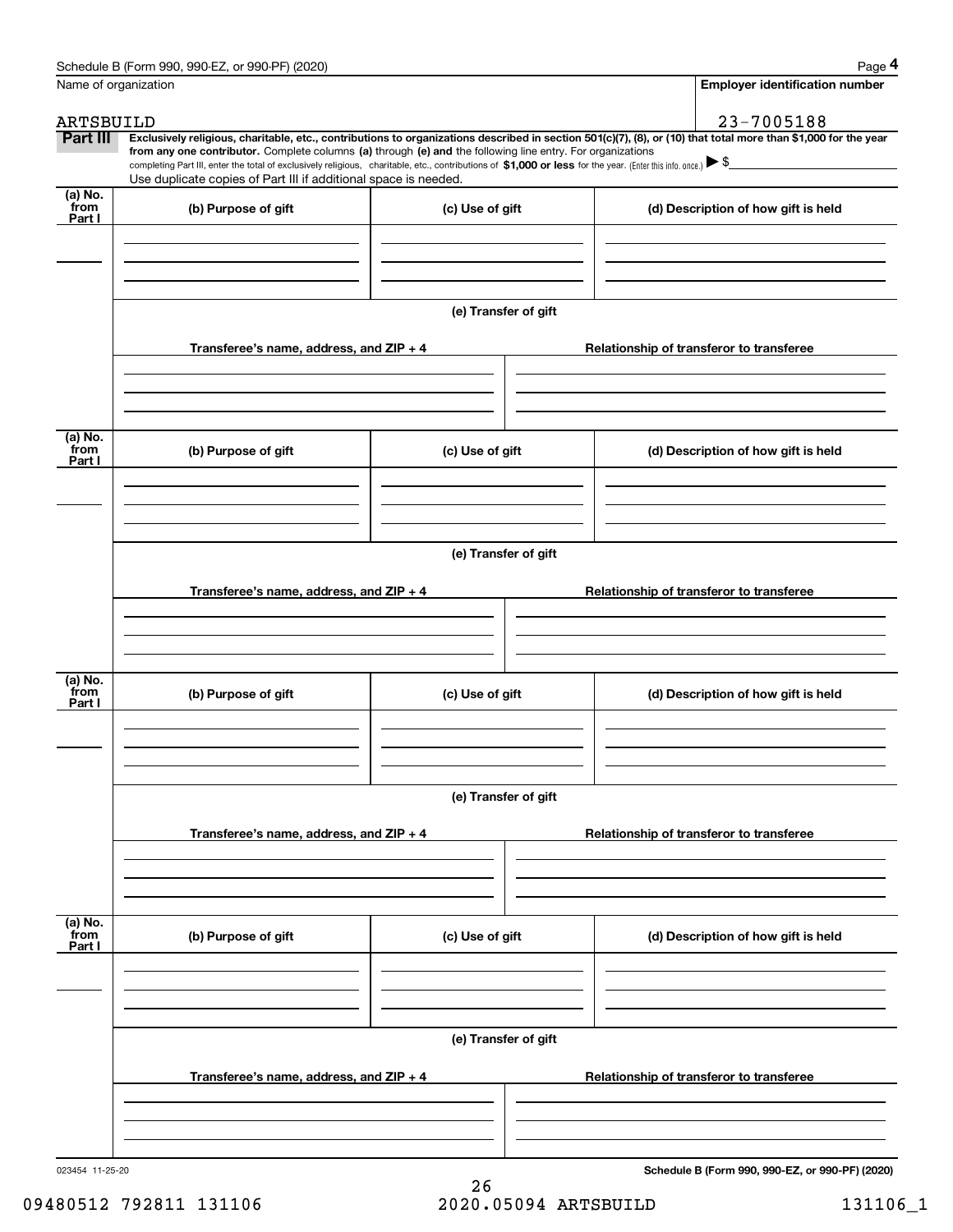| <b>SCHEDULE D</b> |  |
|-------------------|--|
|-------------------|--|

Department of the Treasury Internal Revenue Service

| (Form 990) |  |
|------------|--|
|------------|--|

# **SCHEDULE D Supplemental Financial Statements**

(Form 990)<br>
Pepartment of the Treasury<br>
Department of the Treasury<br>
Department of the Treasury<br>
Department of the Treasury<br> **Co to www.irs.gov/Form990 for instructions and the latest information.**<br> **Co to www.irs.gov/Form9** 



| mployer identification numbe: |  |  |  |  |
|-------------------------------|--|--|--|--|
|                               |  |  |  |  |

|                | Name of the organization<br>ARTSBUILD                                                                                                                             |                         |                                                    |                          | <b>Employer identification number</b><br>23-7005188 |           |
|----------------|-------------------------------------------------------------------------------------------------------------------------------------------------------------------|-------------------------|----------------------------------------------------|--------------------------|-----------------------------------------------------|-----------|
| Part I         | Organizations Maintaining Donor Advised Funds or Other Similar Funds or Accounts. Complete if the                                                                 |                         |                                                    |                          |                                                     |           |
|                |                                                                                                                                                                   |                         |                                                    |                          |                                                     |           |
|                | organization answered "Yes" on Form 990, Part IV, line 6.                                                                                                         | (a) Donor advised funds |                                                    |                          | (b) Funds and other accounts                        |           |
|                |                                                                                                                                                                   |                         |                                                    |                          |                                                     |           |
| 1              |                                                                                                                                                                   |                         |                                                    |                          |                                                     |           |
| 2              | Aggregate value of contributions to (during year)                                                                                                                 |                         |                                                    |                          |                                                     |           |
| 3              |                                                                                                                                                                   |                         |                                                    |                          |                                                     |           |
| 4              |                                                                                                                                                                   |                         |                                                    |                          |                                                     |           |
| 5              | Did the organization inform all donors and donor advisors in writing that the assets held in donor advised funds                                                  |                         |                                                    |                          |                                                     |           |
|                |                                                                                                                                                                   |                         |                                                    |                          | Yes                                                 | <b>No</b> |
| 6              | Did the organization inform all grantees, donors, and donor advisors in writing that grant funds can be used only                                                 |                         |                                                    |                          |                                                     |           |
|                | for charitable purposes and not for the benefit of the donor or donor advisor, or for any other purpose conferring                                                |                         |                                                    |                          |                                                     |           |
| <b>Part II</b> | impermissible private benefit?<br>Conservation Easements. Complete if the organization answered "Yes" on Form 990, Part IV, line 7.                               |                         |                                                    |                          | Yes                                                 | No        |
| 1.             | Purpose(s) of conservation easements held by the organization (check all that apply).                                                                             |                         |                                                    |                          |                                                     |           |
|                | Preservation of land for public use (for example, recreation or education)                                                                                        |                         | Preservation of a historically important land area |                          |                                                     |           |
|                | Protection of natural habitat                                                                                                                                     |                         | Preservation of a certified historic structure     |                          |                                                     |           |
|                | Preservation of open space                                                                                                                                        |                         |                                                    |                          |                                                     |           |
| 2              | Complete lines 2a through 2d if the organization held a qualified conservation contribution in the form of a conservation easement on the last                    |                         |                                                    |                          |                                                     |           |
|                | day of the tax year.                                                                                                                                              |                         |                                                    |                          | Held at the End of the Tax Year                     |           |
|                | a Total number of conservation easements                                                                                                                          |                         |                                                    | 2a                       |                                                     |           |
|                | <b>b</b> Total acreage restricted by conservation easements                                                                                                       |                         |                                                    | 2b                       |                                                     |           |
|                | c Number of conservation easements on a certified historic structure included in (a) manufacture of conservation                                                  |                         |                                                    | 2c                       |                                                     |           |
|                | d Number of conservation easements included in (c) acquired after 7/25/06, and not on a historic structure                                                        |                         |                                                    |                          |                                                     |           |
|                |                                                                                                                                                                   |                         |                                                    | 2d                       |                                                     |           |
| 3              | Number of conservation easements modified, transferred, released, extinguished, or terminated by the organization during the tax                                  |                         |                                                    |                          |                                                     |           |
|                | $year \blacktriangleright$                                                                                                                                        |                         |                                                    |                          |                                                     |           |
| 4              | Number of states where property subject to conservation easement is located >                                                                                     |                         |                                                    |                          |                                                     |           |
| 5              | Does the organization have a written policy regarding the periodic monitoring, inspection, handling of                                                            |                         |                                                    |                          |                                                     |           |
|                | violations, and enforcement of the conservation easements it holds?                                                                                               |                         |                                                    |                          | Yes                                                 | <b>No</b> |
| 6              | Staff and volunteer hours devoted to monitoring, inspecting, handling of violations, and enforcing conservation easements during the year                         |                         |                                                    |                          |                                                     |           |
|                |                                                                                                                                                                   |                         |                                                    |                          |                                                     |           |
| 7.             | Amount of expenses incurred in monitoring, inspecting, handling of violations, and enforcing conservation easements during the year                               |                         |                                                    |                          |                                                     |           |
|                | ▶ \$                                                                                                                                                              |                         |                                                    |                          |                                                     |           |
| 8              | Does each conservation easement reported on line 2(d) above satisfy the requirements of section 170(h)(4)(B)(i)                                                   |                         |                                                    |                          |                                                     |           |
|                |                                                                                                                                                                   |                         |                                                    |                          | Yes                                                 | No        |
|                | In Part XIII, describe how the organization reports conservation easements in its revenue and expense statement and                                               |                         |                                                    |                          |                                                     |           |
|                | balance sheet, and include, if applicable, the text of the footnote to the organization's financial statements that describes the                                 |                         |                                                    |                          |                                                     |           |
|                | organization's accounting for conservation easements.<br>Organizations Maintaining Collections of Art, Historical Treasures, or Other Similar Assets.<br>Part III |                         |                                                    |                          |                                                     |           |
|                | Complete if the organization answered "Yes" on Form 990, Part IV, line 8.                                                                                         |                         |                                                    |                          |                                                     |           |
|                | 1a If the organization elected, as permitted under FASB ASC 958, not to report in its revenue statement and balance sheet works                                   |                         |                                                    |                          |                                                     |           |
|                | of art, historical treasures, or other similar assets held for public exhibition, education, or research in furtherance of public                                 |                         |                                                    |                          |                                                     |           |
|                | service, provide in Part XIII the text of the footnote to its financial statements that describes these items.                                                    |                         |                                                    |                          |                                                     |           |
|                | <b>b</b> If the organization elected, as permitted under FASB ASC 958, to report in its revenue statement and balance sheet works of                              |                         |                                                    |                          |                                                     |           |
|                | art, historical treasures, or other similar assets held for public exhibition, education, or research in furtherance of public service,                           |                         |                                                    |                          |                                                     |           |
|                | provide the following amounts relating to these items:                                                                                                            |                         |                                                    |                          |                                                     |           |
|                |                                                                                                                                                                   |                         |                                                    |                          | $\blacktriangleright$ \$                            |           |
|                | (ii) Assets included in Form 990, Part X                                                                                                                          |                         |                                                    |                          | $\bullet$ \$                                        |           |
| 2              | If the organization received or held works of art, historical treasures, or other similar assets for financial gain, provide                                      |                         |                                                    |                          |                                                     |           |
|                | the following amounts required to be reported under FASB ASC 958 relating to these items:                                                                         |                         |                                                    |                          |                                                     |           |
|                |                                                                                                                                                                   |                         |                                                    | - \$                     |                                                     |           |
|                |                                                                                                                                                                   |                         |                                                    | $\blacktriangleright$ \$ |                                                     |           |
|                | LHA For Paperwork Reduction Act Notice, see the Instructions for Form 990.                                                                                        |                         |                                                    |                          | Schedule D (Form 990) 2020                          |           |

| <u> 001 00 1 1 1 0 1 1 0 1 </u> |                      |          |
|---------------------------------|----------------------|----------|
|                                 |                      |          |
| 09480512 792811 131106          | 2020.05094 ARTSBUILD | 131106 1 |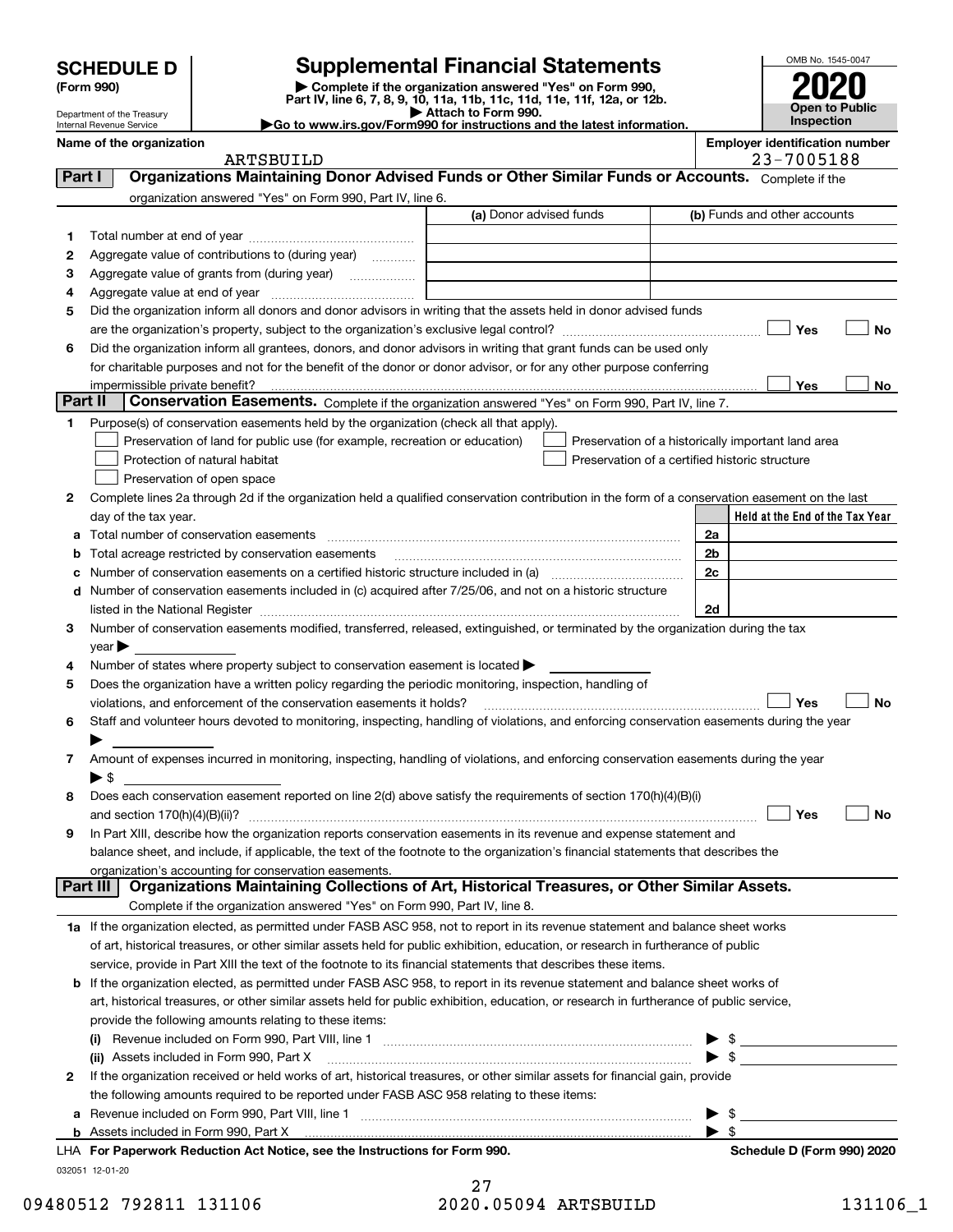|        | ARTSBUILD<br>Schedule D (Form 990) 2020                                                                                              |                    |                |                                                                                                                                                                                                                               |                      |               | 23-7005188                 |               | Page 2                |
|--------|--------------------------------------------------------------------------------------------------------------------------------------|--------------------|----------------|-------------------------------------------------------------------------------------------------------------------------------------------------------------------------------------------------------------------------------|----------------------|---------------|----------------------------|---------------|-----------------------|
|        | Part III<br>Organizations Maintaining Collections of Art, Historical Treasures, or Other Similar Assets                              |                    |                |                                                                                                                                                                                                                               |                      |               | (continued)                |               |                       |
| 3      | Using the organization's acquisition, accession, and other records, check any of the following that make significant use of its      |                    |                |                                                                                                                                                                                                                               |                      |               |                            |               |                       |
|        | collection items (check all that apply):                                                                                             |                    |                |                                                                                                                                                                                                                               |                      |               |                            |               |                       |
| a      | Public exhibition                                                                                                                    |                    |                | Loan or exchange program                                                                                                                                                                                                      |                      |               |                            |               |                       |
| b      | Scholarly research                                                                                                                   | e                  |                | Other and the contract of the contract of the contract of the contract of the contract of the contract of the contract of the contract of the contract of the contract of the contract of the contract of the contract of the |                      |               |                            |               |                       |
| c      | Preservation for future generations                                                                                                  |                    |                |                                                                                                                                                                                                                               |                      |               |                            |               |                       |
| 4      | Provide a description of the organization's collections and explain how they further the organization's exempt purpose in Part XIII. |                    |                |                                                                                                                                                                                                                               |                      |               |                            |               |                       |
| 5      | During the year, did the organization solicit or receive donations of art, historical treasures, or other similar assets             |                    |                |                                                                                                                                                                                                                               |                      |               |                            |               |                       |
|        | to be sold to raise funds rather than to be maintained as part of the organization's collection?                                     |                    |                |                                                                                                                                                                                                                               |                      |               | Yes                        |               | No                    |
|        | <b>Part IV</b><br>Escrow and Custodial Arrangements. Complete if the organization answered "Yes" on Form 990, Part IV, line 9, or    |                    |                |                                                                                                                                                                                                                               |                      |               |                            |               |                       |
|        | reported an amount on Form 990, Part X, line 21.                                                                                     |                    |                |                                                                                                                                                                                                                               |                      |               |                            |               |                       |
|        | 1a Is the organization an agent, trustee, custodian or other intermediary for contributions or other assets not included             |                    |                |                                                                                                                                                                                                                               |                      |               |                            |               |                       |
|        |                                                                                                                                      |                    |                |                                                                                                                                                                                                                               |                      |               | Yes                        |               | $\boxed{\text{X}}$ No |
|        | <b>b</b> If "Yes," explain the arrangement in Part XIII and complete the following table:                                            |                    |                |                                                                                                                                                                                                                               |                      |               |                            |               |                       |
|        |                                                                                                                                      |                    |                |                                                                                                                                                                                                                               |                      |               | Amount                     |               |                       |
| c      | Beginning balance                                                                                                                    |                    |                |                                                                                                                                                                                                                               | 1c                   |               |                            |               |                       |
|        |                                                                                                                                      |                    |                |                                                                                                                                                                                                                               | 1d                   |               |                            |               |                       |
| е      | Distributions during the year manufactured and an account of the state of the state of the state of the state o                      |                    |                |                                                                                                                                                                                                                               | 1e                   |               |                            |               |                       |
| Ť.     |                                                                                                                                      |                    |                |                                                                                                                                                                                                                               | 1f                   |               |                            |               |                       |
|        | 2a Did the organization include an amount on Form 990, Part X, line 21, for escrow or custodial account liability?                   |                    |                |                                                                                                                                                                                                                               |                      |               | Yes                        |               | No                    |
|        | <b>b</b> If "Yes," explain the arrangement in Part XIII. Check here if the explanation has been provided on Part XIII                |                    |                |                                                                                                                                                                                                                               |                      |               |                            |               |                       |
| Part V | Endowment Funds. Complete if the organization answered "Yes" on Form 990, Part IV, line 10.                                          |                    |                |                                                                                                                                                                                                                               |                      |               |                            |               |                       |
|        |                                                                                                                                      | (a) Current year   | (b) Prior year | (c) Two years back                                                                                                                                                                                                            | (d) Three years back |               | (e) Four years back        |               |                       |
| 1a     | Beginning of year balance                                                                                                            | 13,973,972.        | 14,463,943.    | 14,706,199.                                                                                                                                                                                                                   |                      | 14, 264, 408. |                            | 14, 264, 408. |                       |
| b      |                                                                                                                                      |                    |                |                                                                                                                                                                                                                               |                      |               |                            |               |                       |
|        | Net investment earnings, gains, and losses                                                                                           | 4,605,847.         | 226, 428.      | 467,328.                                                                                                                                                                                                                      |                      | 1,249,932.    |                            |               |                       |
| d      |                                                                                                                                      | 716,040.           | 716,399.       | 709,584.                                                                                                                                                                                                                      |                      | 808,141.      |                            |               |                       |
|        | e Other expenditures for facilities                                                                                                  |                    |                |                                                                                                                                                                                                                               |                      |               |                            |               |                       |
|        | and programs                                                                                                                         |                    |                |                                                                                                                                                                                                                               |                      |               |                            |               |                       |
|        | f Administrative expenses                                                                                                            |                    |                |                                                                                                                                                                                                                               |                      |               |                            |               |                       |
| g      | End of year balance                                                                                                                  | 17,863,779.        | 13,973,972.    | 14,463,943.                                                                                                                                                                                                                   |                      | 14,706,199.   |                            | 14, 264, 408. |                       |
| 2      | Provide the estimated percentage of the current year end balance (line 1g, column (a)) held as:                                      |                    |                |                                                                                                                                                                                                                               |                      |               |                            |               |                       |
|        | Board designated or quasi-endowment                                                                                                  | 20.0000            | %              |                                                                                                                                                                                                                               |                      |               |                            |               |                       |
| b      | Permanent endowment $\blacktriangleright$ 46.0000                                                                                    | %                  |                |                                                                                                                                                                                                                               |                      |               |                            |               |                       |
|        | 34.0000<br>Term endowment >                                                                                                          | %                  |                |                                                                                                                                                                                                                               |                      |               |                            |               |                       |
|        | The percentages on lines 2a, 2b, and 2c should equal 100%.                                                                           |                    |                |                                                                                                                                                                                                                               |                      |               |                            |               |                       |
|        | 3a Are there endowment funds not in the possession of the organization that are held and administered for the organization           |                    |                |                                                                                                                                                                                                                               |                      |               |                            |               |                       |
|        | by:                                                                                                                                  |                    |                |                                                                                                                                                                                                                               |                      |               |                            | Yes           | No                    |
|        | (i)                                                                                                                                  |                    |                |                                                                                                                                                                                                                               |                      |               | 3a(i)                      |               | х                     |
|        |                                                                                                                                      |                    |                |                                                                                                                                                                                                                               |                      |               | 3a(ii)                     |               | X                     |
|        |                                                                                                                                      |                    |                |                                                                                                                                                                                                                               |                      |               | 3b                         |               |                       |
|        | Describe in Part XIII the intended uses of the organization's endowment funds.                                                       |                    |                |                                                                                                                                                                                                                               |                      |               |                            |               |                       |
|        | Land, Buildings, and Equipment.<br>Part VI                                                                                           |                    |                |                                                                                                                                                                                                                               |                      |               |                            |               |                       |
|        | Complete if the organization answered "Yes" on Form 990, Part IV, line 11a. See Form 990, Part X, line 10.                           |                    |                |                                                                                                                                                                                                                               |                      |               |                            |               |                       |
|        | Description of property                                                                                                              | (a) Cost or other  |                | (b) Cost or other                                                                                                                                                                                                             | (c) Accumulated      |               | (d) Book value             |               |                       |
|        |                                                                                                                                      | basis (investment) |                | basis (other)                                                                                                                                                                                                                 | depreciation         |               |                            |               |                       |
|        |                                                                                                                                      |                    |                | 64,600.                                                                                                                                                                                                                       |                      |               |                            | 64,600.       |                       |
| b      |                                                                                                                                      |                    |                | 1,634,208.                                                                                                                                                                                                                    | 235,890.             |               | 1,398,318.                 |               |                       |
|        |                                                                                                                                      |                    |                |                                                                                                                                                                                                                               |                      |               |                            |               |                       |
|        |                                                                                                                                      |                    |                | 17,724.                                                                                                                                                                                                                       | 17,724.              |               |                            |               | 0.                    |
|        |                                                                                                                                      |                    |                | 91,084.                                                                                                                                                                                                                       | 91,084.              |               |                            |               | 0.                    |
|        | Total. Add lines 1a through 1e. (Column (d) must equal Form 990, Part X, column (B), line 10c.)                                      |                    |                |                                                                                                                                                                                                                               |                      |               | 1,462,918.                 |               |                       |
|        |                                                                                                                                      |                    |                |                                                                                                                                                                                                                               |                      |               | Schedule D (Form 990) 2020 |               |                       |

032052 12-01-20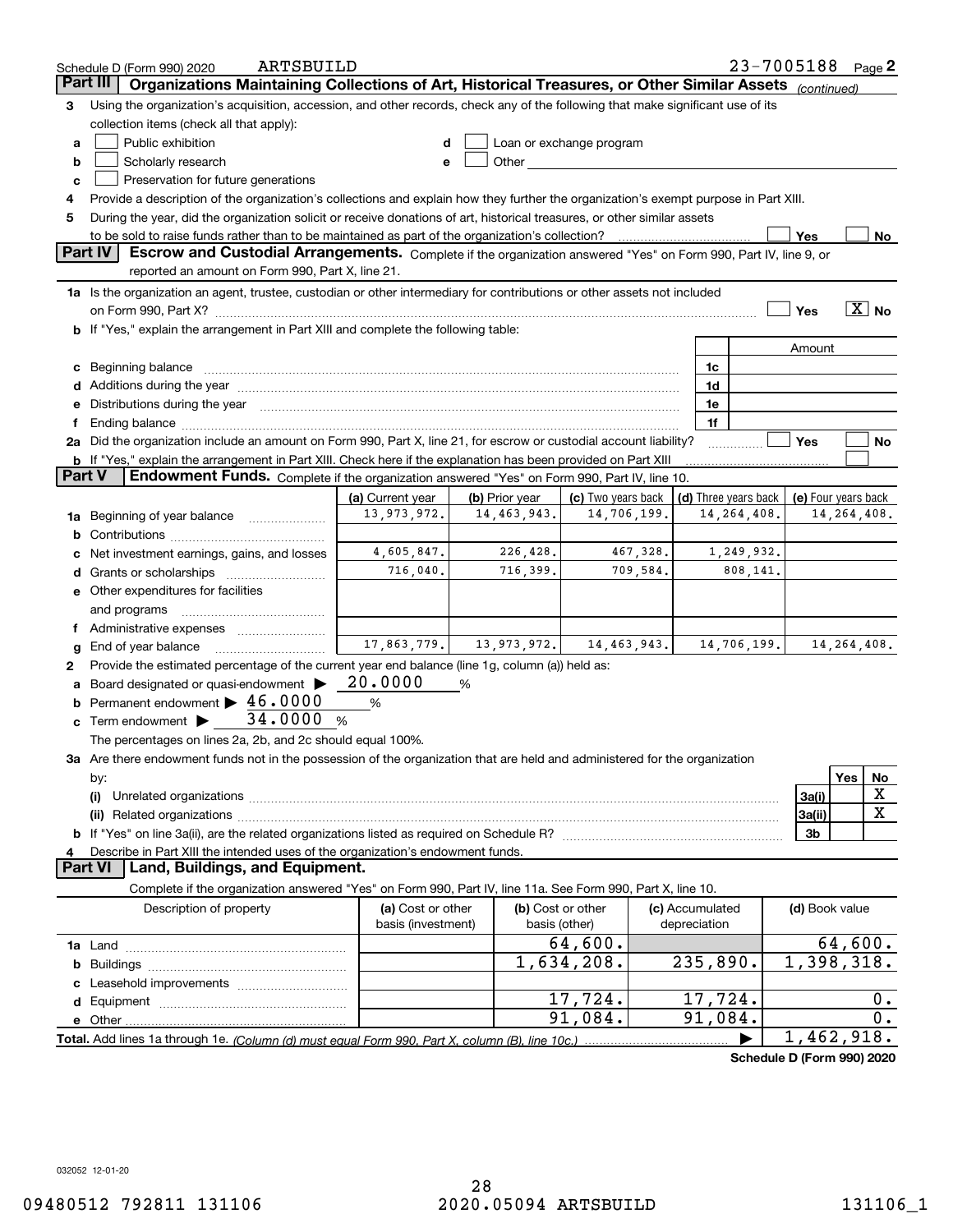**Part VII Investments - Other Securities.** 

ARTSBUILD

Complete if the organization answered "Yes" on Form 990, Part IV, line 11b. See Form 990, Part X, line 12.

| (a) Description of security or category (including name of security)       | (b) Book value | (c) Method of valuation: Cost or end-of-year market value |
|----------------------------------------------------------------------------|----------------|-----------------------------------------------------------|
| (1) Financial derivatives                                                  |                |                                                           |
| (2) Closely held equity interests                                          |                |                                                           |
| $(3)$ Other                                                                |                |                                                           |
| PRIVATE EQUITY<br>(A)                                                      | 2,870,217.     | END-OF-YEAR MARKET VALUE                                  |
| INTERNATIONAL EQUITY<br>(B)                                                | 2,991,387.     | END-OF-YEAR MARKET VALUE                                  |
| EMERGING MARKETS<br>(C)                                                    | 1,074,249.     | END-OF-YEAR MARKET VALUE                                  |
| HEDGE FUNDS<br>(D)                                                         | 6, 244, 530.   | END-OF-YEAR MARKET VALUE                                  |
| OTHER<br>(E)                                                               | 4,685,754.     | END-OF-YEAR MARKET VALUE                                  |
| (F)                                                                        |                |                                                           |
| (G)                                                                        |                |                                                           |
| (H)                                                                        |                |                                                           |
| <b>Total.</b> (Col. (b) must equal Form 990, Part X, col. (B) line $12$ .) | 17,866,137.    |                                                           |

#### **Part VIII Investments - Program Related.**

Complete if the organization answered "Yes" on Form 990, Part IV, line 11c. See Form 990, Part X, line 13.

| (a) Description of investment                                                          | (b) Book value | (c) Method of valuation: Cost or end-of-year market value |
|----------------------------------------------------------------------------------------|----------------|-----------------------------------------------------------|
| (1)                                                                                    |                |                                                           |
| (2)                                                                                    |                |                                                           |
| $\frac{1}{2}$                                                                          |                |                                                           |
| (4)                                                                                    |                |                                                           |
| $\frac{1}{2}$                                                                          |                |                                                           |
| (6)                                                                                    |                |                                                           |
| (7)                                                                                    |                |                                                           |
| (8)                                                                                    |                |                                                           |
| (9)                                                                                    |                |                                                           |
| Total. (Col. (b) must equal Form 990, Part X, col. (B) line 13.) $\blacktriangleright$ |                |                                                           |

#### **Part IX Other Assets.**

Complete if the organization answered "Yes" on Form 990, Part IV, line 11d. See Form 990, Part X, line 15.

| (a) Description                                                                                                   | (b) Book value |
|-------------------------------------------------------------------------------------------------------------------|----------------|
| (1)                                                                                                               |                |
| (2)                                                                                                               |                |
| (3)                                                                                                               |                |
| (4)                                                                                                               |                |
| $\frac{1}{2}$ (5)                                                                                                 |                |
| (6)                                                                                                               |                |
| (7)                                                                                                               |                |
| (8)                                                                                                               |                |
| (9)                                                                                                               |                |
|                                                                                                                   |                |
| <b>Part X</b> Other Liabilities.                                                                                  |                |
| Complete if the organization answered "Yes" on Form 990, Part IV, line 11e or 11f. See Form 990, Part X, line 25. |                |

**1. (a)** Description of liability **Book value** Book value Book value Book value Book value (1)Federal income taxes (2)(3)(4)(5) (6)(7)(8)(9) $\blacktriangleright$ 

**Total.**  *(Column (b) must equal Form 990, Part X, col. (B) line 25.)* 

**2.**Liability for uncertain tax positions. In Part XIII, provide the text of the footnote to the organization's financial statements that reports the organization's liability for uncertain tax positions under FASB ASC 740. Check here if the text of the footnote has been provided in Part XIII

**Schedule D (Form 990) 2020**  $\boxed{\text{X}}$ 

032053 12-01-20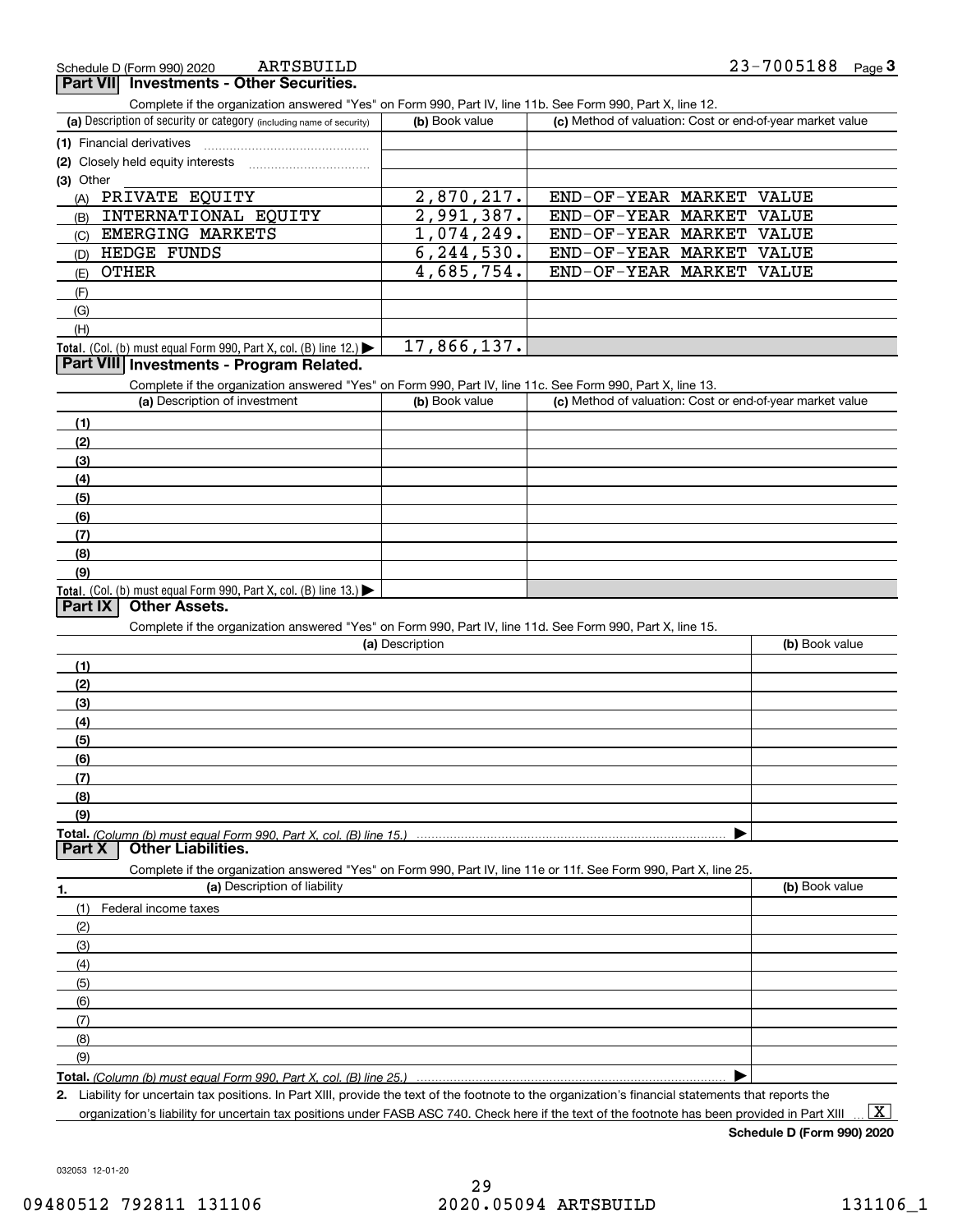|    | ARTSBUILD<br>Schedule D (Form 990) 2020                                                                                                                                                                                        |                |         |                | 23-7005188 Page 4        |
|----|--------------------------------------------------------------------------------------------------------------------------------------------------------------------------------------------------------------------------------|----------------|---------|----------------|--------------------------|
|    | Reconciliation of Revenue per Audited Financial Statements With Revenue per Return.<br><b>Part XI</b>                                                                                                                          |                |         |                |                          |
|    | Complete if the organization answered "Yes" on Form 990, Part IV, line 12a.                                                                                                                                                    |                |         |                |                          |
| 1  | Total revenue, gains, and other support per audited financial statements                                                                                                                                                       |                |         | 1              | 7,159,414.               |
| 2  | Amounts included on line 1 but not on Form 990, Part VIII, line 12:                                                                                                                                                            |                |         |                |                          |
| a  | Net unrealized gains (losses) on investments [11] matter contracts and the unrealized gains (losses) on investments                                                                                                            | 2a             |         |                |                          |
| b  |                                                                                                                                                                                                                                | 2 <sub>b</sub> | 25,900. |                |                          |
| c  |                                                                                                                                                                                                                                | 2c             |         |                |                          |
| d  | Other (Describe in Part XIII.)                                                                                                                                                                                                 | 2d             |         |                |                          |
| е  | Add lines 2a through 2d                                                                                                                                                                                                        |                |         | 2e             | 25,900.                  |
| 3  |                                                                                                                                                                                                                                |                |         | 3              | 7,133,514.               |
|    | Amounts included on Form 990, Part VIII, line 12, but not on line 1:                                                                                                                                                           |                |         |                |                          |
| a  | Investment expenses not included on Form 990, Part VIII, line 7b [100] [100] [100] [100] [100] [100] [100] [10                                                                                                                 | 4a             |         |                |                          |
| b  | Other (Describe in Part XIII.) <b>Construction Contract Construction</b> Chern Construction Construction Construction                                                                                                          | 4 <sub>b</sub> |         |                |                          |
| c. | Add lines 4a and 4b                                                                                                                                                                                                            |                |         | 4c             | $0 \cdot$                |
|    |                                                                                                                                                                                                                                |                |         | 5              | 7, 133, 514.             |
| 5  |                                                                                                                                                                                                                                |                |         |                |                          |
|    | Part XII   Reconciliation of Expenses per Audited Financial Statements With Expenses per Return.                                                                                                                               |                |         |                |                          |
|    | Complete if the organization answered "Yes" on Form 990, Part IV, line 12a.                                                                                                                                                    |                |         |                |                          |
| 1  | Total expenses and losses per audited financial statements [111] [12] contraction controller and contract the statements [13] [13] [13] contract expenses and losses per audited financial statements [13] [13] [13] [13] [13] |                |         | 1 <sup>1</sup> | 2,127,492.               |
| 2  | Amounts included on line 1 but not on Form 990, Part IX, line 25:                                                                                                                                                              |                |         |                |                          |
| a  |                                                                                                                                                                                                                                | 2a             |         |                |                          |
| b  |                                                                                                                                                                                                                                | 2 <sub>b</sub> |         |                |                          |
| c  |                                                                                                                                                                                                                                | 2c             |         |                |                          |
| d  |                                                                                                                                                                                                                                | 2d             |         |                |                          |
|    |                                                                                                                                                                                                                                |                |         | 2e             |                          |
| 3  |                                                                                                                                                                                                                                |                |         | 3              | 2, 127, 492.             |
| 4  | Amounts included on Form 990, Part IX, line 25, but not on line 1:                                                                                                                                                             |                |         |                |                          |
| a  |                                                                                                                                                                                                                                | 4a             |         |                |                          |
| b  |                                                                                                                                                                                                                                | 4h.            |         |                |                          |
|    | Add lines 4a and 4b                                                                                                                                                                                                            |                |         | 4c             |                          |
|    | Part XIII Supplemental Information.                                                                                                                                                                                            |                |         | 5              | $\overline{2,127,492}$ . |

Provide the descriptions required for Part II, lines 3, 5, and 9; Part III, lines 1a and 4; Part IV, lines 1b and 2b; Part V, line 4; Part X, line 2; Part XI, lines 2d and 4b; and Part XII, lines 2d and 4b. Also complete this part to provide any additional information.

#### PART X, LINE 2:

THE ORGANIZATION IS A NONPROFIT ENTITY AS DESCRIBED IN SECTION 501(C)(3)

OF THE INTERNAL REVENUE CODE AND IS EXEMPT FROM FEDERAL AND STATE INCOME

TAXES. AS SUCH, NO PROVISION FOR INCOME TAXES HAS BEEN INCLUDED IN THE

ORGANIZATION'S FINANCIAL STATEMENTS.

PART X, LINE 2:

THE ORGANIZATION BELIEVES THAT IT HAS APPROPRIATE SUPPORT FOR ANY TAX

POSITIONS TAKEN, AND AS SUCH, DOES NOT HAVE ANY UNCERTAIN TAX POSITIONS

THAT ARE MATERIAL TO THE FINANCIAL STATEMENTS. THE ORGANIZATION'S 990 TAX

FILINGS ARE SUBJECT TO EXAMINATION BY THE INTERNAL REVENUE SERVICE,

GENERALLY FOR THREE YEARS AFTER THEY ARE FILED.

032054 12-01-20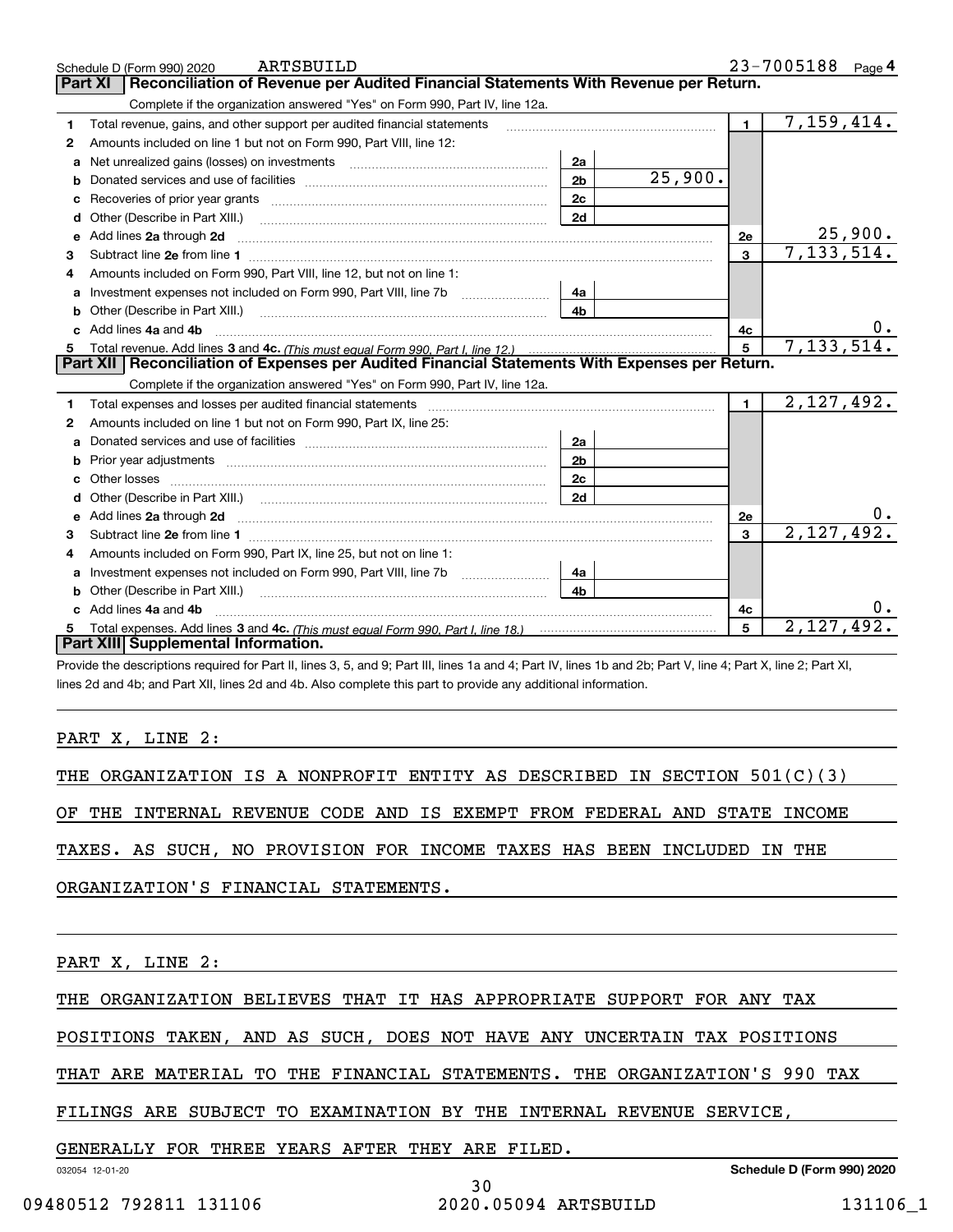**Schedule D (Form 990) 2020**

032055 12-01-20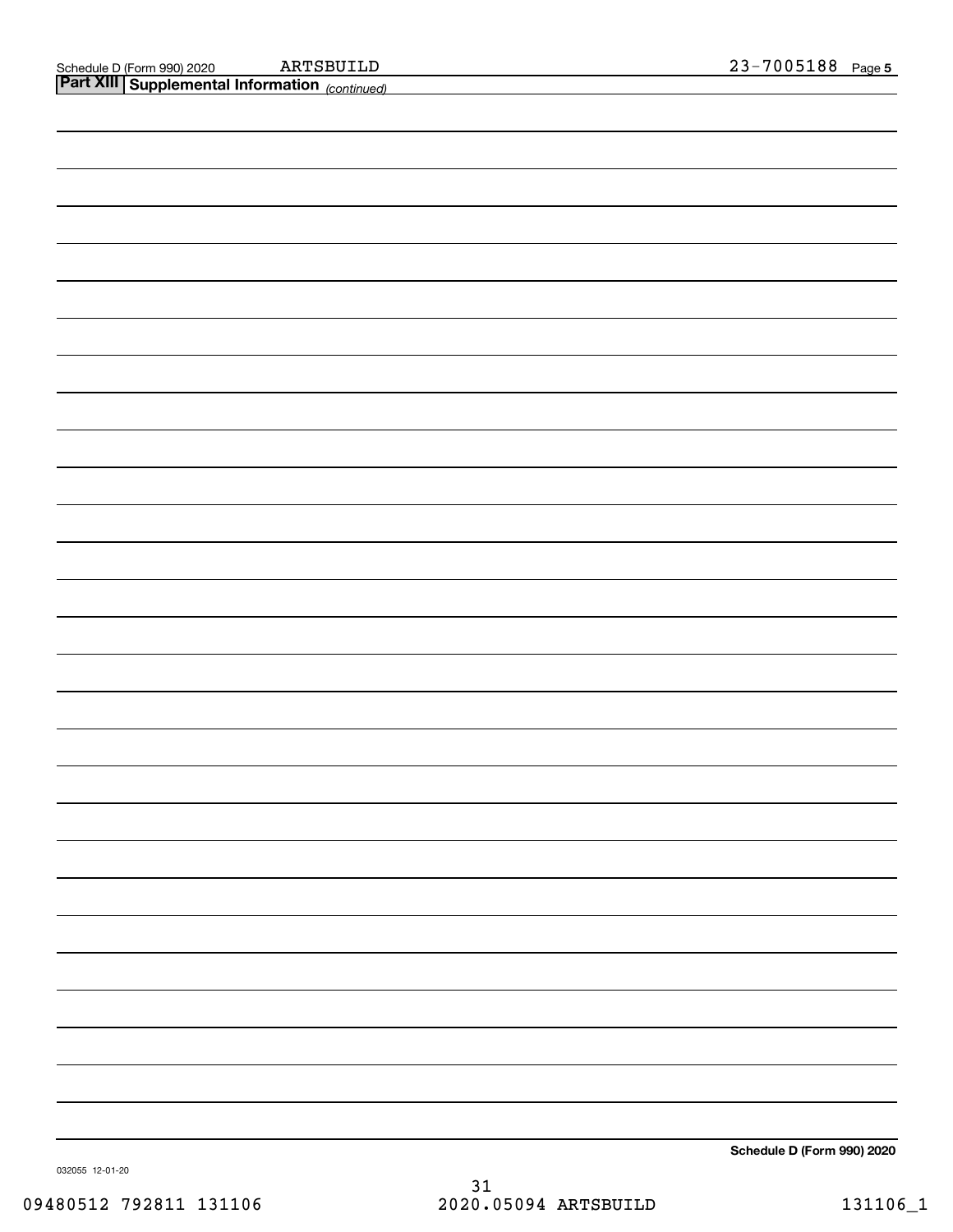| <b>SCHEDULE I</b><br>(Form 990)                                                                                                                                                                                                                                           | <b>Grants and Other Assistance to Organizations,</b><br>Governments, and Individuals in the United States<br>Complete if the organization answered "Yes" on Form 990, Part IV, line 21 or 22. |                                    |                                                       |                                         |                                                                |                                          |                                                     |  |
|---------------------------------------------------------------------------------------------------------------------------------------------------------------------------------------------------------------------------------------------------------------------------|-----------------------------------------------------------------------------------------------------------------------------------------------------------------------------------------------|------------------------------------|-------------------------------------------------------|-----------------------------------------|----------------------------------------------------------------|------------------------------------------|-----------------------------------------------------|--|
| Department of the Treasury<br>Internal Revenue Service                                                                                                                                                                                                                    |                                                                                                                                                                                               |                                    | Attach to Form 990.                                   |                                         |                                                                |                                          | <b>Open to Public</b>                               |  |
|                                                                                                                                                                                                                                                                           |                                                                                                                                                                                               |                                    | Go to www.irs.gov/Form990 for the latest information. |                                         |                                                                |                                          | Inspection                                          |  |
| Name of the organization<br>ARTSBUILD                                                                                                                                                                                                                                     |                                                                                                                                                                                               |                                    |                                                       |                                         |                                                                |                                          | <b>Employer identification number</b><br>23-7005188 |  |
| <b>General Information on Grants and Assistance</b><br>Part I                                                                                                                                                                                                             |                                                                                                                                                                                               |                                    |                                                       |                                         |                                                                |                                          |                                                     |  |
| Does the organization maintain records to substantiate the amount of the grants or assistance, the grantees' eligibility for the grants or assistance, and the selection<br>$\mathbf 1$                                                                                   |                                                                                                                                                                                               |                                    |                                                       |                                         |                                                                |                                          |                                                     |  |
|                                                                                                                                                                                                                                                                           |                                                                                                                                                                                               |                                    |                                                       |                                         |                                                                |                                          | $\sqrt{X}$ Yes<br>l No                              |  |
| Describe in Part IV the organization's procedures for monitoring the use of grant funds in the United States.<br>$2^{\circ}$<br>Part II                                                                                                                                   |                                                                                                                                                                                               |                                    |                                                       |                                         |                                                                |                                          |                                                     |  |
| Grants and Other Assistance to Domestic Organizations and Domestic Governments. Complete if the organization answered "Yes" on Form 990, Part IV, line 21, for any<br>recipient that received more than \$5,000. Part II can be duplicated if additional space is needed. |                                                                                                                                                                                               |                                    |                                                       |                                         |                                                                |                                          |                                                     |  |
| 1 (a) Name and address of organization<br>or government                                                                                                                                                                                                                   | $(b)$ EIN                                                                                                                                                                                     | (c) IRC section<br>(if applicable) | (d) Amount of<br>cash grant                           | (e) Amount of<br>non-cash<br>assistance | (f) Method of<br>valuation (book,<br>FMV, appraisal,<br>other) | (g) Description of<br>noncash assistance | (h) Purpose of grant<br>or assistance               |  |
| <b>ART120</b>                                                                                                                                                                                                                                                             |                                                                                                                                                                                               |                                    |                                                       |                                         |                                                                |                                          |                                                     |  |
| 100 CHEROKEE BLVD                                                                                                                                                                                                                                                         |                                                                                                                                                                                               |                                    |                                                       |                                         |                                                                |                                          |                                                     |  |
| CHATTANOOGA, TN 37408                                                                                                                                                                                                                                                     | $27-3257167$ 501(C)(3)                                                                                                                                                                        |                                    | 8,200.                                                | $\mathbf{0}$ .                          |                                                                |                                          | GENERAL OPERATING SUPPORT                           |  |
| BESSIE SMITH CULTURAL CENTER<br>200 E ML KING BLVD<br>CHATTANOOGA, TN 37403                                                                                                                                                                                               | 62-1247459 $501(C)(3)$                                                                                                                                                                        |                                    | 7,250                                                 | 0.                                      |                                                                |                                          | GENERAL OPERATING SUPPORT                           |  |
| CHATTANOOGA BALLET<br>817 MARKET ST<br>CHATTANOOGA, TN 37405                                                                                                                                                                                                              | $23 - 7247009$ 501(C)(3)                                                                                                                                                                      |                                    | 35,000                                                | $\mathbf{0}$ .                          |                                                                |                                          | GENERAL OPERATING SUPPORT                           |  |
| CHATTANOOGA BOYS CHOIR<br>700 PINE ST<br>CHATTANOOGA, TN 37402                                                                                                                                                                                                            | 62-0692977 $501(C)(3)$                                                                                                                                                                        |                                    | 22,000                                                | 0.                                      |                                                                |                                          | GENERAL OPERATING SUPPORT                           |  |
| CHATTANOOGA GIRLS CHOIR<br>4315 BRAINERD RD.<br>CHATTANOOGA, TN 37411                                                                                                                                                                                                     | $31 - 1471819$ 501(C)(3)                                                                                                                                                                      |                                    | 6,000.                                                | 0.                                      |                                                                |                                          | GENERAL OPERATING SUPPORT                           |  |
| CHATTANOOGA SYMPHONY AND OPERA<br>ASSOCIATION - 701 BROAD ST -<br>CHATTANOOGA, TN 37402                                                                                                                                                                                   | 62-6002098 $501(C)(3)$                                                                                                                                                                        |                                    | 239,804                                               | $\mathbf{0}$ .                          |                                                                |                                          | GENERAL OPERATING SUPPORT                           |  |
| Enter total number of section $501(c)(3)$ and government organizations listed in the line 1 table<br>$\mathbf{2}$                                                                                                                                                         |                                                                                                                                                                                               |                                    |                                                       |                                         |                                                                |                                          | 21.                                                 |  |
| Enter total number of other organizations listed in the line 1 table<br>3                                                                                                                                                                                                 |                                                                                                                                                                                               |                                    |                                                       |                                         |                                                                |                                          | 0.                                                  |  |

**For Paperwork Reduction Act Notice, see the Instructions for Form 990. Schedule I (Form 990) 2020** LHA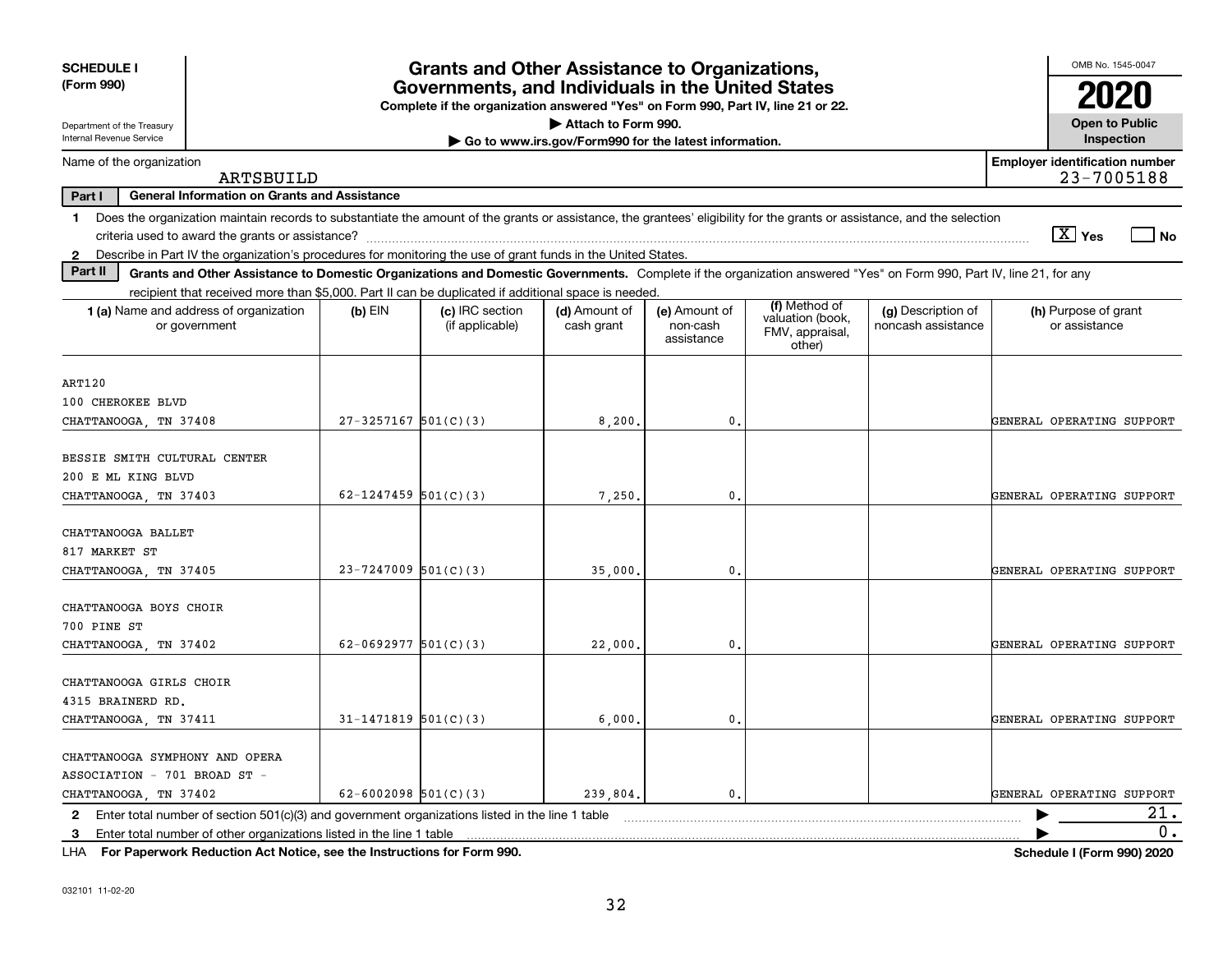| Schedule I (Form 990) | ARTSBUILD | $\sim$ $\sim$<br>7005188<br>55۰ ک | Page |
|-----------------------|-----------|-----------------------------------|------|
|-----------------------|-----------|-----------------------------------|------|

| Part II   Continuation of Grants and Other Assistance to Domestic Organizations and Domestic Governments (Schedule I (Form 990), Part II.) |                            |                                  |                             |                                         |                                                                |                                           |                                       |
|--------------------------------------------------------------------------------------------------------------------------------------------|----------------------------|----------------------------------|-----------------------------|-----------------------------------------|----------------------------------------------------------------|-------------------------------------------|---------------------------------------|
| (a) Name and address of<br>organization or government                                                                                      | $(b)$ EIN                  | (c) IRC section<br>if applicable | (d) Amount of<br>cash grant | (e) Amount of<br>non-cash<br>assistance | (f) Method of<br>valuation<br>(book, FMV,<br>appraisal, other) | (g) Description of<br>non-cash assistance | (h) Purpose of grant<br>or assistance |
|                                                                                                                                            |                            |                                  |                             |                                         |                                                                |                                           |                                       |
| CHATTANOOGA THEATRE CENTRE<br>400 RIVER ST                                                                                                 |                            |                                  |                             |                                         |                                                                |                                           |                                       |
| CHATTANOOGA, TN 37405                                                                                                                      | 62-0273170 $501(C)(3)$     |                                  | 95,000.                     | $\mathfrak{o}$ .                        |                                                                |                                           | GENERAL OPERATING SUPPORT             |
|                                                                                                                                            |                            |                                  |                             |                                         |                                                                |                                           |                                       |
| CONTEMPORARY PERFORMING ARTS OF                                                                                                            |                            |                                  |                             |                                         |                                                                |                                           |                                       |
| CHATTANOOGA - 1322 DODDS AVE. -                                                                                                            |                            |                                  |                             |                                         |                                                                |                                           |                                       |
| CHATTANOOGA, TN 37404                                                                                                                      | 58-1978586 $501(C)(3)$     |                                  | 11,900                      | 0.                                      |                                                                |                                           | GENERAL OPERATING SUPPORT             |
|                                                                                                                                            |                            |                                  |                             |                                         |                                                                |                                           |                                       |
| CREATIVE DISCOVERY MUSEUM                                                                                                                  |                            |                                  |                             |                                         |                                                                |                                           |                                       |
| 321 CHESTNUT ST                                                                                                                            |                            |                                  |                             |                                         |                                                                |                                           |                                       |
| CHATTANOOGA, TN 37402                                                                                                                      | 62-1509462 $501(C)(3)$     |                                  | 83,000                      | $\mathbf{0}$ .                          |                                                                |                                           | GENERAL OPERATING SUPPORT             |
| EAST LAKE EXPRESSION ENGINE                                                                                                                |                            |                                  |                             |                                         |                                                                |                                           |                                       |
| 2903 E 37TH ST                                                                                                                             |                            |                                  |                             |                                         |                                                                |                                           |                                       |
| CHATTANOOGA, TN 37407                                                                                                                      | 81-0876825 $501(C)(3)$     |                                  | 8,000.                      | 0.                                      |                                                                |                                           | GENERAL OPERATING SUPPORT             |
|                                                                                                                                            |                            |                                  |                             |                                         |                                                                |                                           |                                       |
| HART GALLERY                                                                                                                               |                            |                                  |                             |                                         |                                                                |                                           |                                       |
| 110 EAST MAIN ST                                                                                                                           |                            |                                  |                             |                                         |                                                                |                                           |                                       |
| CHATTANOOGA, TN 37408                                                                                                                      | $27-1127897$ 501(C)(3)     |                                  | 10, 250.                    | $\mathbf{0}$                            |                                                                |                                           | GENERAL OPERATING SUPPORT             |
|                                                                                                                                            |                            |                                  |                             |                                         |                                                                |                                           |                                       |
| HUNTER MUSEUM OF ART                                                                                                                       |                            |                                  |                             |                                         |                                                                |                                           |                                       |
| 10 BLUFF VIEW AVE                                                                                                                          |                            |                                  |                             |                                         |                                                                |                                           |                                       |
| CHATTANOOGA, TN 37403                                                                                                                      | 62-0511893 $501(C)(3)$     |                                  | 249,871                     | 0.                                      |                                                                |                                           | GENERAL OPERATING SUPPORT             |
|                                                                                                                                            |                            |                                  |                             |                                         |                                                                |                                           |                                       |
| SCENIC CITY CLAY ARTS<br>301 E 11TH ST                                                                                                     |                            |                                  |                             |                                         |                                                                |                                           |                                       |
|                                                                                                                                            | $46 - 3402770$ 501(C)(3)   |                                  |                             |                                         |                                                                |                                           |                                       |
| CHATTANOOGA, TN 37403                                                                                                                      |                            |                                  | 9,900.                      | $^{\circ}$ .                            |                                                                |                                           | GENERAL OPERATING SUPPORT             |
| SOUNDCORPS                                                                                                                                 |                            |                                  |                             |                                         |                                                                |                                           |                                       |
| 301 E 11TH ST                                                                                                                              |                            |                                  |                             |                                         |                                                                |                                           |                                       |
| CHATTANOOGA, TN 37403                                                                                                                      | $46 - 4519201$ $501(C)(3)$ |                                  | 6,750.                      | $\mathbf{0}$ .                          |                                                                |                                           | GENERAL OPERATING SUPPORT             |
|                                                                                                                                            |                            |                                  |                             |                                         |                                                                |                                           |                                       |
| SOUTHERN LIT ALLIANCE                                                                                                                      |                            |                                  |                             |                                         |                                                                |                                           |                                       |
| 301 E 11TH ST                                                                                                                              |                            |                                  |                             |                                         |                                                                |                                           |                                       |
| CHATTANOOGA, TN 37403                                                                                                                      | $62 - 6008466$ $501(C)(3)$ |                                  | 11.250.                     | $\mathfrak{o}$ .                        |                                                                |                                           | GENERAL OPERATING SUPPORT             |

**Schedule I (Form 990)**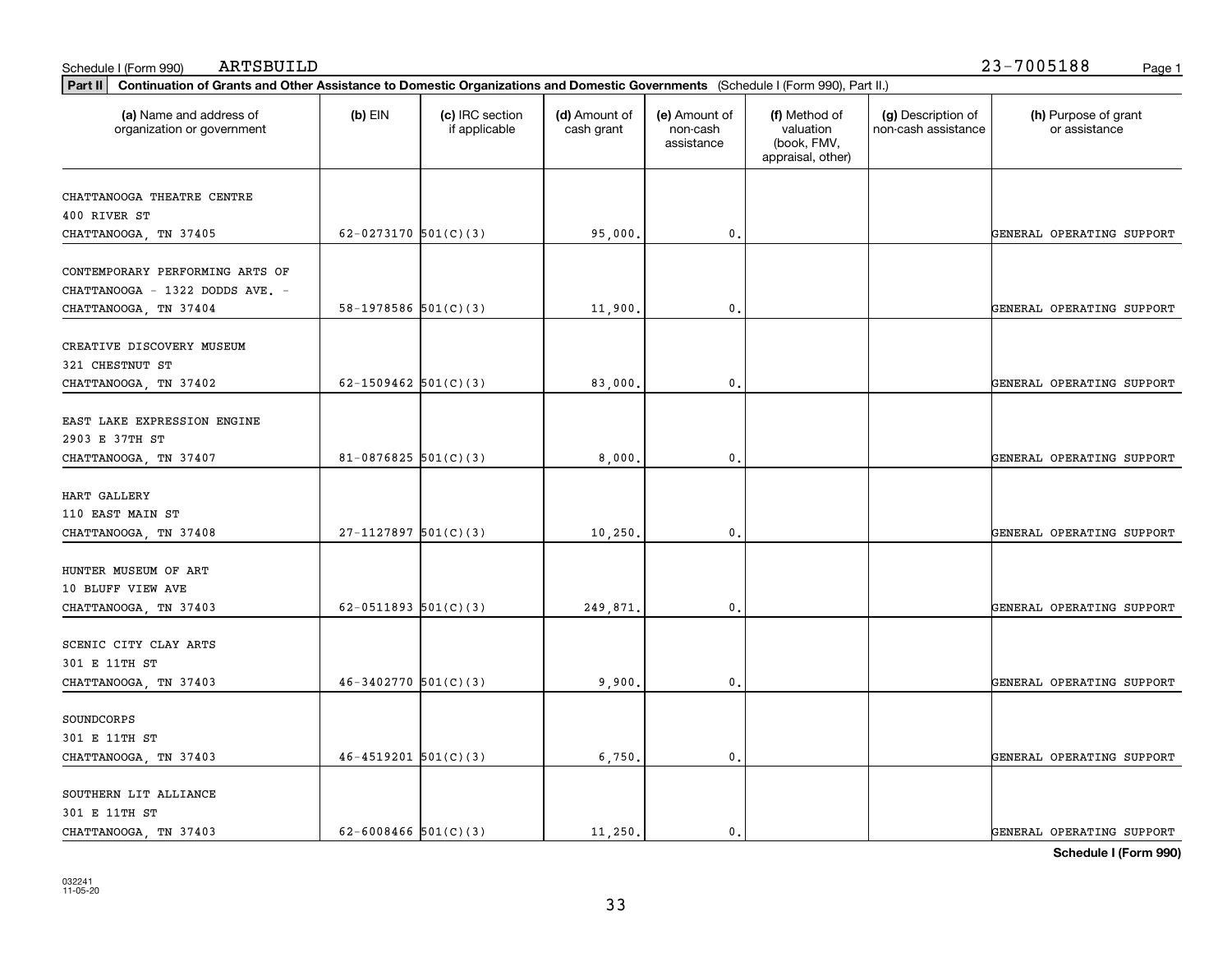| 1 (Form 990)<br>Schedule I | ARTSBUILD | .<br>⊥ ი ი | Page |
|----------------------------|-----------|------------|------|
|                            |           |            |      |

| (a) Name and address of<br>organization or government | $(b)$ EIN                  | (c) IRC section<br>if applicable | (d) Amount of<br>cash grant | (e) Amount of<br>non-cash<br>assistance | (f) Method of<br>valuation<br>(book, FMV,<br>appraisal, other) | (g) Description of<br>non-cash assistance | (h) Purpose of grant<br>or assistance |
|-------------------------------------------------------|----------------------------|----------------------------------|-----------------------------|-----------------------------------------|----------------------------------------------------------------|-------------------------------------------|---------------------------------------|
| SPLASH                                                |                            |                                  |                             |                                         |                                                                |                                           |                                       |
| 1814 WHEELER AVE                                      |                            |                                  |                             |                                         |                                                                |                                           |                                       |
| CHATTANOOGA, TN 37406                                 | 90-0824026 $501(C)(3)$     |                                  | 9,540.                      | 0.                                      |                                                                |                                           | GENERAL OPERATING SUPPORT             |
| UNITY PERFORMING ARTS                                 |                            |                                  |                             |                                         |                                                                |                                           |                                       |
| P.O. BOX 28386                                        |                            |                                  |                             |                                         |                                                                |                                           |                                       |
| CHATTANOOGA, TN 37424                                 | $47-3011592$ 501(C)(3)     |                                  | 5,000.                      | $\mathbf{0}$ .                          |                                                                |                                           | GENERAL OPERATING SUPPORT             |
| DOORS OPEN JAZZ                                       |                            |                                  |                             |                                         |                                                                |                                           |                                       |
| 837 MCCALLIE AVENUE                                   |                            |                                  |                             |                                         |                                                                |                                           |                                       |
| CHATTANOOGA, TN 37403                                 | $83 - 2846241$ $501(C)(3)$ |                                  | 6,000.                      | $\mathbf{0}$ .                          |                                                                |                                           | GENERAL OPERATING SUPPORT             |
| SCULPTURE FIELDS                                      |                            |                                  |                             |                                         |                                                                |                                           |                                       |
| 2001 POLK STREET                                      |                            |                                  |                             |                                         |                                                                |                                           |                                       |
| CHATTANOOGA, TN 37408                                 | $45 - 3244453$ 501(C)(3)   |                                  | 12,750.                     | $\mathbf{0}$ .                          |                                                                |                                           | GENERAL OPERATING SUPPORT             |
|                                                       |                            |                                  |                             |                                         |                                                                |                                           |                                       |
| THE POP UP PROJECT                                    |                            |                                  |                             |                                         |                                                                |                                           |                                       |
| 3214 BRAINERD ROAD                                    |                            |                                  |                             |                                         |                                                                |                                           |                                       |
| CHATTANOOGA, TN 37411                                 | $81 - 5373267$ $501(C)(3)$ |                                  | 21,750.                     | 0.                                      |                                                                |                                           | GENERAL OPERATING SUPPORT             |
| DYNAMO STUDIOS                                        |                            |                                  |                             |                                         |                                                                |                                           |                                       |
| 6452 WHITE TALL DRIVE                                 |                            |                                  |                             |                                         |                                                                |                                           |                                       |
| OOLTEWAH, TN 37404                                    | $81-0756710$ 501(C)(3)     |                                  | 7,000,                      | 0.                                      |                                                                |                                           | GENERAL OPERATING SUPPORT             |
| PLAYFUL EVOLVING MONSTER                              |                            |                                  |                             |                                         |                                                                |                                           |                                       |
| 8862 BELLEAU WOODS DR                                 |                            |                                  |                             |                                         |                                                                |                                           |                                       |
| CHATTANOOGA, TN 37421                                 | $85 - 2539021$ $501(C)(3)$ |                                  | 17,200.                     | 0.                                      |                                                                |                                           | GENERAL OPERATING SUPPORT             |
|                                                       |                            |                                  |                             |                                         |                                                                |                                           |                                       |
|                                                       |                            |                                  |                             |                                         |                                                                |                                           |                                       |
|                                                       |                            |                                  |                             |                                         |                                                                |                                           |                                       |
|                                                       |                            |                                  |                             |                                         |                                                                |                                           |                                       |
|                                                       |                            |                                  |                             |                                         |                                                                |                                           |                                       |
|                                                       |                            |                                  |                             |                                         |                                                                |                                           |                                       |

**Schedule I (Form 990)**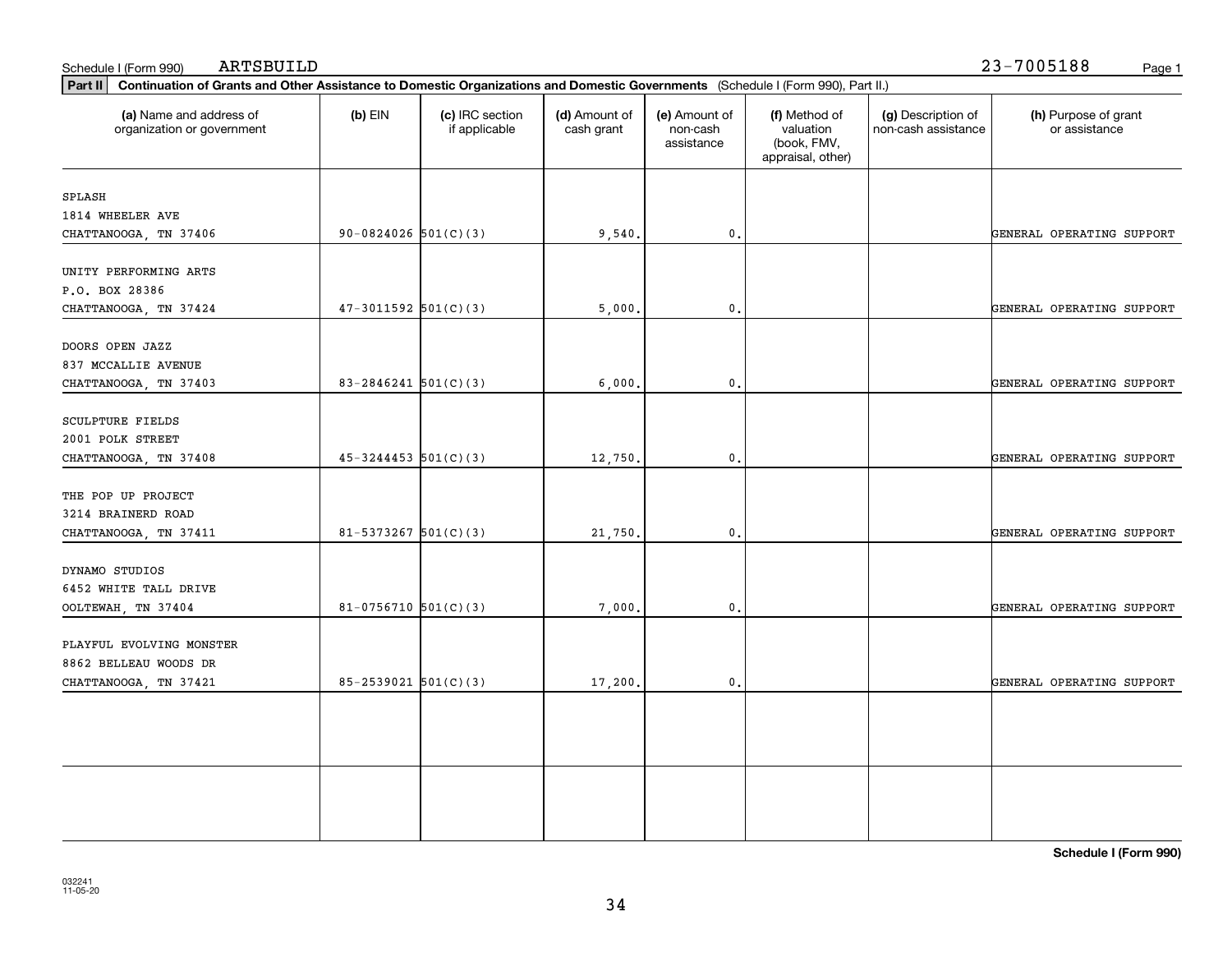### Schedule I (Form 990) 2020 ARTSBUILD

**Part III** | Grants and Other Assistance to Domestic Individuals. Complete if the organization answered "Yes" on Form 990, Part IV, line 22. Part III can be duplicated if additional space is needed.

| (a) Type of grant or assistance | (b) Number of<br>recipients | (c) Amount of<br>cash grant | (d) Amount of non-<br>cash assistance | (e) Method of valuation<br>(book, FMV, appraisal, other) | (f) Description of noncash assistance |
|---------------------------------|-----------------------------|-----------------------------|---------------------------------------|----------------------------------------------------------|---------------------------------------|
|                                 |                             |                             |                                       |                                                          |                                       |
| ARTIST WORKS GRANT - JOHN BEDER |                             | 40,888.                     | $\mathbf{0}$ .                        |                                                          |                                       |
|                                 |                             |                             |                                       |                                                          |                                       |
|                                 |                             |                             |                                       |                                                          |                                       |
|                                 |                             |                             |                                       |                                                          |                                       |
|                                 |                             |                             |                                       |                                                          |                                       |
|                                 |                             |                             |                                       |                                                          |                                       |
|                                 |                             |                             |                                       |                                                          |                                       |
|                                 |                             |                             |                                       |                                                          |                                       |
|                                 |                             |                             |                                       |                                                          |                                       |

Part IV | Supplemental Information. Provide the information required in Part I, line 2; Part III, column (b); and any other additional information.

23-7005188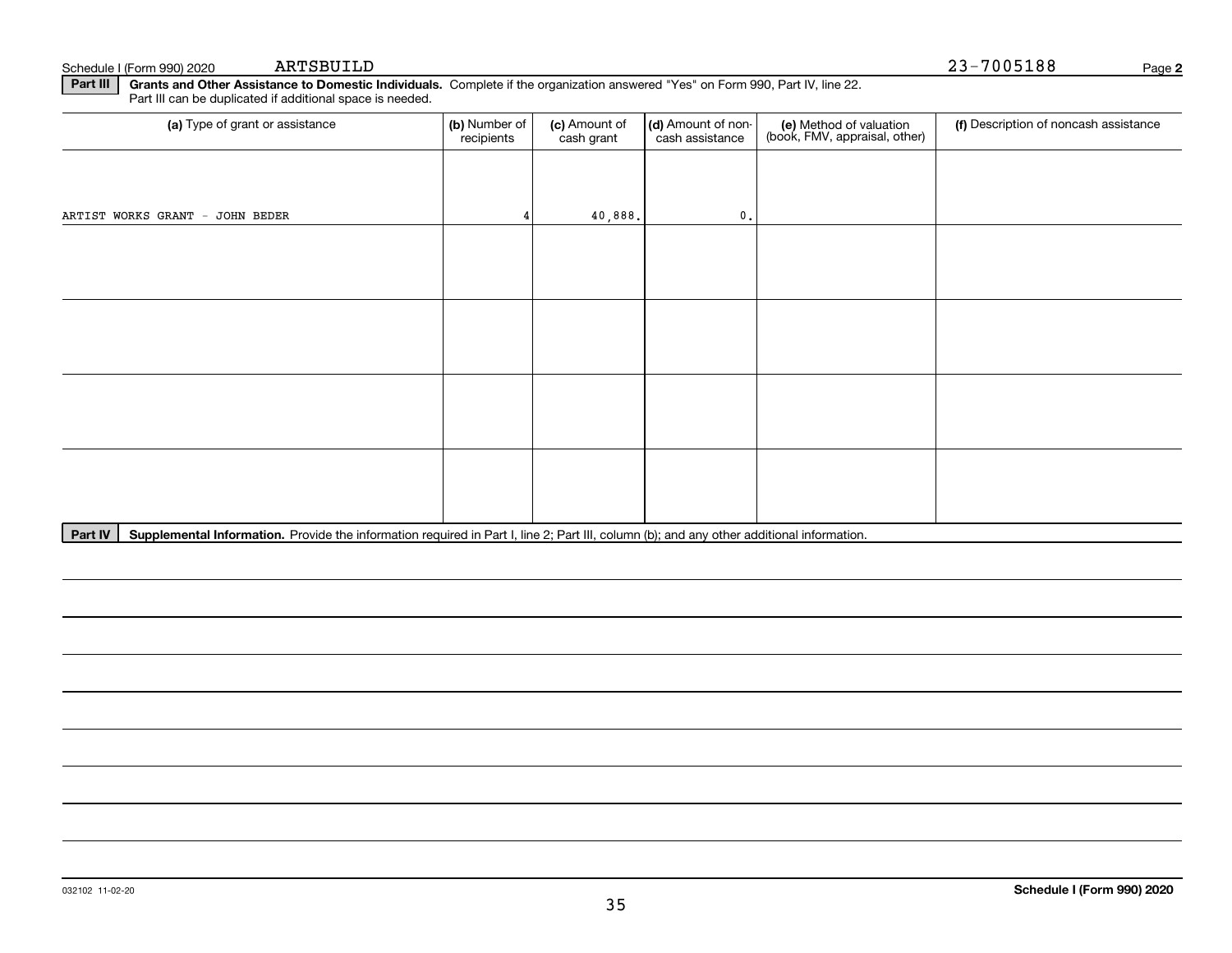**(Form 990 or 990-EZ)**

Department of the Treasury Internal Revenue Service Name of the organization

### **Complete to provide information for responses to specific questions on SCHEDULE O Supplemental Information to Form 990 or 990-EZ**

**Form 990 or 990-EZ or to provide any additional information. | Attach to Form 990 or 990-EZ. | Go to www.irs.gov/Form990 for the latest information.**



ARTSBUILD 23-7005188

FORM 990, PART III, LINE 1, DESCRIPTION OF ORGANIZATION MISSION:

FOR MORE PEOPLE.

FORM 990, PART VI, SECTION B, LINE 11B:

THE FORM 990 IS REVIEWED BY OUR FINANCE/AUDIT REVIEW COMMITTEE. ONCE THEY

HAVE COMPLETED THEIR REVIEW, THE FULL BOARD IS PROVIDED A COPY OF THE 990

FOR THEIR APPROVAL PRIOR TO FILING.

FORM 990, PART VI, SECTION B, LINE 12C:

ALL BOARD MEMBERS REVIEW AND SIGN THE CONFLICTS OF INTEREST STATEMENT ON AN ANNUAL BASIS. BOARD MEMBERS WITH POTENTIAL CONFLICTS MUST RECUSE THEMSELVES FROM ALL DISCUSSION AND/OR VOTE ON ANY MATTER IN QUESTION.

FORM 990, PART VI, SECTION B, LINE 15:

PRIOR TO THE BEGINNING OF EACH FISCAL YEAR, THE EXECUTIVE COMMITTEE AND THE FINANCE COMMITTEE COME TOGETHER TO DISCUSS THE COMPENSATION OF THE PRESIDENT AND ALL KEY EMPLOYEES. THEY ANALYZE PRIOR YEAR NUMBERS ALONG WITH THE PROPOSED BUDGET PROVIDED BY THE FINANCE COMMITTEE TO ARRIVE AT A NUMBER THAT IS COMFORTABLE FOR THE ORGANIZATION. THEY ALSO COMPARE THE PROPOSED COMPENSATION WITH SALARY SURVEYS FROM SIMILAR NONPROFIT ORGANIZATIONS TO DETERMINE AN APPROPRIATE RANGE. AFTER FINALIZING THE NUMBERS THE TWO COMMITTEES PRESENT THE BOARD OF DIRECTORS WITH THEIR FIGURES FOR APPROVAL.

FORM 990, PART VI, SECTION C, LINE 19:

POLICIES, GOVERNING DOCUMENTS, AND FINANCIAL REPORTS ARE GIVEN TO THE

PUBLIC UPON REQUEST.

032211 11-20-20 LHA For Paperwork Reduction Act Notice, see the Instructions for Form 990 or 990-EZ. Schedule O (Form 990 or 990-EZ) 2020